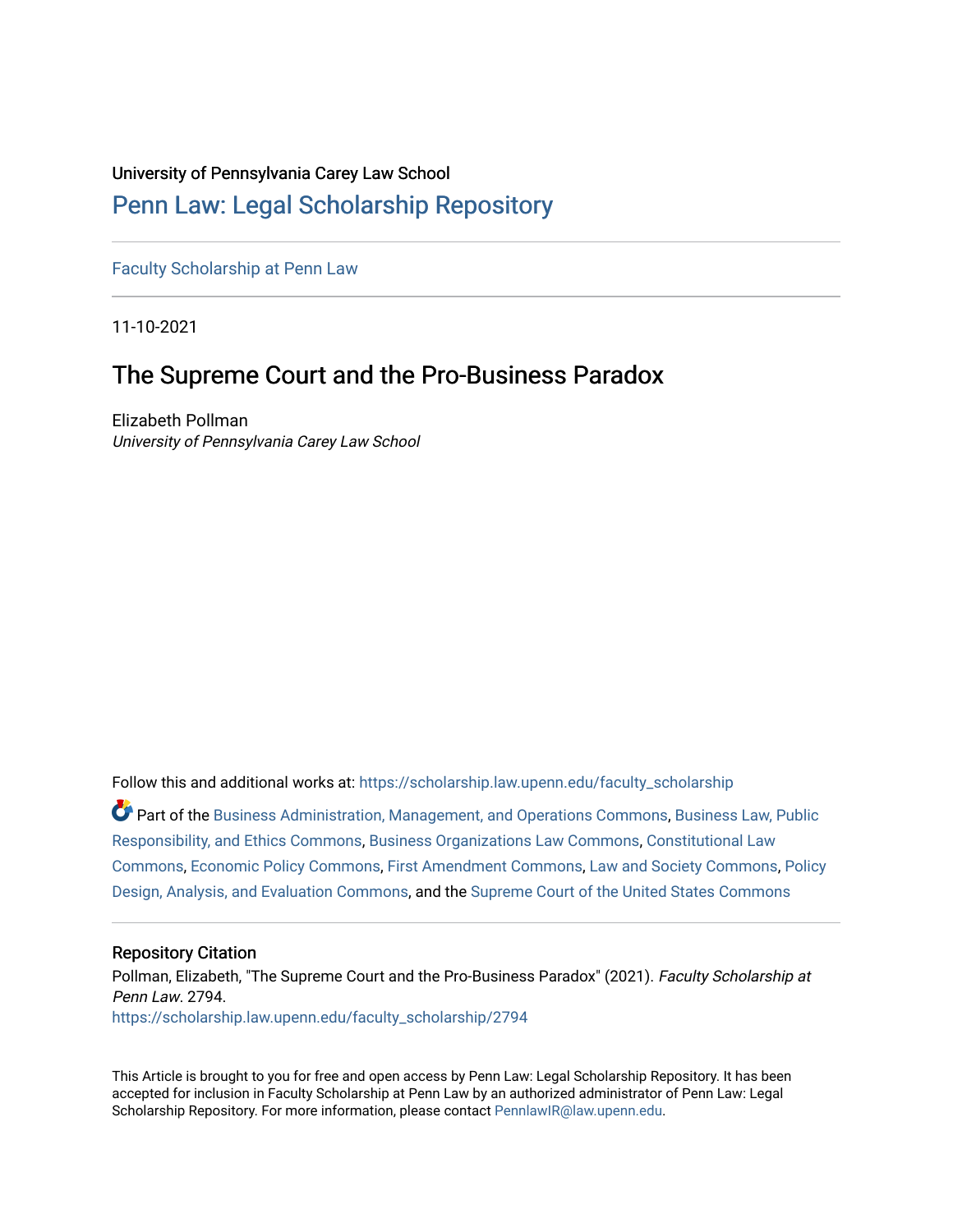# THE SUPREME COURT AND THE PRO-BUSINESS PARADOX

## *Elizabeth Pollman*<sup>∗</sup>

#### INTRODUCTION

 Corporations have long posed conceptual difficulties in a variety of doctrinal contexts. From the first cases involving corporate claims for protection under the U.S. Constitution, $\frac{1}{1}$  to early recognitions of corporate criminal liability a century later,<sup>2</sup> the Supreme Court has an extensive history of inquiring into the nature of corporations and what that answer might tell us about their rights and responsibilities.<sup>3</sup> It has often come up short in this regard — for example, using thin characterizations of corporations as "artificial entities" or "creatures" given their separate legal personality, or as "associations of persons" or "aggregates" given the human interests at stake.4 At times, the Court has ignored or dismissed as irrelevant the corporate identity of a rights claimant or litigant,<sup>5</sup> or it has simply acted pragmatically, such as to discard an "old" and exploded doctrine" that no longer fit societal realities regarding corporate liability.6

 The Court has continued this struggle with corporations in the twenty-first century. With rising globalization, technological development, and complexity in business organizations, the divergence grows

<sup>∗</sup> Professor of Law, University of Pennsylvania Law School. For valuable comments and suggestions, thanks to Ellen Aprill, Bill Bratton, Vince Buccola, Jill Fisch, Sarah Haan, Dorothy Lund, Amelia Miazad, James Nelson, Kish Parella, Jennifer Rothman, Amanda Shanor, Beth Simmons, Leo E. Strine, Jr., Karen Tani, Bob Thompson, Andrea Wang, Adam Winkler, Yesha Yadav, Adam Zimmerman, participants of the faculty workshop at American University Washington College of Law, and the editors and members of the *Harvard Law Review*. 1 Trs. of Dartmouth Coll. v. Woodward, 17 U.S. (4 Wheat.) 518 (1819); Bank of the U.S. v.

Deveaux, 9 U.S. (5 Cranch) 61 (1809).<br><sup>2</sup> N.Y. Cent. & Hudson River R.R. Co. v. United States, 212 U.S. 481 (1909); Hale v. Henkel,

<sup>201</sup> U.S. 43 (<sup>1906</sup>). 3 *See, e.g.*, Margaret M. Blair & Elizabeth Pollman, *The Derivative Nature of Corporate* 

*Constitutional Rights*, 56 WM. & MARY L. REV. 1673, 1676 (2015) (examining the history of the U.S. Supreme Court's corporate rights jurisprudence); MORTON J. HORWITZ, THE TRANSFORMATION OF AMERICAN LAW, 1870–1960: THE CRISIS OF LEGAL ORTHODOXY 68– 105 (1992) (describing the development of corporate theory in nineteenth- and early twentieth-century debates on corporate personhood); ADAM WINKLER, WE THE CORPORATIONS: HOW AMERICAN BUSINESSES WON THEIR CIVIL RIGHTS xvi (2018) (telling the history of the "corporate rights movement"). 4 *See* Blair & Pollman, *supra* note 3, at 1695, 1717 (describing nineteenth- and twentieth-century

case law on corporate rights using views of the corporation as an artificial entity or an association of individuals). 5 *See, e.g.*, United States v. Martin Linen Supply Co., 430 U.S. 564, 575 (1977); Grosjean v. Am.

Press Co., 297 U.S. 233, 244 (<sup>1936</sup>). 6 *N.Y. Cent. & Hudson River R.R. Co.*, 212 U.S. at 496.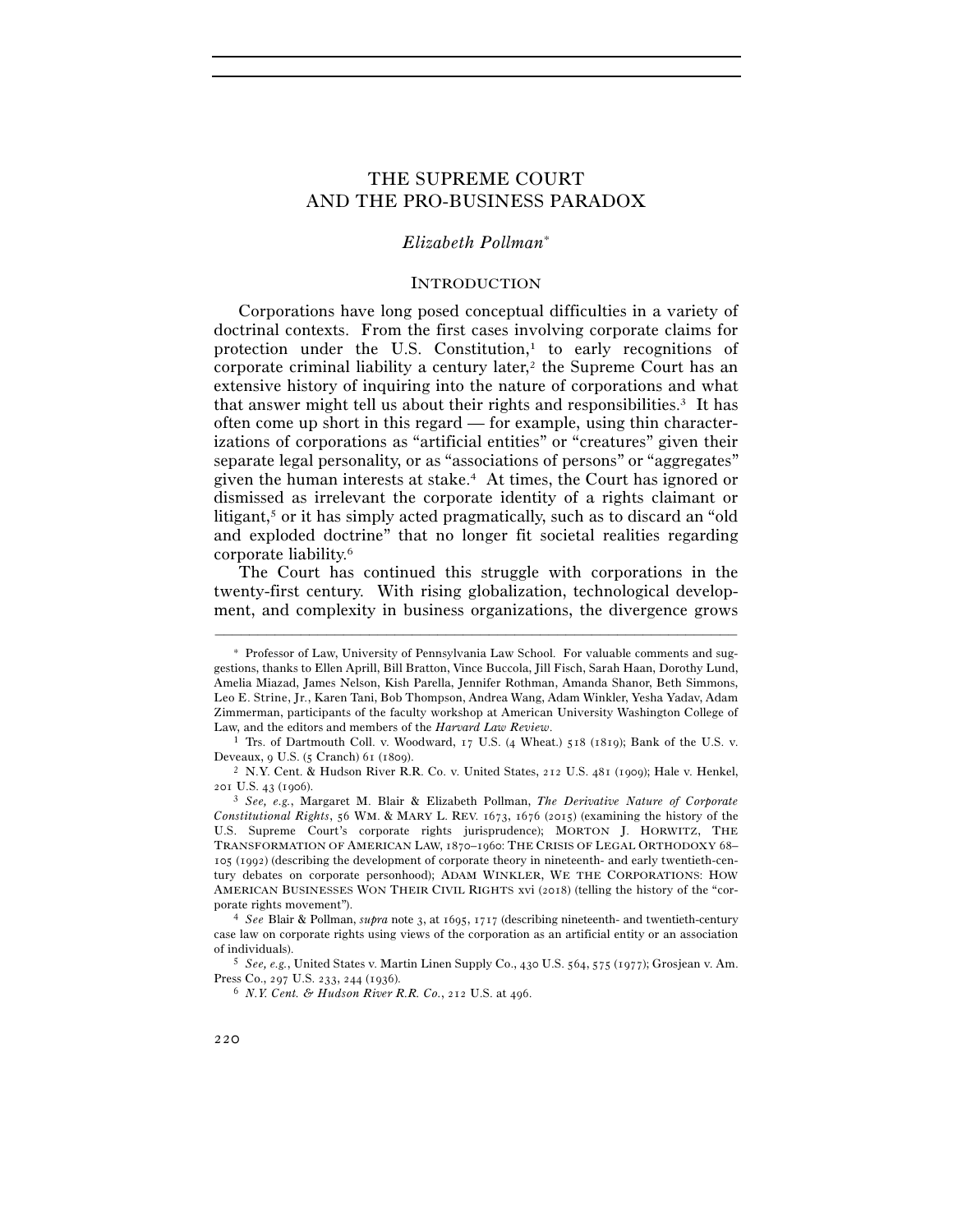between the Court's characterizations or abstractions and the realities of corporations. For example, blockbuster cases on corporate rights in the Roberts Court era, such as *Citizens United v. Federal Election Commission*7 and *Burwell v. Hobby Lobby Stores, Inc.*, 8 paint a picture of corporations as "associations of citizens"9 and as rights bearers for "the humans who own and control [them]."10 People do not, however, typically look at their 401(k) account and think about civic participation in expressive associations. Nor does one generally think of a national chain with hundreds of stores as the same as its small handful of shareholders. While expanding corporate rights to political spending and religious liberty, the Court's opinions in these cases gave little sense of the distance between its view of corporations and their reality to everyday people who participate in them and bear the weight of their activity.

Further, in shaping and interpreting the law on rights and responsibilities, the Court continues to struggle not only with questions of *what* are corporations and *whom* do they serve — but also *where* are corporations?11 Adequate resolutions to these questions seem as far from grasp as at any time in the past. Corporations can transcend borders, change form to arbitrage or to take advantage of laws, outsource activity, and divide into subsidiaries around the world.12 Analogies between corporations and natural persons often fall flat as they do not capture these capabilities, the roles and relationships among corporate participants created by internal governance, and the related facts and values.13 Attempts to parse where corporate conduct occurred can become roadmaps for corporations to evade liability.

–––––––––––––––––––––––––––––––––––––––––––––––––––––––––––––

IN THE GLOBAL ECONOMY (Richard P. Appelbaum & Nelson Lichtenstein eds., 2016); CHRISTOPHER M. BRUNER, RE-IMAGINING OFFSHORE FINANCE: MARKET-DOMINANT SMALL JURISDICTIONS IN A GLOBALIZING FINANCIAL WORLD (2016); BARNALI CHOUDHURY & MARTIN PETRIN, CORPORATE DUTIES TO THE PUBLIC (2019); RESEARCH HANDBOOK ON TRANSNATIONAL CORPORATIONS (Alice de Jonge & Roman Tomasic eds., 2017); Victor Fleischer, *Regulatory Arbitrage*, 89 TEX. L. REV. 227 (2010); and Frank Partnoy,

*Shapeshifting Corporations*, 76 U. CHI. L. REV. 261 (<sup>2009</sup>). 13 *See* James D. Nelson, *Facts and Values in Corporate Legal Theory*, *in* RESEARCH HANDBOOK ON CORPORATE PURPOSE AND PERSONHOOD 240, 241 (Elizabeth Pollman & Robert B. Thompson eds., 2021) [hereinafter Nelson, *Facts and Values in Corporate Legal Theory*] (discussing the need to inquire into the interests at stake and contextual facts and relationships, rather

<sup>7</sup> <sup>558</sup> U.S. 310 (<sup>2010</sup>). 8 <sup>573</sup> U.S. 682 (<sup>2014</sup>). 9 *Citizens United*, 558 U.S. at 354.

<sup>&</sup>lt;sup>10</sup> *Hobby Lobby*, 573 U.S. at 707.<br><sup>11</sup> *See* Felix Cohen, *Transcendental Nonsense and the Functional Approach*, 35 COLUM. L. REV. 809, 810–12 (1935) (observing the question "[w]here is a corporation?," *id.* at 809, is "the language of transcendental nonsense," *id.* at 812, that courts approached in "essentially supernatural terms," *id.* at 811, and "without appreciation of the economic, social, and ethical values which it involves," *id.* at 812). 12 For a sampling of literature on these topics, see generally ACHIEVING WORKERS' RIGHTS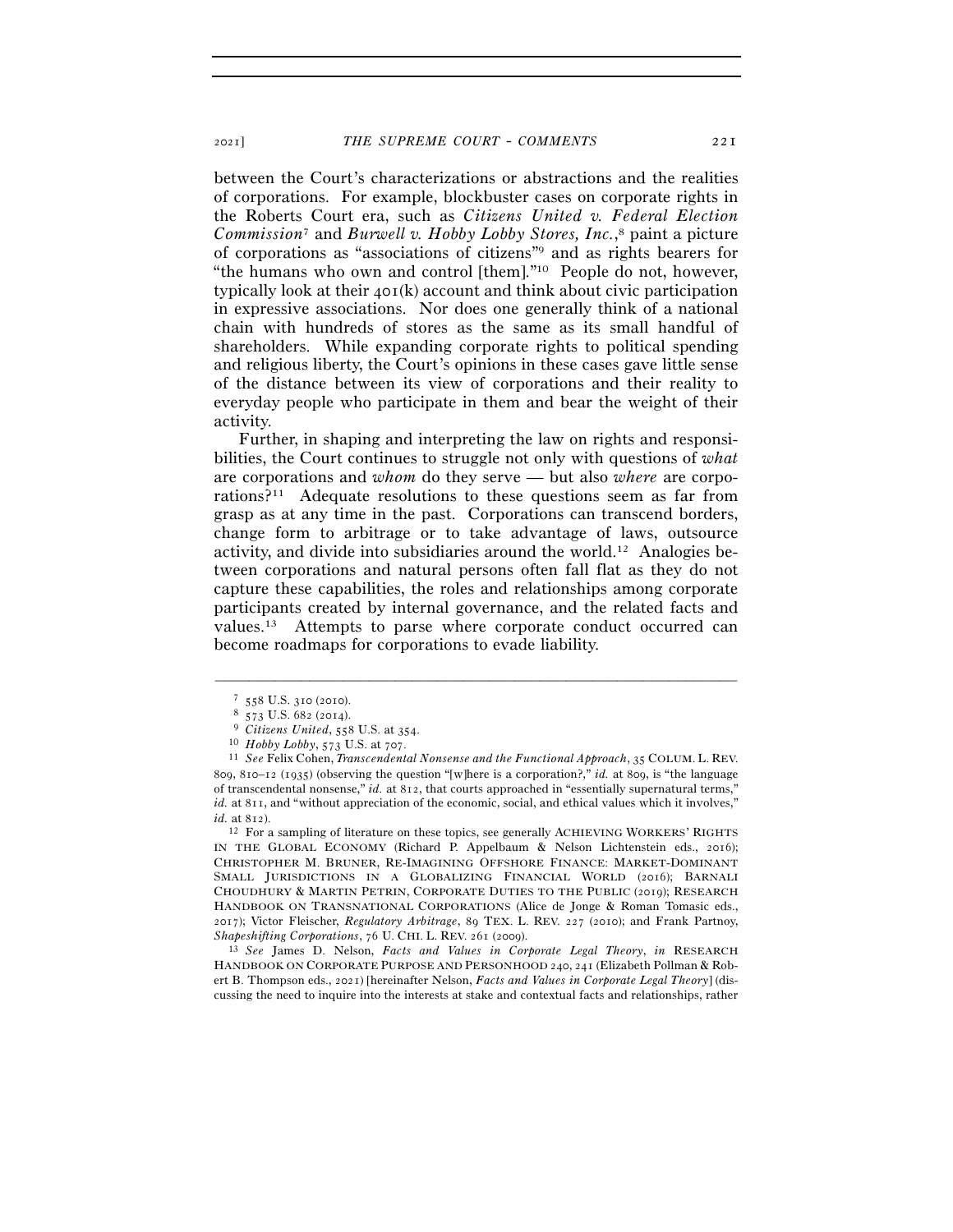In the recent Supreme Court Term, three of the world's largest corporations — Ford, Nestlé USA, Inc. (Nestlé), and Cargill — argued that they could not be held accountable to plaintiff victims in the jurisdictions in which these litigants brought suit. In *Ford Motor Co. v. Montana Eighth Judicial District Court*, 14 the global auto company asserted that personal jurisdiction was lacking in two products liability suits stemming from accidents that injured residents in Montana and Minnesota, where the Ford vehicles arrived through resales and relocations.15 In *Nestlé USA, Inc. v. Doe*, 16 together with *Cargill, Inc. v. Doe*, 17 the food giants defended themselves against claims under the Alien Tort Statute18 (ATS) brought by plaintiffs who were enslaved as children on cocoa farms in Ivory Coast (Côte d'Ivoire) and who maintained that the corporate defendants had aided and abetted human rights violations in their supply chains from their U.S. headquarters.19 Nestlé and Cargill boldly asserted that they had categorical immunity as U.S. corporations, and, alternatively, that the Court should parse where the relevant conduct occurred and find it outside the reach of the statute.20

Critically, both cases hinged upon the Court's understanding of corporations and where it located their activity for purposes of potential liability. And, in each of these two consolidated cases, ranging on the merits from products liability to international human rights, the corporate defendants attempted to avoid legal responsibility through clever arguments that put corporations on better footing than individuals. Many observers would find the cases quite unsurprising in this regard. Corporations are shaped by a complex mix of forces, including both internal and external governance and rules of the game —

than the nature of corporate "beings," in determining corporate rights); Elizabeth Pollman, *Reconceiving Corporate Personhood*, 2011 UTAH L. REV. 1629, 1630–31 (describing the weakness of using flawed conceptions and metaphors of the corporation instead of "the purpose of the constitutional right at issue, and whether it would promote the objectives of that right to provide it to the corporation — and thereby to the people underlying the corporation," *id.* at 1631).<br><sup>14</sup> 141 S. Ct. 1017 (2021). This case was consolidated with *Ford Motor Co. v. Bandemer*. *Id.* at

 $^{1017.}_{\phantom{101} \phantom{101} 15}$   $Id.$  at 1023.

<sup>&</sup>lt;sup>16</sup> 141 S. Ct. 1931 (2021). This case was consolidated with *Cargill*, *Inc. v. Doe. Id.* at 1931.<br><sup>17</sup> 141 S. Ct. 184 (2020) (mem.).<br><sup>18</sup> 28 U.S.C. § 1350.<br><sup>19</sup> *Nestlé*, 141 S. Ct. at 1935.<br><sup>20</sup> *Id.* at 1936 ("Petit

application of the ATS."); *see also id.* at 1940 (Gorsuch, J., concurring) ("[T]his Court granted certiorari to consider the petitioners' argument that the Alien Tort Statute (ATS) exempts corporations from suit."); Transcript of Oral Argument at 5–6, *Nestlé*, 141 S. Ct. 1931 (No. 19-416) [hereinafter *Nestlé* Oral Argument], https://www.supremecourt.gov/oral\_arguments/argument\_ transcripts/2020/19-416\_6k47.pdf [https://perma.cc/6YDN-6BCZ] (asserting that corporations should have categorical immunity under the ATS and requesting dismissal on the basis of prohibited extraterritorial application).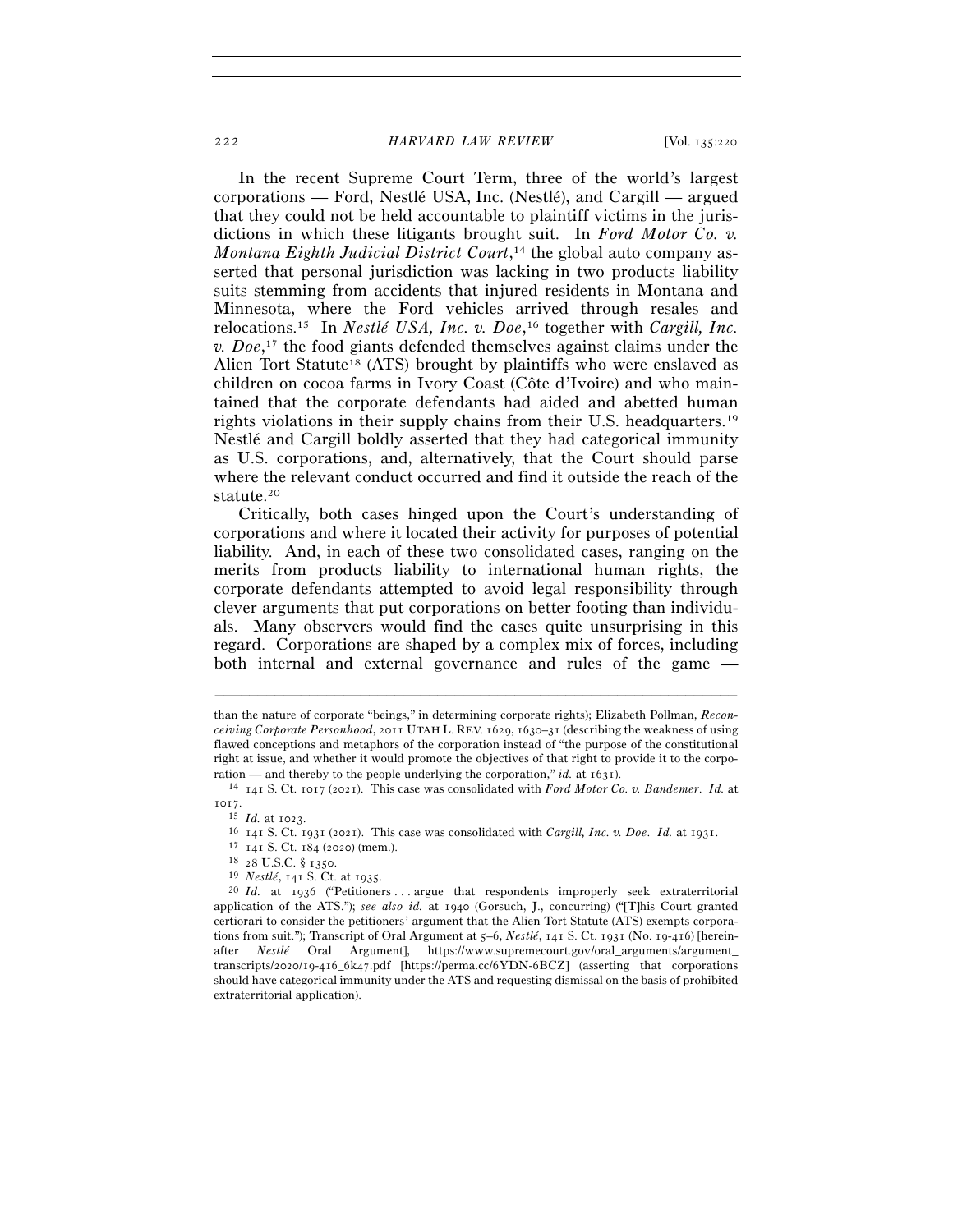corporate and securities laws govern the "internal" world of corporations and everything else is perceived as "external," such as civil procedure, human rights, environmental law, labor law, consumer protection, and so on.<sup>21</sup> Corporations have often pushed for rights and challenged external rules and regulations that create responsibility, and as the Supreme Court in recent years has appeared to take a friendly stance toward their claims, it has developed a "pro-business" reputation.<sup>22</sup>

Although far from absolute, whether one takes a quantitative or qualitative approach to the question, it is possible to observe that corporations and business litigants have often succeeded in their claims before the Court and in shaping the direction of the law.23 This past Term, Nestlé and Cargill did not obtain categorical immunity, but they

<sup>21</sup> *See* John Armour, Henry Hansmann, Reinier Kraakman & Mariana Pargendler, *What Is Corporate Law?*, *in* REINIER KRAAKMAN ET AL., THE ANATOMY OF CORPORATE LAW: A COMPARATIVE AND FUNCTIONAL APPROACH 1, 23 (3d ed. 2017) (discussing the goal of corporate law as "maximiz[ing] the value of firms" based on the "assumption . . . that any externalities that the corporation generates are best addressed by regulatory constraints from other areas of law"); Ann M. Lipton, *Beyond Internal and External: A Taxonomy of Mechanisms for Regulating Corporate Conduct*, 2020 WIS. L. REV. 657, 657, 660 (observing that "[c]orporate discourse often distinguishes between internal and external regulation of corporate behavior," *id.* at 657, and arguing that regulatory processes could improve "by focusing on how legal rules operate rather than their nominal categorization as 'corporate law' or 'external law,'" *id.* at <sup>660</sup>). 22 *See, e.g.*, Adam Feldman, *Empirical SCOTUS: The Big Business Court*, SCOTUSBLOG (Aug.

<sup>8</sup>, 2018, 4:51 PM), https://www.scotusblog.com/2018/08/empirical-scotus-the-big-business-court [https://perma.cc/7EXV-4TMQ] ("The current Supreme Court is friendly toward big business . . . perhaps as friendly as any court dating back to the *Lochner* era, when laissez-faire policies permeated the court's rulings."); Adam Liptak, *Corporations Find a Friend in the Supreme Court*, N.Y. TIMES (May 4, 2013), https://www.nytimes.com/2013/05/05/business/pro-business-decisionsare-defining-this-supreme-court.html [https://perma.cc/5676-P65N] (noting that the Roberts Court's rulings have been "far friendlier to business than those of any court since at least World War II"). 23 *See* Lee Epstein, William M. Landes & Richard A. Posner, *How Business Fares in the* 

*Supreme Court*, 97 MINN. L. REV. 1431, 1451, 1472 (2013) (finding "the Roberts Court is much friendlier to business than either the Burger or Rehnquist Courts," *id.* at 1472, and that, over the span of 1946 to 2011, Chief Justice Roberts and Justices Alito and Thomas rank in the top five Justices most favorable to business, *id.*); Lee Epstein, William M. Landes & Richard A. Posner, *When It Comes to Business, the Right and Left Sides of the Court Agree*, 54 WASH. U. J.L. & POL'Y 33, 33 (2017) (finding that, in the Roberts Court era, "the current Democratic and Republican appointees support business at record levels"); MARK TUSHNET, IN THE BALANCE: LAW AND POLITICS ON THE ROBERTS COURT 204, 213 (2013) (arguing that the "overall balance sheet in business cases fits the 'pro-business' view of the Court reasonably well," *id.* at 213, and the "procedural" cases on arbitration, class actions, and statutory limitations "capture[] the Roberts Court's way of being pro-business: the use of procedural rules that favor the big guys," *id.* at 204); *cf.* Jonathan H. Adler, *Introduction* to BUSINESS AND THE ROBERTS COURT 1, 12 (Jonathan H. Adler ed., 2016) ("[T]he Roberts Court can be called probusiness insofar as it is sympathetic to some basic business-oriented legal claims, reads statutes narrowly, resists finding implied causes of action, has adopted a skeptical view of antitrust complaints, and does not place its finger on the scales to assist non-business litigants....  $[T]$ his is a Court that business likes — except when it doesn't . . . [and] the Court's tendencies in business-related cases are not easily reduced to a hashtag slogan.").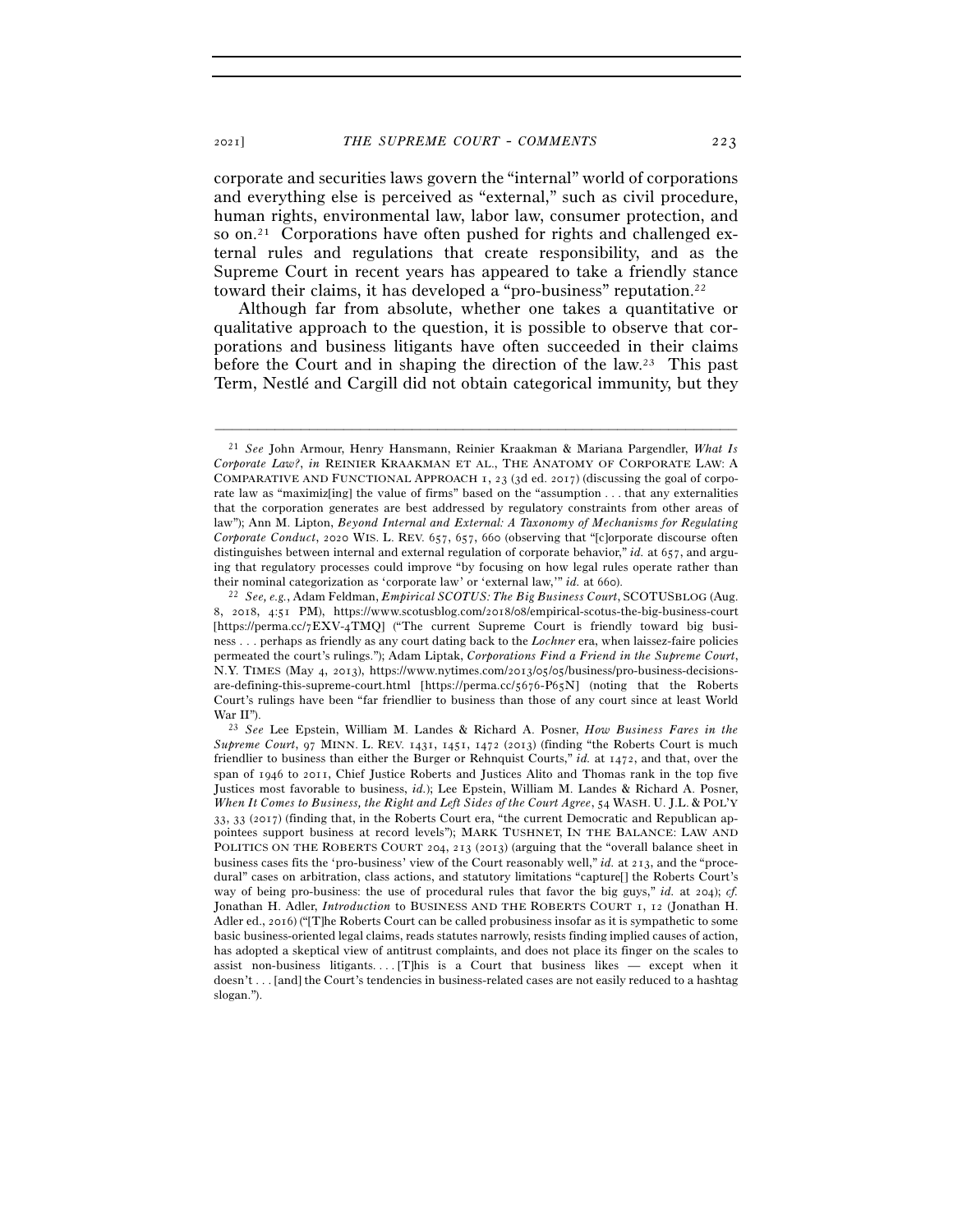emerged victorious in their claim that the plaintiffs' complaint impermissibly sought extraterritorial application of the ATS. Even though a majority of the Justices seemed prepared to hold domestic corporations to the same standard of liability as natural persons under the ATS, Nestlé and Cargill convinced the Court to accept a narrow view of where they could be held accountable for their conduct. The Court flatly rejected as insufficient the plaintiffs' allegations that the corporate defendants made "major operational decisions" in the United States, reversing the decision below and allowing Nestlé and Cargill to avoid a trial on the merits.24 Ford, by contrast, lost its bid to aggressively draw lines around where it could be sued for products liability, as the Court stood by existing precedent and ruled in favor of plaintiffs. Yet the case might still reflect a pro-business trend as an instance of corporate overreach following a string of corporate wins that have reshaped personal jurisdiction doctrine. Ford's audacious argument that it could not be sued in Montana and Minnesota because the particular cars involved in the plaintiffs' accidents were not originally sold in-state exemplifies just how far the law has already evolved in corporate defendants' favor.25

Other cases from the recent Term also help to fill out this picture of the Court's approach to corporations. Most notably, in *Americans for Prosperity Foundation v. Bonta*, 26 the Court endorsed a robust understanding of the First Amendment right to freedom of association for nonprofit corporations and other charitable organizations. In a splintered majority opinion, the Court held that a California regulation unconstitutionally burdened associational rights by requiring these organizations to disclose donor information to the state's Attorney General's Office for potential investigation into fraud and other wrongdoing.27 The Court's willingness to strike down the regulation and raise the bar on the "exacting scrutiny" standard suggests that campaign finance regulations and other compelled disclosure regimes — even for business corporations — may be dismantled or threatened in the future.

Thus, from parsing the location of corporate activity for accountability to shielding organizations from disclosures on the basis of associational freedom, these cases provide valuable entry points for exploring how the Court's conceptions of corporations shape its jurisprudence. And yet digging into these cases also reveals that the pro-business label is at once correct but also wrong — or at least too

<sup>24</sup> *Nestlé*, 141 S. Ct. at 1935–<sup>36</sup>. 25 *See* Ford Motor Co. v. Mont. 8th Jud. Dist. Ct., 141 S. Ct. 1017, 1022 (2021) (discussing Ford's argument "that jurisdiction is improper because the particular car involved in the crash was not first sold in the forum State, nor was it designed or manufactured there"); *see also* Alexandra D. Lahav, *The New Privity in Personal Jurisdiction*, 73 ALA. L. REV. (forthcoming 2022) (on file with the Harvard Law School Library) (tracing the evolution of personal jurisdiction doctrine). 26 <sup>141</sup> S. Ct. 2373 (<sup>2021</sup>). 27 *Id.* at 2383.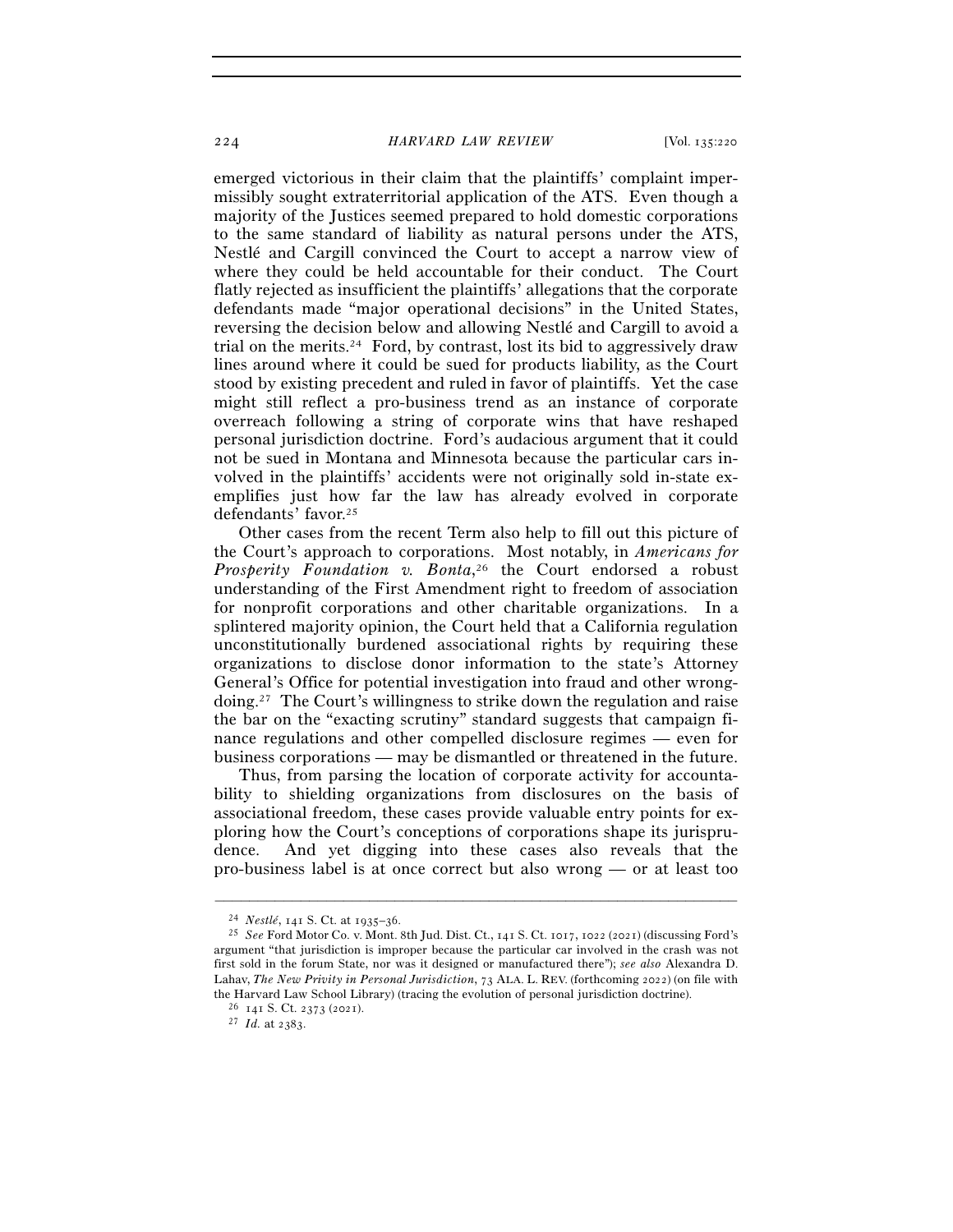simple. Corporations have often been empowered with rights and unburdened from responsibilities. Certainly this can be understood as favorable to business organizations in the broad sense. But deeper examination reveals that an enormous diversity of corporations exists and serves the interests of many different constituencies — many of whom do not benefit from, or welcome, this "pro-business" jurisprudence. The very notion of what is in the "business" interest of a corporation is highly contested and varies widely across corporations and participants. Cases from the recent Term, and others from the Roberts Court era, therefore also present an opportunity to examine the complex relationship between the Court's treatment of corporations and contrasting trends regarding corporate law and governance.

This Comment makes two primary contributions. It first observes that cases from the recent Term reflect an important way in which the Roberts Court has earned its reputation: over the beginning of the twenty-first century, the Court has often expanded corporate rights while narrowing corporate liability or access to justice against corporate defendants. Part I of this Comment sets forth this argument, using *Americans for Prosperity*, *Ford*, and *Nestlé* as case studies to show how the Court uses ill-fitting conceptions or overbroad generalizations to empower corporations and limit their accountability.

This trend gives rise to a paradox that Part II subsequently explores: the "pro-business" Court is often at odds with internal activity in corporate law and governance. Quite remarkably, as the Roberts Court has expanded corporate rights and narrowed pathways to liability, many shareholders and stakeholders have become vocal participants, putting pressure on corporations to rein in the use of their rights, to mitigate risks generated by their externalities, and to take account of environmental, social, and governance (ESG) concerns. The Court's expansion of corporate rights not only disserves many corporate participants and spurs them to action but also might fuel challenges to new disclosure rules about corporate political activity or other ESG-related concerns that investors and others seek for effective participation in corporate governance. Further, as the Court has downplayed or ignored corporate decisionmaking structures in its jurisprudence expanding rights and narrowing liability, by contrast, in the world of corporate law and governance, we see that board oversight, monitoring, and compliance functions have grown in importance. State corporate law cases have heightened attention on the board's role in providing oversight to ensure legal compliance throughout the corporation's operations and to mitigate litigation and reputational risks that can arise from corporate abuses around the world. Corporate compliance programs and voluntary ESG initiatives have proliferated amid widespread debate about the purpose of the corporation and a broadened role for stakeholders.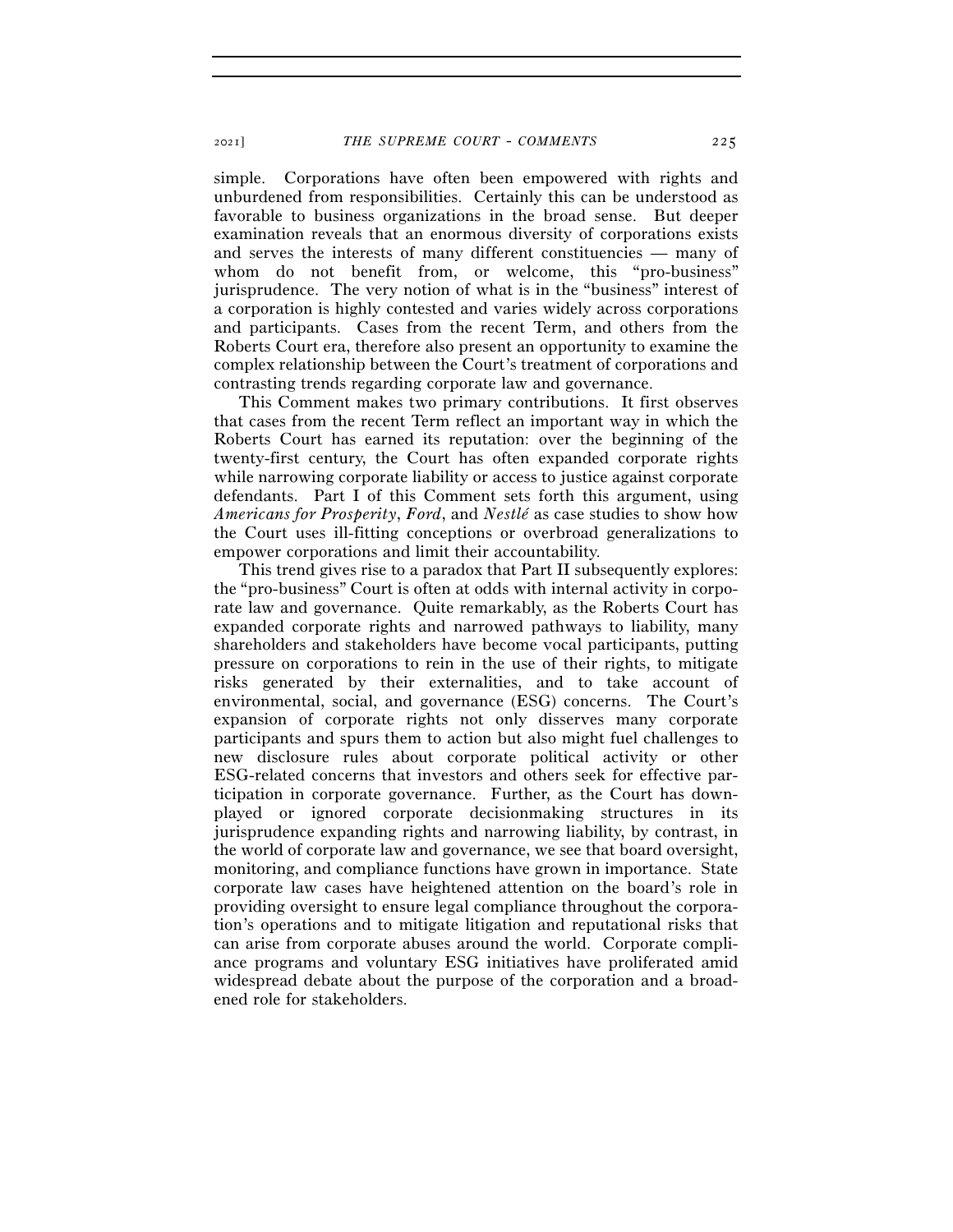Looking at these diverging developments together suggests that, at least in some important circumstances, the Supreme Court's approach may not capture the reality of modern business corporations, and it might not be what many shareholders and corporate participants actually want. It may instead create new tensions in corporations that are not fully and easily resolved through private ordering and that undermine the conceptual foundation for the existing arrangements in corporate law and governance. It may also ultimately serve only a limited set of business interests — not the great number of workers who are often framed as stakeholders on the other side of "pro-business" jurisprudence, nor the majority of public corporation shareholders, who are increasingly diversified through institutions that rely on external regulation to constrain corporations and minimize systematic risk. And so, in sum, corporations might bear little resemblance to the Court's characterizations, and the business world, on the whole, might often be better off without "pro-business" jurisprudence that empowers corporations and erodes their external constraints.

## I. EXPANDING CORPORATE RIGHTS AND LIMITING RESPONSIBILITIES IN TWENTY-FIRST-CENTURY SUPREME COURT JURISPRUDENCE

When scholars have approached the question of whether the Roberts Court is pro-business, they have used a variety of methods ranging from coding and counting cases to qualitative analyses in different subject areas.28 All of the leading accounts have reached the conclusion that, in various qualified ways, and without singular meaning, the answer is yes — it is "pro-business."29

This Part explores one of the most notable but less explored trends of this era — the expansion of corporate rights and narrowing of liability or access to justice against corporate defendants. Landmark cases from previous Terms such as *Citizens United* and *Hobby Lobby* have garnered significant attention on the first part of the equation — expanding rights.30 Running through these cases is a failure to capture the full nature, dynamics, and facts on the ground of corporations. By describing corporations as "associations of citizens" in a "corporate

<sup>28</sup> *See* sources cited *supra* note <sup>23</sup>. 29 *See* sources cited *supra* note <sup>23</sup>. 30 *See* Citizens United v. Fed. Election Comm'n, 558 U.S. 310, 354 (2010); Burwell v. Hobby Lobby Stores, Inc., 573 U.S. 682, 707 (2014).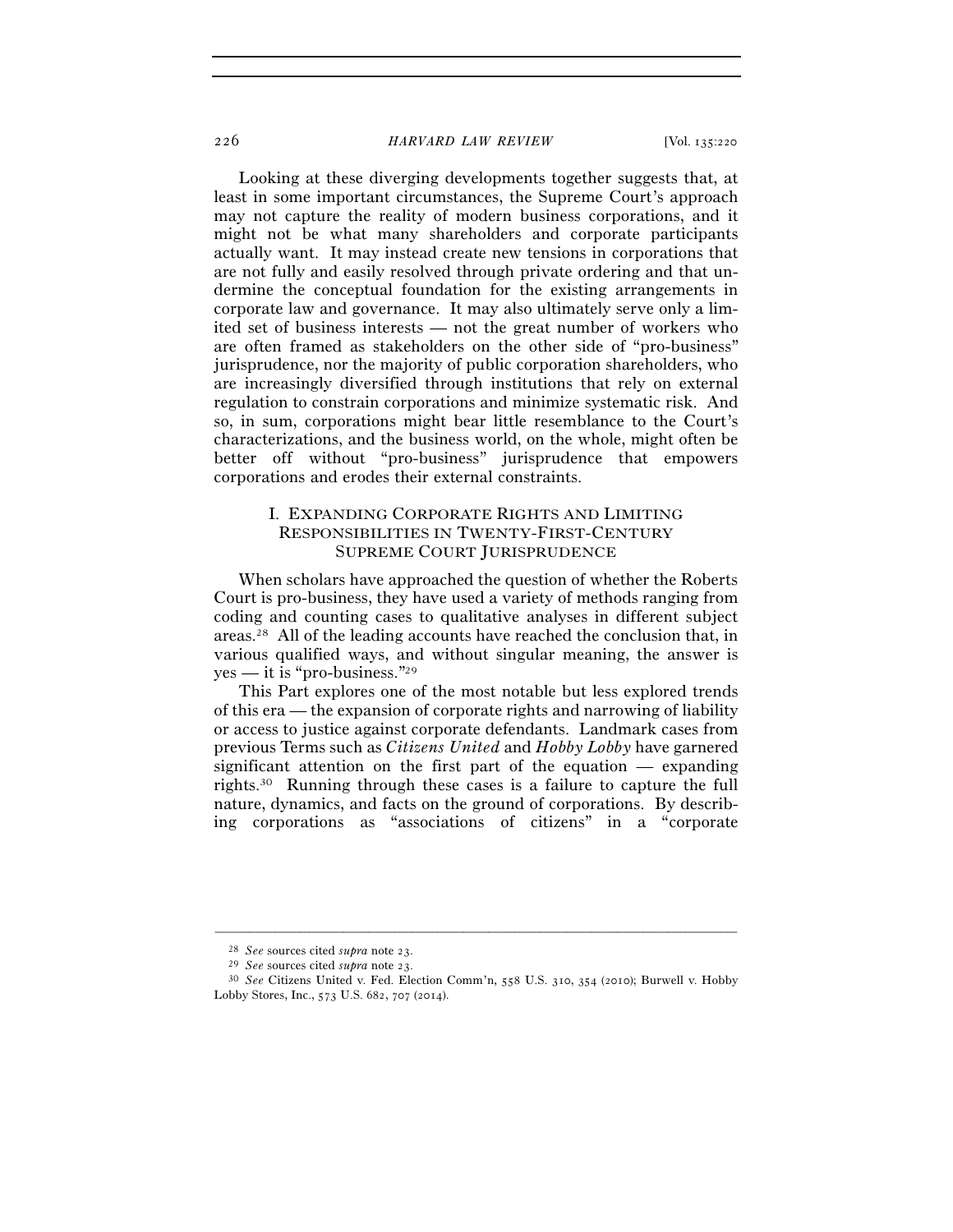democracy,"31 and projecting the beliefs of shareholders onto corporations,32 the Court has empowered corporations with greater speech rights and religious liberty.33 In *Citizens United*, the Court held that corporations have a First Amendment right to make independent political expenditures.34 In *Hobby Lobby*, the Court held that the Religious Freedom Restoration Act of 1993<sup>35</sup> (RFRA) applied to three closely held business corporations, allowing them to claim a religious exemption from providing certain contraceptive coverage to their employees.36 In both cases, the Court extended protections — either constitutional or statutory — to for-profit business corporations.

And, although *Citizens United* and *Hobby Lobby* are the most well-known recent corporate rights cases, they are not alone. The Court has also invigorated the commercial speech doctrine<sup>37</sup> and given a forum for a business corporation's claim to a First Amendment right to discriminate against customers.38 Most recently, in *Cedar Point Nursery v. Hassid*, 39 the Court validated agricultural employers' claims that sought Fifth and Fourteenth Amendment protection against a state regulation that provided periodic access to their farm property for labor union organizers.40 As discussed by Professor Nikolas Bowie in this

–––––––––––––––––––––––––––––––––––––––––––––––––––––––––––––

<sup>507</sup> (<sup>1997</sup>). 36 <sup>573</sup> U.S. at <sup>736</sup>. 37 *See* Sorrell v. IMS Health Inc., 564 U.S. 552, 571–72 (2011) (striking down a state restriction

<sup>31</sup> *Citizens United*, 588 U.S. at 354 (referring to corporations as "associations of citizens"); *id.* at 361–62 (reasoning that there is "little evidence of abuse that cannot be corrected by shareholders 'through the procedures of corporate democracy'" (quoting First Nat'l Bank of Bos. v. Bellotti, 435 U.S. 765, 794 (<sup>1978</sup>))). 32 *See Hobby Lobby*, 573 U.S. at 720 ("By requiring the Hahns and Greens *and their companies* 

to arrange for such coverage, the HHS mandate demands that they engage in conduct that seriously

violates *their religious beliefs*" (emphasis added)). 33 *See* Kent Greenfield & Daniel A. Rubens, *Corporate Personhood and the Putative First Amendment Right to Discriminate*, *in* RESEARCH HANDBOOK ON CORPORATE PURPOSE AND PERSONHOOD, *supra* note 13, at 283, 285 (discussing the failure of the Supreme Court to acknowledge the separate legal personality of corporations in *Hobby Lobby*); Elizabeth Pollman, *Constitutionalizing Corporate Law*, 69 VAND. L. REV. 639, 672–73 (2016) (critiquing the Supreme Court's characterization of corporations in *Citizens United*); Jonathan Macey & Leo E. Strine, Jr., Citizens United *as Bad Corporate Law*, 2019 WIS. L. REV. 451, 495–514 (same).<br><sup>34</sup> 558 U.S. at 365.<br><sup>35</sup> 42 U.S.C. §§ 2000bb to 2000bb-4, *invalidated in part by* City of Boerne v. Flores, 521 U.S.

on the sale, disclosure, and use of pharmaceutical prescription records for marketing purposes). 38 *See* Masterpiece Cakeshop, Ltd. v. Colo. C.R. Comm'n, 138 S. Ct. 1719, 1723–24 (2018). The

case involved a bakery corporation that refused to sell a wedding cake to a same-sex couple, which was challenged by Colorado as a violation of its state antidiscrimination law. *Id.* at 1723. The Supreme Court granted a writ of certiorari to hear the claims asserted by the business corporation and individual baker-shareholder of a First Amendment free exercise and speech right to discriminate against the same-sex couple. *Id.* at 1727. It ultimately decided the case on another ground — that the state commission had failed to treat the asserted religious beliefs in a neutral and unbiased manner. *Id.* at 1723–<sup>24</sup>. 39 <sup>141</sup> S. Ct. 2063 (<sup>2021</sup>). 40 *Id.* at 2080.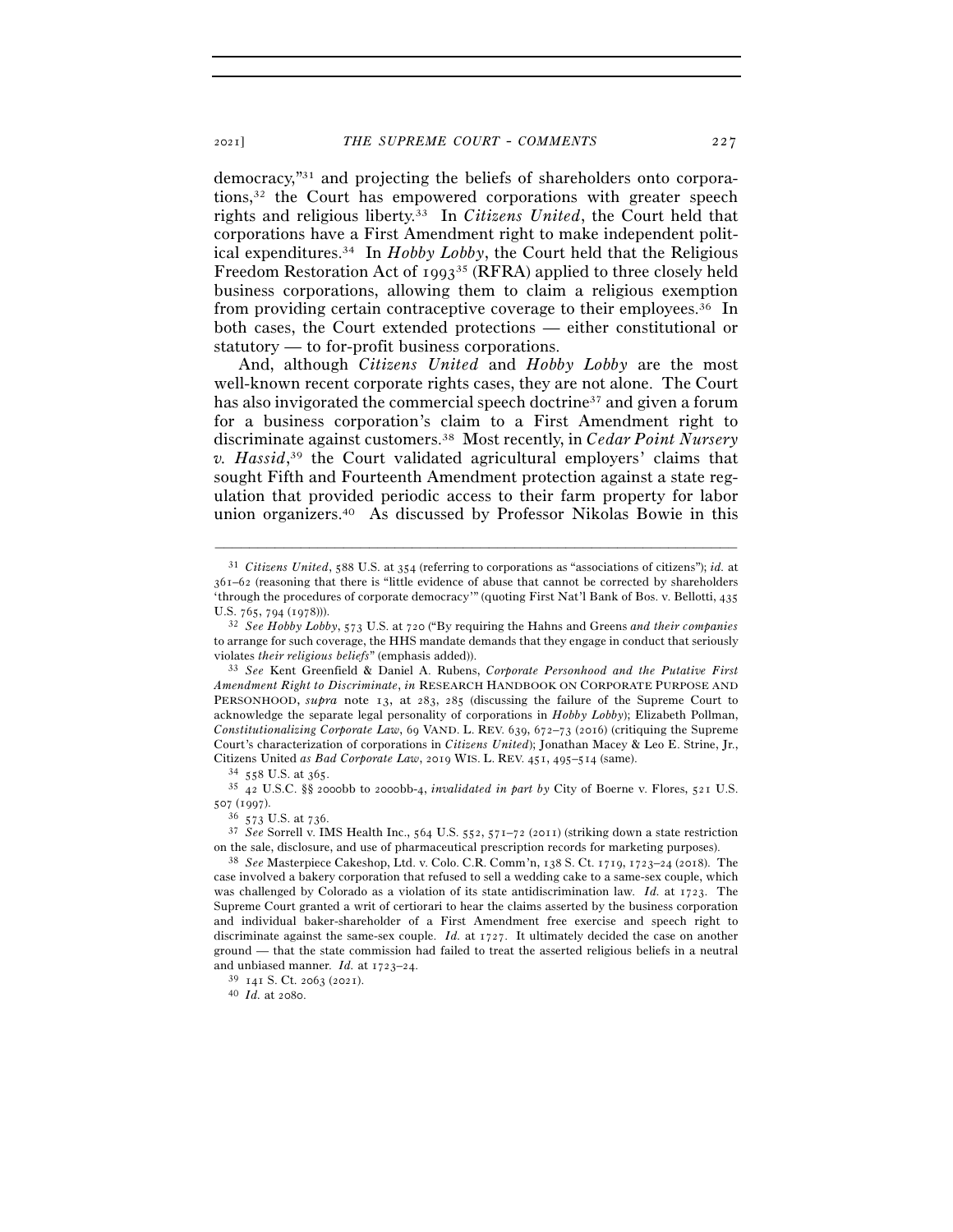issue, the case takes a sweeping approach to Takings Clause jurisprudence in favor of the employers<sup>41</sup> — operating as corporations or through other forms of business organization. Further, as noted above, in *Americans for Prosperity*, the Court sided with nonprofit organizations, under the First Amendment freedom of association, in their facial challenge to a state disclosure requirement that facilitated regulatory oversight.42 The Roberts Court has recognized the most expansive scope of corporate constitutional rights in U.S. history.43

Other cases from the recent Term, *Ford* and *Nestlé*, provide insight into the latter part of the equation about how the Court tilts or narrows the procedural rules and external laws regulating corporations.44 *Ford* involved the Due Process Clause of the Fourteenth Amendment and the doctrine of personal jurisdiction,45 and *Nestlé* involved the Alien Tort Statute, a part of the Judiciary Act of 1789 enacted in the first session of the U.S. Congress.46 Both cases contemplated ongoing challenges with conceptualizing corporations, and reflect how, from time to time, the Court displays awareness that its rulings and reasoning do not fit or fully capture the nature of modern corporations or that the law has tilted in their favor without meaningful justification. Concurring and dissenting opinions in *Ford* and *Nestlé* notably did so, and yet still failed to put the Court on a different path. They followed years of cases which have trended, albeit not in absolute fashion, toward limiting corporate responsibility and access to accountability against corporate defendants.<sup>47</sup>

<sup>44</sup> For another case from the recent Term that reflects this general trend, see *TransUnion LLC v. Ramirez*, 141 S. Ct. 2190, 2210 (2021), holding that a credit reporting company's maintenance of misleading information about plaintiff-consumers in their credit files did not result in "concrete harm" for purposes of Article III standing if undisclosed, *id.* at <sup>2210</sup>. 45 Ford Motor Co. v. Mont. 8th Jud. Dist. Ct., 141 S. Ct. 1017, 1024 (2021); *see also* Stephen E.

Sachs, Pennoyer *Was Right*, 95 TEX. L. REV. 1249, 1251–55 (2017) (describing the historical evolution of the personal jurisdiction doctrine and an understanding of its enforcement as "a subcategory of due process," *id.* at <sup>1253</sup>). 46 *Nestlé*, 141 S. Ct. at 1935, 1937; *see also* Judiciary Act, ch. 20, § <sup>9</sup>, 1 Stat. 73, 77 (1789)

(including the ATS as originally enacted); Alien's Action for Tort, 28 U.S.C. § 1350 (providing that "[t]he district courts shall have original jurisdiction of any civil action by an alien for a tort only, committed in violation of the law of nations or a treaty of the United States"). 47 *See, e.g.*, Encino Motorcars, LLC v. Navarro, 136 S. Ct. 2117, 2126 (2016) (allowing exemption

from the Fair Labor Standards Act by declining to apply *Chevron* deference in light of industry reliance on prior policy); Michigan v. EPA, 135 S. Ct. 2699, 2712 (2015) (holding that the EPA

<sup>–––––––––––––––––––––––––––––––––––––––––––––––––––––––––––––</sup> <sup>41</sup> Nikolas Bowie, *The Supreme Court,* 2020 *Term — Comment: Antidemocracy*, 135 HARV. L. REV. 160, 161, 192 (2021).<br><sup>42</sup> Ams. for Prosperity Found. v. Bonta, 141 S. Ct. 2373, 2385 (2021).<br><sup>43</sup> For discussions that trace the ever-expanding scope of corporate rights in Supreme Court

jurisprudence, including the role of the Roberts Court in that expansion, see Blair & Pollman, *supra* note 3, at 1725, 1728; and WINKLER, *supra* note 3, at xvi. For accounts that place the recent era into context with the Supreme Court's *Lochner* era, see generally Jeremy K. Kessler, *The Early Years of First Amendment Lochnerism*, 116 COLUM. L. REV. 1915 (2016); Elizabeth Sepper, *Free Exercise Lochnerism*, 115 COLUM. L. REV. 1453, 1495–1507 (2015); and Amanda Shanor, *The New*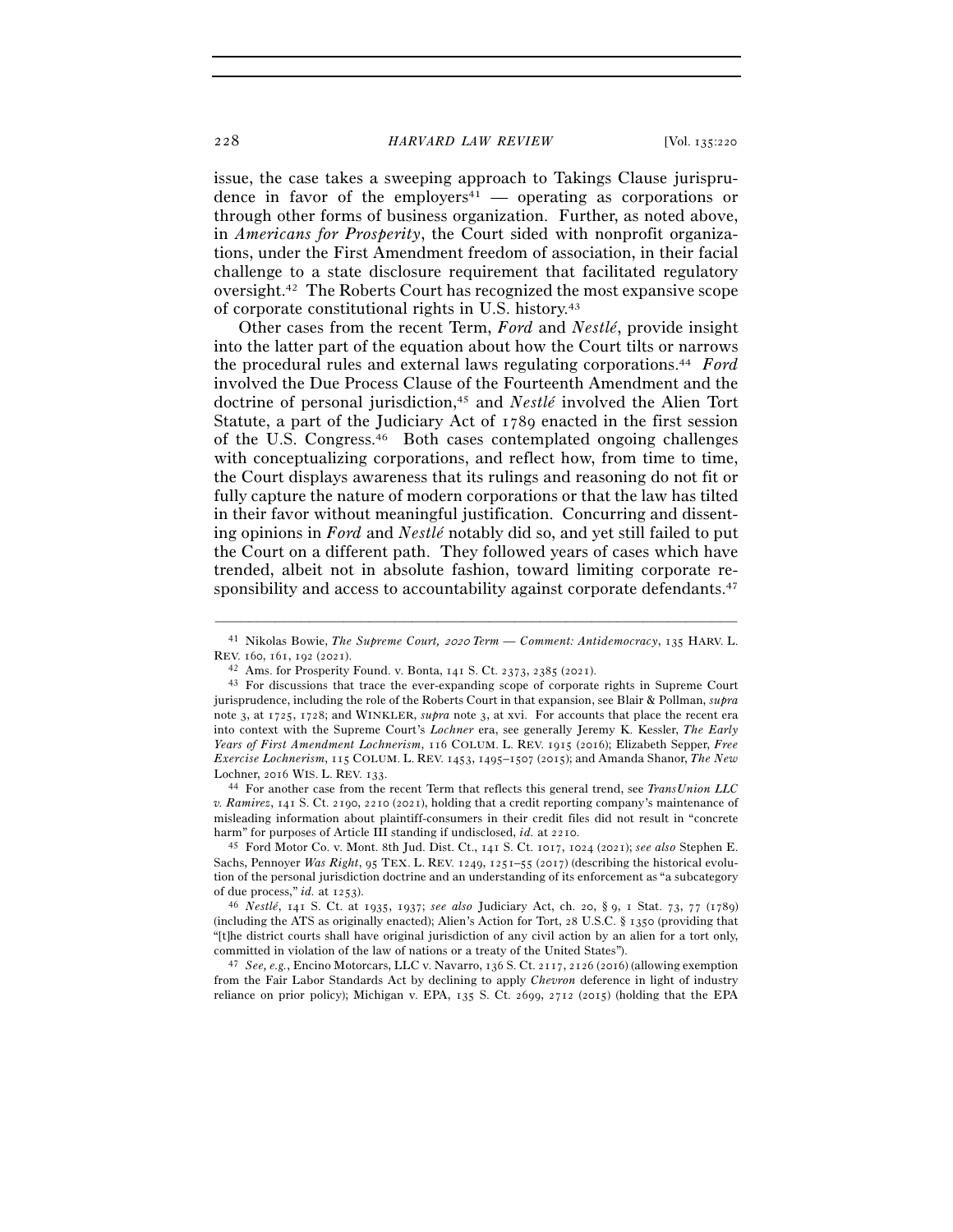The discussion next turns to a more in-depth look at three of these examples — *Americans for Prosperity*, *Ford*, and *Nestlé* — as the recent Supreme Court Term provides a microcosm of the general trend identified in this Part. Arising under widely different areas of law, each is offered in the spirit of a case study to explore in more detail how the Court's understanding of corporations can translate into expansions of rights and contractions of responsibilities.

## *A. Corporations as Rights-Bearing Legal Persons*

The first example, *Americans for Prosperity*, comes from the world of nonprofit corporations and charitable organizations. Specifically, the case raised the issue of whether California's requirement that nonprofit organizations disclose information about their major donors to the state authorities violated the First Amendment right to free association.48 The purpose of the required disclosures — Schedule B to Internal Revenue Service Form 990, including a list of major donors — was to facilitate the state Attorney General's ability to police against charitable fraud and misconduct.49 Although the state Attorney General's registry inadvertently provided public access to confidential Schedule Bs at one point several years ago, since that time the state codified a policy prohibiting such public disclosure and imposed security measures to protect the filings.50

unreasonably disregarded cost when deciding to put emissions limits on coal and oil power plants following lengthy regulatory process); Genesis Healthcare Corp. v. Symczyk, 569 U.S. 66, 69 (2013) (limiting ability to bring collective action claims under the Fair Labor Standards Act); Am. Express Co. v. Italian Colors Rest., 570 U.S. 228, 238–39 (2013) (enforcing contractual waiver of class arbitration); PLIVA, Inc. v. Mensing, 564 U.S. 604, 609 (2011) (holding that federal drug regulations preempt state tort law claims against generic-drug manufacturers for inadequate warning labels); Wal-Mart Stores, Inc. v. Dukes, 564 U.S. 338, 367 (2011) (denying a class action certification of over a million female employees for lacking commonality in gender-pay discrimination claims); AT&T Mobility LLC v. Concepcion, 563 U.S. 333, 343 (2011) (holding the Federal Arbitration Act preempts state rule regarding unconscionability of class arbitration waivers in consumer contracts); Rent-A-Center, W., Inc. v. Jackson, 561 U.S. 63, 75–76 (2010) (enforcing arbitration provision against employee who challenged validity of contract as unconscionable); Stolt-Nielsen S.A. v. AnimalFeeds Int'l Corp., 559 U.S. 662, 685 (2010) (restricting plaintiffs from using class arbitration where clause is silent on the issue of class treatment); 14 Penn Plaza LLC v. Pyett, 556 U.S. 247, 251 (2009) (enforcing collective bargaining agreement to require union members to arbitrate age discrimination claims); Ledbetter v. Goodyear Tire & Rubber Co., 550 U.S. 618, 621 (2007) (narrowly construing the EEOC charging period for plaintiff's employment discrimination claim), *overturned due to legislative action by* Lilly Ledbetter Fair Pay Act, Pub. L. No. 111-2, 123 Stat. 5

<sup>(</sup>2009) (codified as amended in scattered sections of 29 U.S.C. and <sup>42</sup> U.S.C.). 48 *Ams. for Prosperity*, 141 S. Ct. at 2379. For a discussion of managerial misconduct and governance failures in nonprofit organizations and the role of state attorneys general, see Peter Molk & D. Daniel Sokol, *The Challenges of Nonprofit Governance*, 62 B.C. L. REV. 1497, 1499–1503, <sup>1522</sup>–25 (<sup>2021</sup>). 49 *Ams. for Prosperity*, 141 S. Ct. at 2380, 2385–<sup>86</sup>. 50 *See id.* at 2381–82.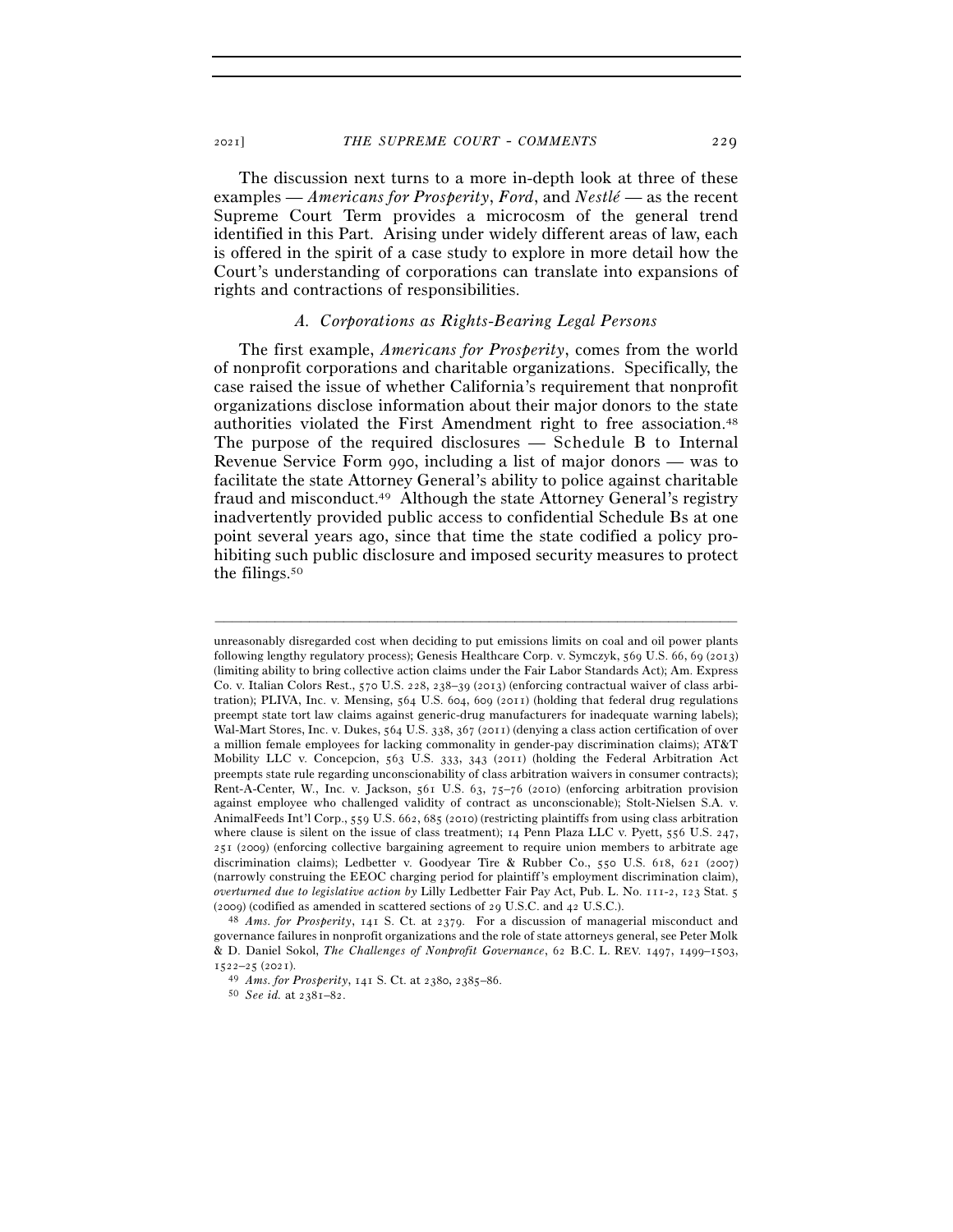The litigants bringing the challenge were two organizations that might be characterized as ideologically or religiously oriented affinity groups: the Americans for Prosperity Foundation, described by the Court as a "public charity" with a stated mission of "education and training about the principles of a free and open society, including free markets, civil liberties, immigration reform, and constitutionally limited government,"51 and the Thomas More Law Center, described by the Court as a "public interest law firm," with a stated "mission . . . to protect religious freedom, free speech, family values, and the sanctity of human life."52

Two aspects of the case are particularly noteworthy as they speak to the Roberts Court's approach to corporate rights. First, the Court's 6–3 ruling found *facially* unconstitutional the disclosure requirement with little inquiry into whether most of the nonprofit organizations to which it applied would have any associational interests burdened.<sup>53</sup> This approach, without sensitivity to the specifics of entities and the interests of the people involved in them, can lead to granting overbroad corporate rights. A similar dynamic was at play in *Citizens United*, when the Court granted First Amendment political spending rights to all corporations instead of simply the nonprofit political advocacy corporation that was before it as a litigant.54 This pattern reflects how the Roberts Court tends to either characterize corporations with ill-fitting descriptions or avoid examining them altogether to elide how broadly it is ruling.

To elaborate further on this point, the litigant organizations — the Americans for Prosperity Foundation and the Thomas More Law Center — might indeed be composed of individual donors who understand that their affiliation expresses values they hold and exercise through association, and who have privacy interests at stake that can be represented by the entities.55 In that way, although vastly differing in

<sup>–––––––––––––––––––––––––––––––––––––––––––––––––––––––––––––</sup> <sup>51</sup> *Id.* at 2380 (quoting Brief for Petitioner at 10, *Ams. for Prosperity*, 141 S. Ct. 2373 (No. 19- 251)).

<sup>52</sup> *Id.* (quoting Brief for the Petitioner Thomas More Law Center at 10, *Ams. for Prosperity*, 141

S. Ct. 2373 (No. 19-<sup>255</sup>)). 53 *Id.* at <sup>2386</sup>. 54 *See* Blair & Pollman, *supra* note 3, at 1734. For a discussion of various ways the Court could have reached a narrower decision in *Citizens United*, see Michael W. McConnell, Essay, *Reconsidering* Citizens United *as a Press Clause Case*, 123 YALE L.J. 412, 415–16 (<sup>2013</sup>). 55 *See* James D. Nelson, Essay, *The Freedom of Business Association*, 115 COLUM. L. REV. 461,

<sup>495</sup> (2015) (observing that "[b]y looking at the dominant pattern of individual attachment to different kinds of associations, we can begin to make distinctions among them" and that some associations are "genuine communities that are constitutive of their members' identities"); *see also* Nelson, *Facts and Values in Corporate Legal Theory*, *supra* note 13, at 255–56 (discussing how a realist approach to corporate rights might "help disaggregate the organizational world," *id.* at 255, as "there are myriad ways in which real-world differences among vastly different kinds of organizations might matter for rights analysis," *id.* at 256).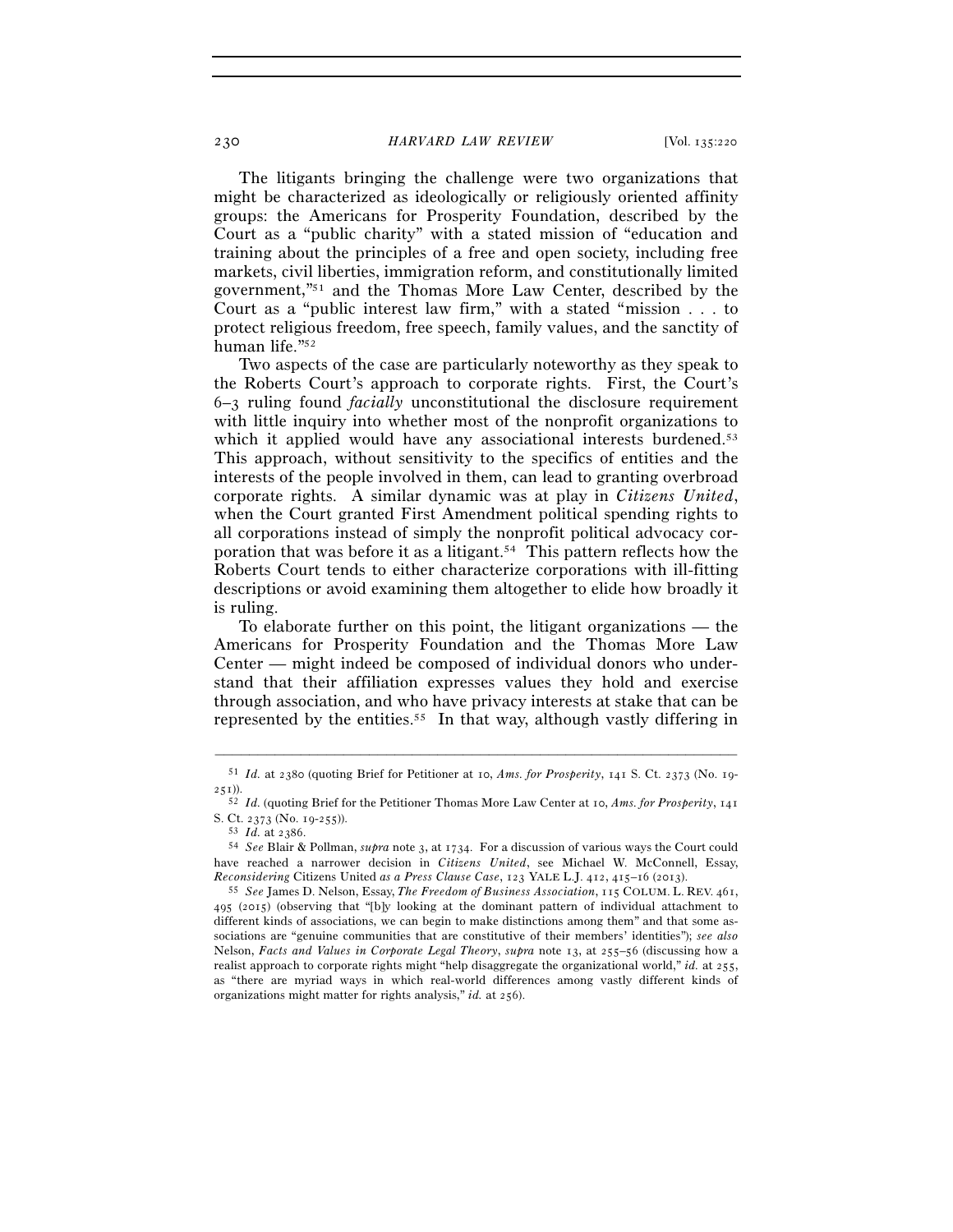aims and burdens, the organizations could perhaps be likened, as the Court did, to the NAACP, a civil rights group pursuing racial justice through its organization as a membership corporation.56

However, in the landmark 1958 freedom of association decision, *NAACP v. Alabama ex rel. Patterson*, 57 the Court invalidated only a targeted production order requiring that the NAACP disclose its membership list to the state.58 Further, the NAACP specifically showed that it was associational in nature, it brought together members with common beliefs, and the individuals represented by the organization faced the severe threat of violent reprisals if their names and addresses were disclosed pursuant to the production order.59

By contrast, in *Americans for Prosperity*, the Court broadly invalidated the state regulation as to all nonprofit organizations approximately 100,000 registered in California — and did little to examine the interests, associational dynamics, or evidence of threats or chilling effects on any other organizations besides the two litigants.60 Many of the 100,000 nonprofit organizations registered in California might have few if any individual donors making contributions large enough to be listed on a Schedule B, nor organizational aims and dynamics that would give rise to a concern about causing serious harm to donors or chilling their association.61 Over strong dissent by Justice Sotomayor on this point, which was joined by Justices Breyer and Kagan,62 the Court cited only evidence from the two litigants and cursorily noted briefs filed in support by amici curiae organizations that also wished to avoid disclosing donor information to the state.<sup>63</sup> In sum, the

–––––––––––––––––––––––––––––––––––––––––––––––––––––––––––––

part and concurring in the judgment) (noting that while the majority stated that the regulation was "facially unconstitutional," the relief provided was specific to the petitioners). 61 The Court rejected this line of inquiry. *See id.* at 2388 (majority opinion) ("It is irrelevant,

<sup>56</sup> *See Ams. for Prosperity*, 141 S. Ct. at 2382 (noting that *NAACP v. Alabama ex rel. Patterson*, 357 U.S. 449 (1958), involved the chilling effect of compelled disclosure of affiliation "in its starkest form").<br><sup>57</sup> 357 U.S. 449.<br><sup>58</sup> *See id.* at 459–63 ("To require that [the right to associational privacy] be claimed by the mem-

bers themselves would result in nullification of the right at the very moment of its assertion." *Id.* at 459.).

<sup>59</sup> *See id.* at 462–63, 466 ("We hold that the immunity from state scrutiny of membership lists which the Association claims on behalf of its members is here so related to the right of the members to pursue their lawful private interests privately and to associate freely with others in so doing as to come within the protection of the Fourteenth Amendment." *Id.* at <sup>466</sup>.). 60 *See Ams. for Prosperity*, 141 S. Ct. at 2380, 2389; *cf. id.* at 2391 (Thomas, J., concurring in

moreover, that some donors might not mind — or might even prefer — the disclosure of their identities to the State."). 62 *See id.* at 2402–04 (Sotomayor, J., dissenting) ("[T]he Court has decided, in a radical departure

from precedent, that there no longer need be any evidence that a disclosure requirement is likely to

cause an objective burden on First Amendment rights before it can be struck down." *Id.* at <sup>2404</sup>.). 63 *See id.* at 2381, 2388 (majority opinion) (discussing petitioners' claims that supporters had been subject to threats and protests).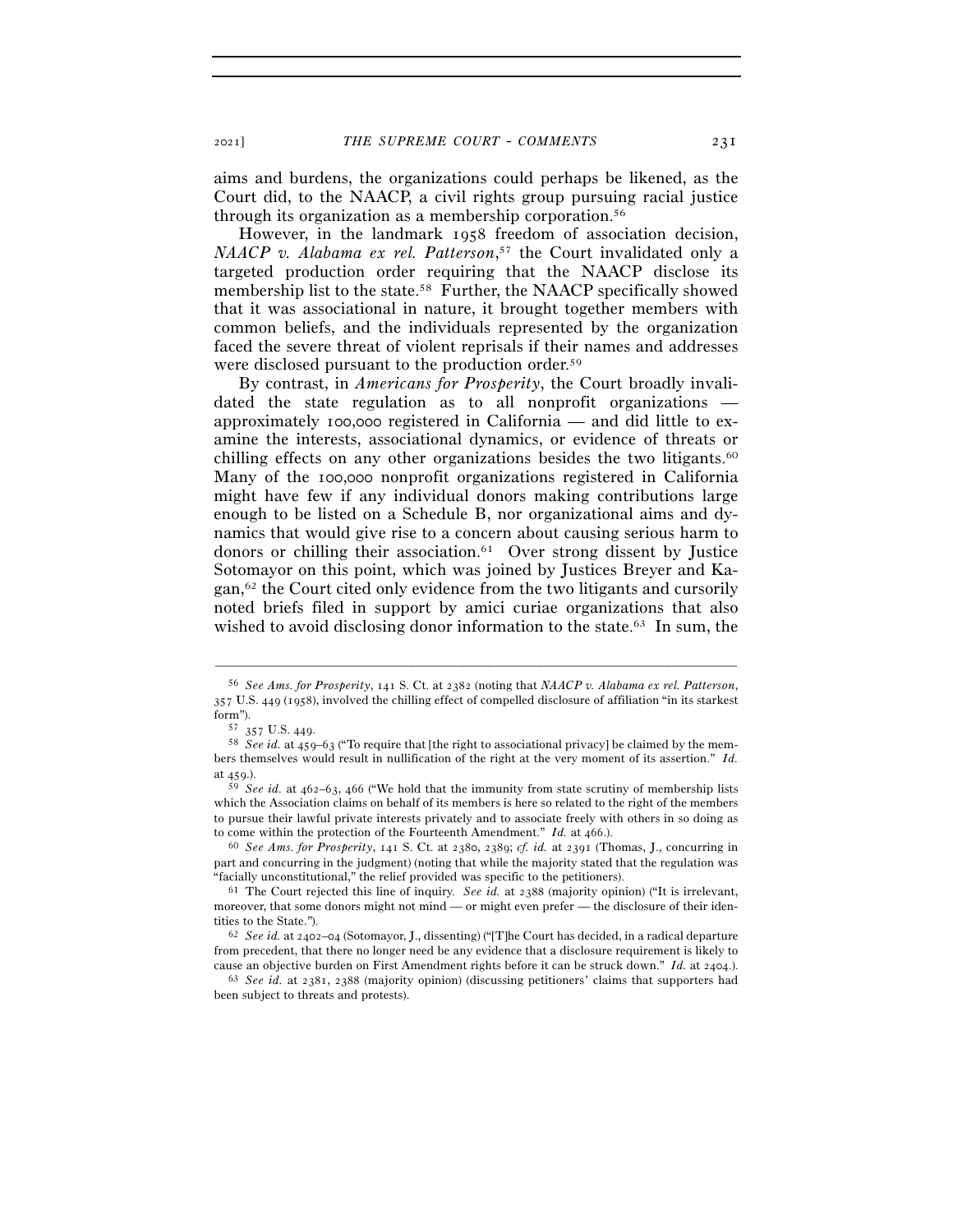majority opinion takes an expansive approach to assuming privacy and associational interests for a wide array of organizations that it does not investigate — broadly enforcing rights with little regard for determining whether the facts on the ground showed them to be in danger.<sup>64</sup>

Second, the Court arrived at its ruling by applying a narrow tailoring requirement to the standard of "exacting scrutiny"<sup>65</sup> — a move that could have broad implications for a variety of disclosure regulations, including for business corporations.<sup>66</sup> Instead of focusing on deeper analysis of the *organizations* and the significance of their burdens, the Court justified invalidating the law on a facial challenge because of its view of the *regulation* — that the state's investigative goals were merely for "administrative convenience" and not narrowly tailored.67 A majority of the Court joined in applying this standard and reaching this conclusion, though Chief Justice Roberts did not sway enough of his colleagues to also join in his one-size-fits-all vision that, "[r]egardless of the type of association, compelled disclosure requirements [should be] reviewed under exacting scrutiny."68 In separate concurrences, however, Justices Thomas and Alito (joined by Justice Gorsuch) set out their views for either applying an even higher level of scrutiny or leaving open the question of a uniform standard for cases involving a First Amendment challenge to compelled disclosure.<sup>69</sup>

Altogether, the decision avoids investigating the associational dynamics and interests of thousands of nonprofit organizations, ratchets up scrutiny to strike down the state's disclosure regulation, and suggests that future challenges to compelled disclosure might receive the same or even greater levels of scrutiny. As cases involving the rights of nonprofit corporations and charitable entities have been harbingers for business

<sup>64</sup> *See id.* at 2388 ("The deterrent effect feared by these organizations is real and pervasive, even if their concerns are not shared by every single charity operating or raising funds in California."); *cf. id.* at 2402–04 (Sotomayor, J., dissenting) (noting that "research shows that the vast majority of donors prefer to publicize their charitable contributions," *id.* at 2403, and many nonprofit organizations, such as "hospitals and clinics; educational institutions; . . . museums and art [organizations]; food banks and other organizations providing services to the needy, the elderly, and the disabled; animal shelters; and organizations that help maintain parks and gardens," are engaged in "uncontroversial pursuits," *id.*). <sup>65</sup> *Id.* at 2383 (majority opinion) ("While exacting scrutiny does not require that disclosure re-

gimes be the least restrictive means of achieving their ends, it does require that they be narrowly tailored to the government's asserted interest.").<br><sup>66</sup> *See infra* section II.A, p. 247–254.<br><sup>67</sup> *See Ams. for Prosperity*, 141 S. Ct. at 2387 (noting a facial challenge is appropriate to

invalidate a law "if a substantial number of its applications are unconstitutional, judged in relation to the statute's plainly legitimate sweep," and in the case at hand, "[t]he lack of tailoring to the State's investigative goals is categorical — present in every case — as is the weakness of the State's

interest in administrative convenience" (citation omitted)).<br><sup>68</sup> *Id.* at 2383 (plurality opinion).<br><sup>69</sup> *See id.* at 2390 (Thomas, J., concurring in part and concurring in the judgment); *id.* at 2392 (Alito, J., concurring in part and concurring in the judgment).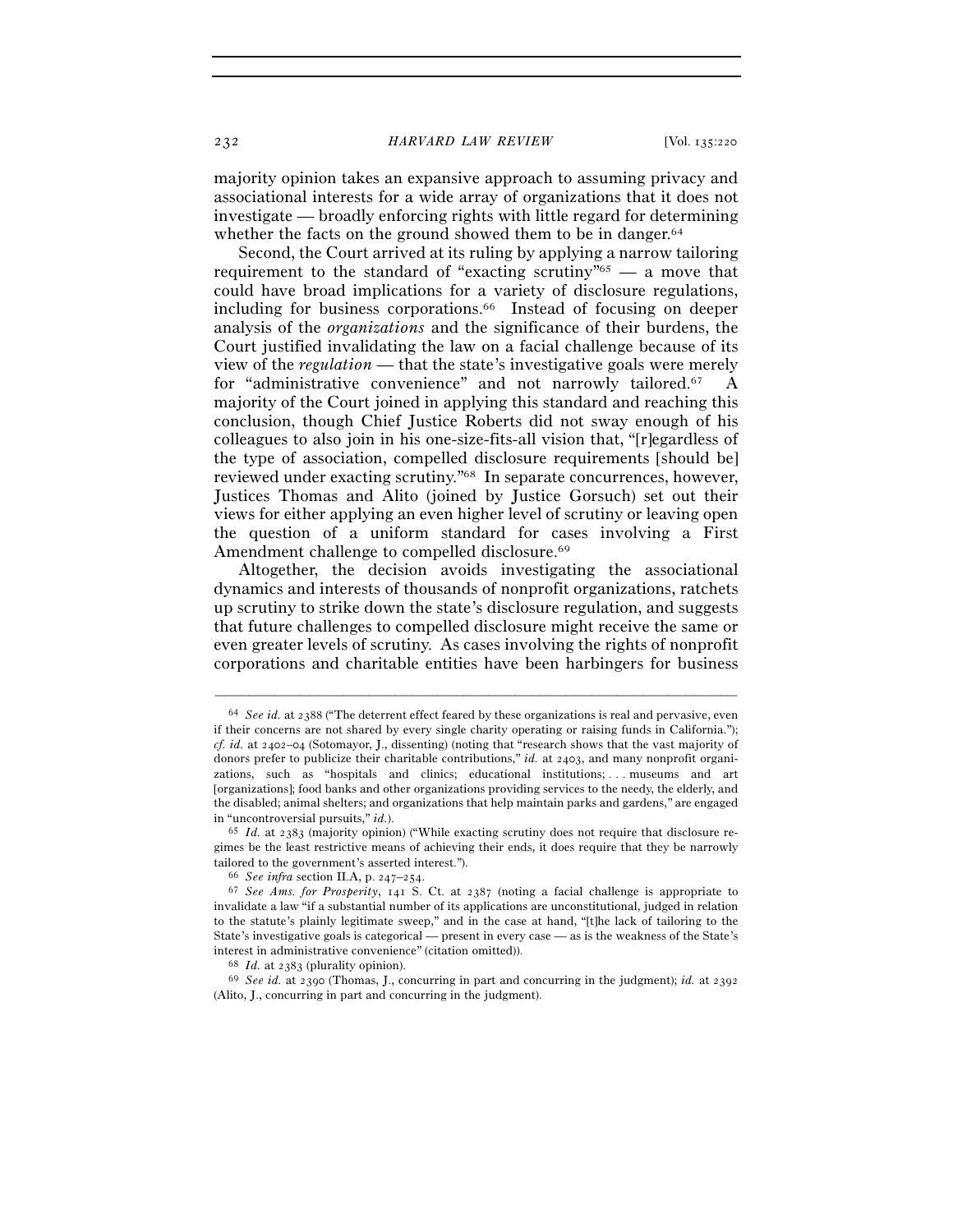corporations,70 *Americans for Prosperity* is an important example of the Roberts Court's trend of expanding corporate rights with an approach insensitive to many of their realities.

## *B. Corporations and Procedural Rules of the Game*

Turning now from expanding rights on one side of the "pro-business" trend identified in this Part to limiting accountability on the other, consider two other cases from the recent Term: *Ford* and *Nestlé*. Starting with the first, *Ford* illustrates how procedural rules are infused with conceptions of corporations and have often been tipped in their favor. It is the latest in a long line of personal jurisdiction cases involving corporate defendants that dates back to *International Shoe Co. v. Washington*.<sup>71</sup> The history before and after this 1945 case is a cat-andmouse tale of courts taking rules made for individuals, roughly adapting them to corporations, and then acceding to corporate claims to whittle them down over time.

Before *International Shoe*, courts interpreted theories of consent, doing business, and presence in a state to give "relatively unlimited jurisdiction over corporate and individual defendants having certain commercial ties with the forum."72 Gradually, however, corporations engaged in crafty tactics to get around these rules, and courts began to embrace a more limited and dispute-specific approach to jurisdiction, often leaving injured parties without a convenient forum for their

<sup>70</sup> For example, one of the earliest corporate rights cases involved a nonprofit educational institution, and the Supreme Court subsequently applied its ruling to business corporations. *See* Trs. of Dartmouth Coll. v. Woodward, 17 U.S. (4 Wheat.) 518, 519–21 (1819) (recognizing Contract Clause protection for corporations in a case involving a nonprofit college); *see also, e.g.*, Providence Bank v. Billings, 29 U.S. (4 Pet.) 514, 518, 545, 560 (1830) (applying the *Dartmouth College* ruling on Contract Clause protection to a bank corporation). Likewise, in the twentieth century, the Court protected the associational and speech rights of the NAACP, a nonprofit membership corporation, during the Civil Rights era, and later cited these rulings to support extending First Amendment speech rights to newspaper corporations and then to business corporations more generally in the context of political spending. *See* NAACP v. Button, 371 U.S. 415, 429 (1963) (holding the NAACP's activities of associating to assist persons seeking legal redress were protected by First and Fourteenth Amendment rights to speech and association); NAACP v. Alabama *ex rel.* Patterson, 357 U.S. 449, 466 (1958) (holding that the state's production order of NAACP membership list violated freedom of association rights); *see also* First Nat'l Bank of Bos. v. Bellotti, 435 U.S. 765, 780 n.16 (1978) (citing NAACP cases in reasoning to support granting business corporations First Amendment protection against a state-law prohibition on corporate independent expenditures related to state ballot initiatives); N.Y. Times Co. v. Sullivan, 376 U.S. 254, 266 (1964) (citing *Button* in reasoning to support extending First Amendment protection to a newspaper corporation). 71 <sup>326</sup> U.S. 310 (<sup>1945</sup>). 72 Mary Twitchell, *The Myth of General Jurisdiction*, 101 HARV. L. REV. 610, 620–22 (1988)

<sup>(</sup>explaining that pre–*International Shoe*, courts deemed corporations present in states to which they sent products or agents, or in which they had registered to do business or designated an agent for service of process); *see* Ford Motor Co. v. Mont. 8th Jud. Dist. Ct., 141 S. Ct. 1017, 1036–37 (2021) (Gorsuch, J., concurring).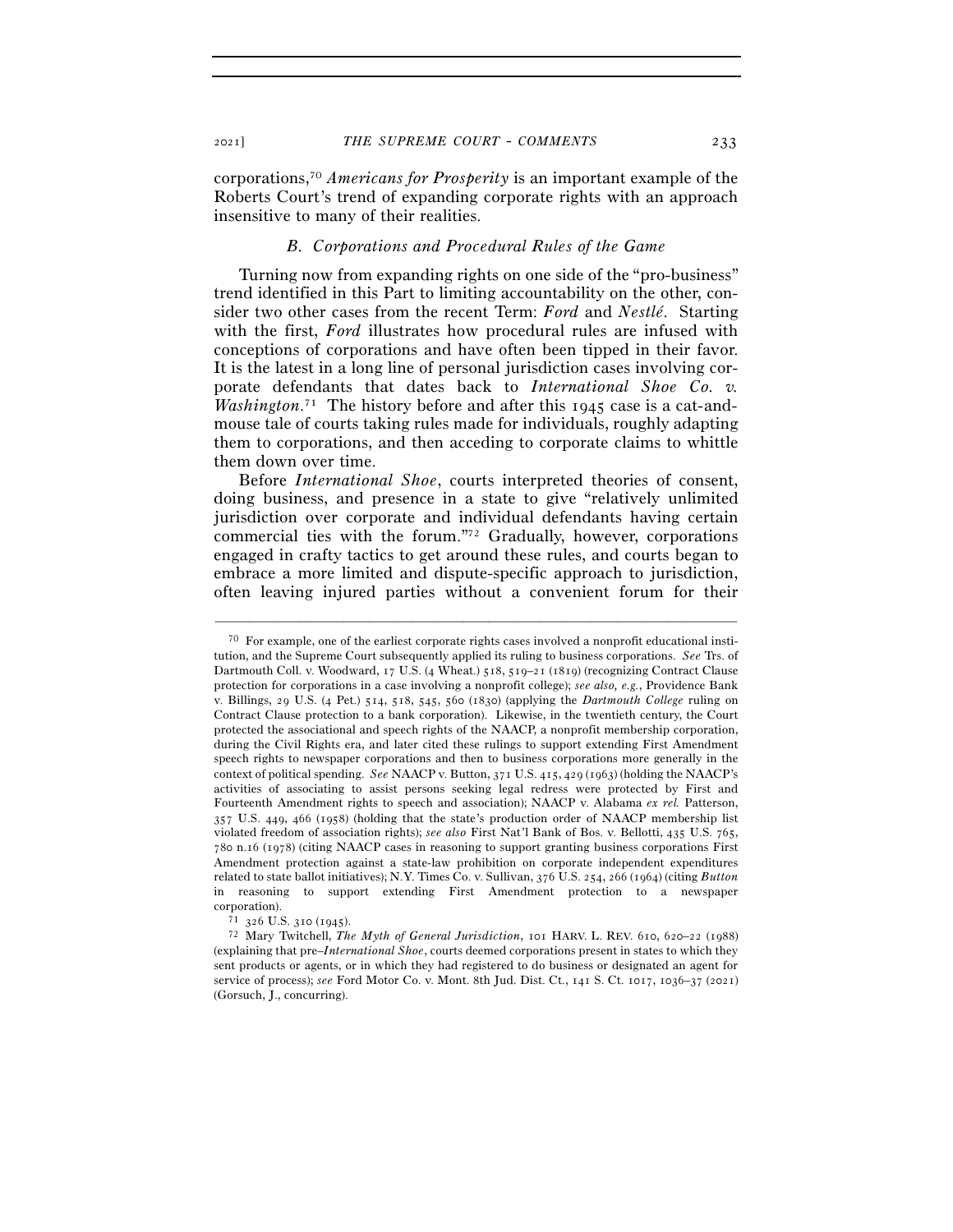claims.73 In *International Shoe*, the Court charted a new course: it held that due process requires only that a corporate defendant have "minimum contacts" with the forum state such that "the maintenance of the suit<sup> $\frac{1}{2}$ </sup> is "reasonable, in the context of our federal system,"<sup>75</sup> and does not "offend traditional notions of fair play and substantial justice."<sup>76</sup> Further, the Court noted that "continuous corporate operations within a state [could be] so substantial and of such a nature [so] as to justify suit against [the corporation] on causes of action arising from dealings entirely distinct from those activities."77 Subsequently, by the mid–twentieth century, a framework recognizing two types of personal jurisdiction emerged: general and specific jurisdiction.78

Recent years have once again given a "massive gift to corporate defendants,"79 however — a string of Supreme Court cases that contracted both types of personal jurisdiction.<sup>80</sup> Most notably, using flawed analogies to individual humans, the Court has dispensed with the notion that general jurisdiction subjects corporations to jurisdiction in all states

<sup>79</sup> Todd David Peterson, *Categorical Confusion in Personal Jurisdiction Law*, 76 WASH. & LEE L. REV. 655, 767 (2019); *see also* Pamela K. Bookman, *Litigation Isolationism*, 67 STAN. L. REV. 1081, 1092–93 (2015) (discussing how the Court's recent personal jurisdiction cases "exclude a significant amount of transnational litigation arising from foreign conduct by foreign [corporate] defendants," *id.* at 1092); Charles W. "Rocky" Rhodes, Cassandra Burke Robertson & Linda Sandstrom Simard, Ford*'s Jurisdictional Crossroads*, 109 GEO. L.J. ONLINE 102, 102 (2020) ("In six personal jurisdiction decisions over the last nine years, the Roberts Court upended several

previously accepted jurisdictional norms."). 80 *See Goodyear*, 564 U.S. at 924 (holding that general jurisdiction exists where a corporation is "at home," which, subject to special exception, consists of its state of incorporation and principal place of business); J. McIntyre Mach., Ltd. v. Nicastro, 564 U.S. 873, 877–78 (2011) (insulating foreign manufacturers that use American distributors from products liability claims); Daimler AG v. Bauman, 571 U.S. 117, 139 (2014) (denying jurisdiction in U.S. court for a claim brought by foreign plaintiffs against foreign defendants based on events outside the United States); Walden v. Fiore, 571 U.S. 277, 284 (2014) (tightening the jurisdictional focus to the defendant's conduct in the forum); BNSF Ry. Co. v. Tyrrell,  $137$  S. Ct. 1549, 1554 (2017) (rejecting state court's finding of jurisdiction where "out-of-state" corporation had thousands of miles of railroad track and thousands of workers in state but injuries occurred elsewhere); Bristol-Meyers Squibb Co. v. Super. Ct., 137 S. Ct. 1773, 1781 (2017) (rejecting the relevance of defendant's forum contacts unrelated to the dispute for specific jurisdiction).

<sup>–––––––––––––––––––––––––––––––––––––––––––––––––––––––––––––</sup> <sup>73</sup> *See* Twitchell, *supra* note 72, at 622–23; Robert H. Jackson, *What Price "Due Process"?*, 5 N.Y. L. REV. 435, 436 (1927).<br>
<sup>74</sup> *Int'l Shoe*, 326 U.S. at 316 (citing Milliken v. Meyer, 311 U.S. 457, 463 (1940)).<br>
<sup>75</sup> *Id.* at 317.<br>
<sup>76</sup> *Id.* at 316 (quoting *Milliken*, 311 U.S. at 463) (internal quotation mark

*Jurisdiction to Adjudicate: A Suggested Analysis*, 79 HARV. L. REV. 1121, 1122 (1966)); *see also* Calder v. Jones, 465 U.S. 783, 787 (1984) (referencing the framework of general and specific jurisdiction). General jurisdiction is "all-purpose" and extends to "any and all claims" brought against a defendant, whereas specific jurisdiction "depends on an affiliatio[n] between the forum and the underlying controversy." Goodyear Dunlop Tires Operations, S.A. v. Brown, 564 U.S. 915, 919 (2011) (alteration in original) (internal quotation marks omitted).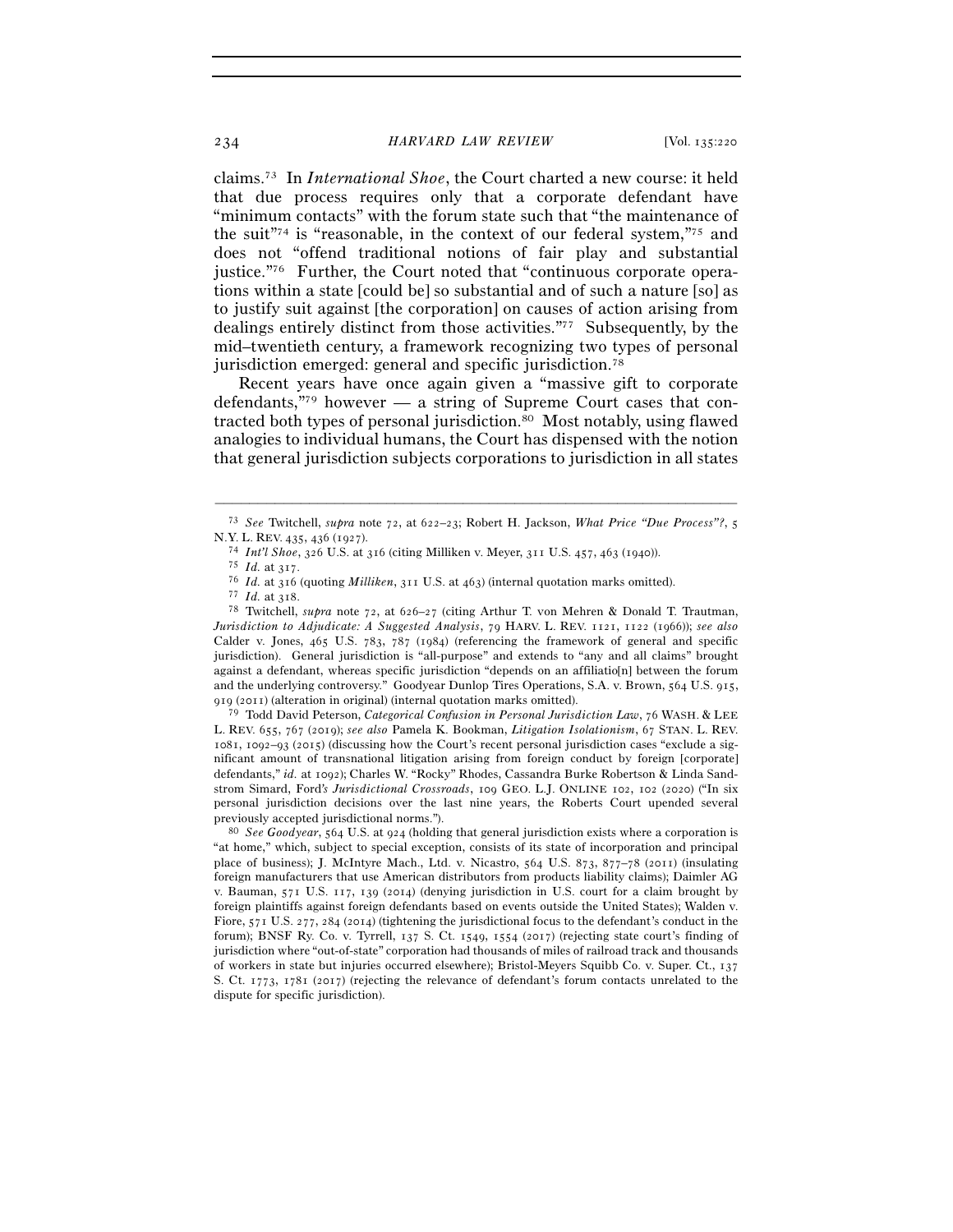in which they do "continuous and systematic" business.<sup>81</sup> Envisioning a natural person's "domicile" as the "paradigm forum," the Court interpreted "an equivalent place" or "home" for corporations as the state of incorporation and principal place of business.82 General jurisdiction exists, essentially, in just one or two states for most U.S. corporations.<sup>83</sup> Further, specific jurisdiction evolved to cover a "narrower class of claims,"84 in which the corporate defendant "purposefully avails itself of the privilege of conducting activities within the forum State"85 and the plaintiff's claims "aris[e] out of or relat[e] to the defendant's contacts" with the forum.86

Seizing on this line of favorable precedent, Ford took an aggressive stance in response to suits brought against it in Montana and Minnesota for accidents in those states involving its vehicles.87 The multinational auto manufacturer is incorporated in Delaware, headquartered in Michigan, and advertises, sells, and services its vehicles in the United States and abroad.<sup>88</sup> In the cases before the Court, it claimed that personal jurisdiction was lacking because general jurisdiction did not attach and, although there might have been purposeful availment, there was no *causal* link between its conduct in Montana and Minnesota and the plaintiffs' claims.89 Specifically, Ford asserted that the particular vehicles involved in the relevant accidents were designed, manufactured, and first sold in states other than Montana and Minnesota — it was only through resales and relocations that the vehicles had found

<sup>81</sup> *See Goodyear*, 564 U.S. at 923–24; *see also Daimler*, 571 U.S. at 154 (Sotomayor, J., concurring in the judgment) (noting that the language had been "taught to generations of first-year law

students"). 82 *Goodyear*, 564 U.S. at 924. For a discussion of the history of treating corporations more favorably than individuals, unions, and unincorporated business organizations such as partnerships and LLCs in some jurisdictional matters, see Susan Gilles & Angela Upchurch, *Finding a "Home" for Unincorporated Entities Post-*Daimler AG v. Bauman, 20 NEV. L.J. 693, 700–10 (<sup>2020</sup>). 83 *See Daimler*, 571 U.S. at 139 n.19 ("We do not foreclose the possibility that in an exceptional

case . . . a corporation's operations in a forum other than its formal place of incorporation or principal place of business may be so substantial and of such a nature as to render the corporation at home in that State."). 84 Ford Motor Co. v. Mont. 8th Jud. Dist. Ct., 141 S. Ct. 1017, 1024 (<sup>2021</sup>). 85 Hanson v. Denckla, 357 U.S. 235, 253 (1958); *see also* Burger King Corp. v. Rudzewicz, <sup>471</sup>

U.S. 462, 475–76 (<sup>1985</sup>) (discussing the "purposeful availment" requirement). 86 *Daimler*, 571 U.S. at 127 (quoting Helicopteros Nacionales de Colom., S.A. v. Hall, 466 U.S.

<sup>408</sup>, 414 n.8 (1984)); Bristol-Meyers Squibb Co. v. Super. Ct., 137 S. Ct. 1773, 1780 (<sup>2017</sup>). 87 *See Ford*, 141 S. Ct. at 1023; Brief for Petitioner at 17, 45–46, *Ford*, 141 S. Ct. <sup>1017</sup>

<sup>(</sup>Nos. 19-368 & 19-369) (arguing that the conduct of petitioners that allegedly led to plaintiffs' claims could not satisfy the requirements of specific jurisdiction because it did not occur in the forum state); Transcript of Oral Argument at 5–6, *Ford*, 141 S. Ct. 1017 (Nos. 19-368 & 19-369), https://www.supremecourt.gov/oral\_arguments/argument\_transcripts/2020/19-368\_m648.pdf [https://perma.cc/R<sup>94</sup>S-JGPK]. 88 *Ford*, 141 S. Ct. at <sup>1022</sup>. 89 *See id.* at 1023.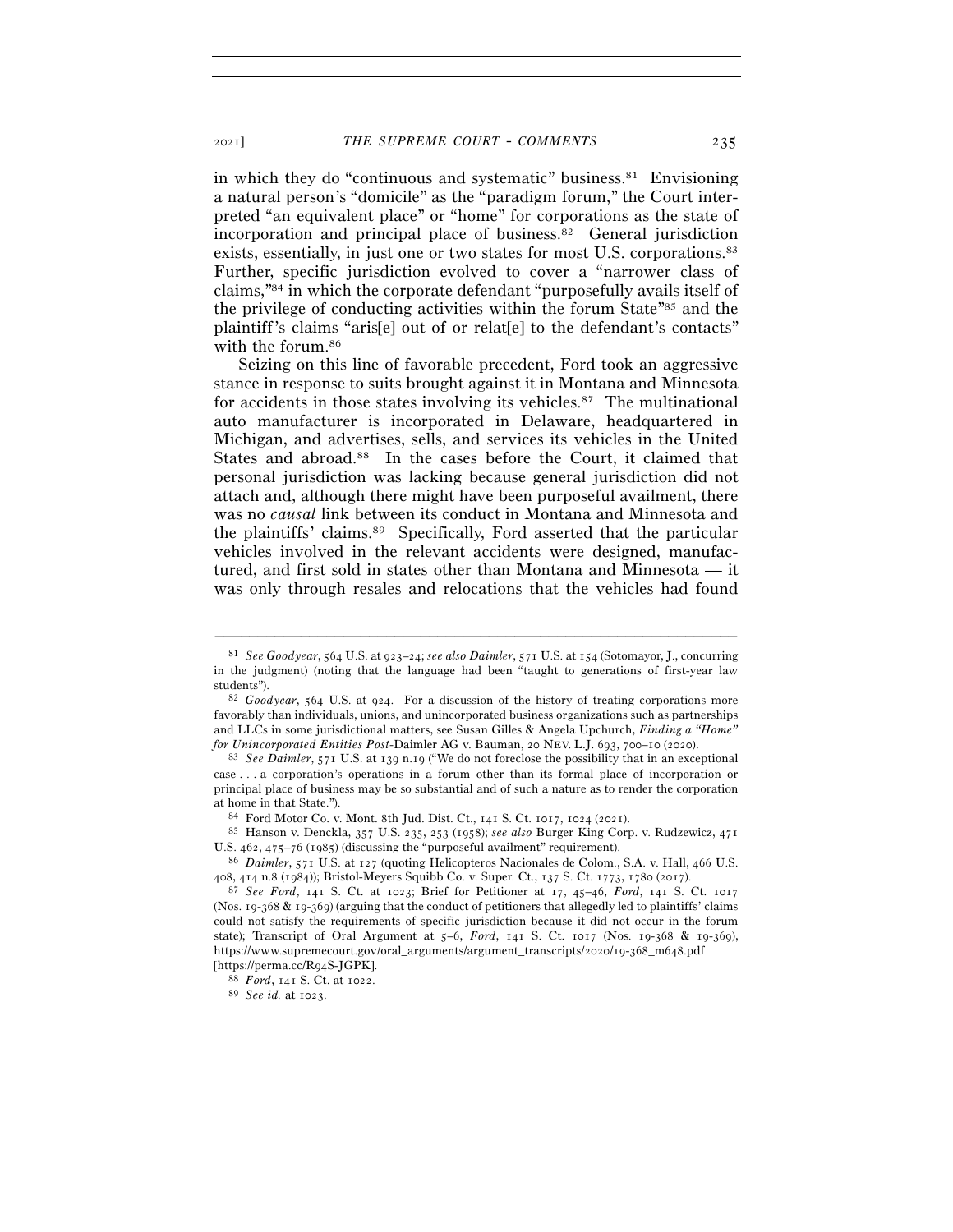their way into those states, and thus by its logic, specific jurisdiction was improper.90

Reflecting on this history and Ford's claim, Justice Gorsuch, in his concurrence, forcefully rejected Ford's claim and observed the inequity: "Nearly 80 years removed from *International Shoe*, it seems corporations continue to receive special jurisdictional protections in the name of the Constitution. Less clear is why."91 He highlighted the Court's failure to modernize its approach to corporations: "[I]t seems almost quaint in 2021" to "speak of a corporation having one or two 'homes'"92 when we are "in a world where global conglomerates boast of their many 'headquarters.'"93 And although in the 1940s "purposeful availment" might have been "a reasonable new substitute for assessing corporate 'presence,'" in the twenty-first century with Internet advertising, e-commerce, platform business models, and global reach, "the old test no longer seems as reliable a proxy for determining corporate presence as it once did."94

Not only is the doctrine out of touch with modern business, Justice Gorsuch noted, but it treats corporations better than humans — "*individual* defendants remain subject to the old 'tag' rule, allowing them to be sued on any claim anywhere they can be found."95 Indeed, "[t]he Constitution has always allowed suits against *individuals* on any issue in any State where they set foot."96 Corporations, of course, do not have a physical body to set foot anywhere except through directors and agents, but the failure to fairly assess their presence or consent is precisely the point. Justice Gorsuch did not spell out the consequences in his concurrence, but they are clear: plaintiffs pay the price.<sup>97</sup> Those plaintiffs may be corporations themselves or individuals, who, going about their everyday lives, are harmed by corporations' products or services and then might be unable to bring suit in their home state.

What, then, did the Court rule in *Ford*? It "proceed[ed] as the Court has done for the last 75 years — applying the standards set out in *International Shoe* and its progeny."98 Writing for the Court, Justice Kagan acknowledged its recent case law narrowing specific jurisdiction for corporate defendants and rejected Ford's attempt to further narrow

<sup>90</sup> *See id*. 91 *Id.* at <sup>1038</sup> (Gorsuch, J., concurring in the judgment). 92 *Id.* at <sup>1034</sup>. 93 *Id.* at <sup>1038</sup>. 94 *Id.*

<sup>95</sup> *Id.* (citing Burnham v. Super. Ct., 495 U.S 604, 610–11 (<sup>1990</sup>)). 96 *Id.* at 1039 n.<sup>5</sup>. 97 *See* Peterson, *supra* note 79, at 762 (describing how "corporate defendants are taking advantage" of recent personal jurisdiction case law to seek dismissals and how "[t]he greater the plaintiff's burden and expense, the lower . . . the [expected] settlement value of the case"). 98 *Ford*, 141 S. Ct. at 1026 n.2.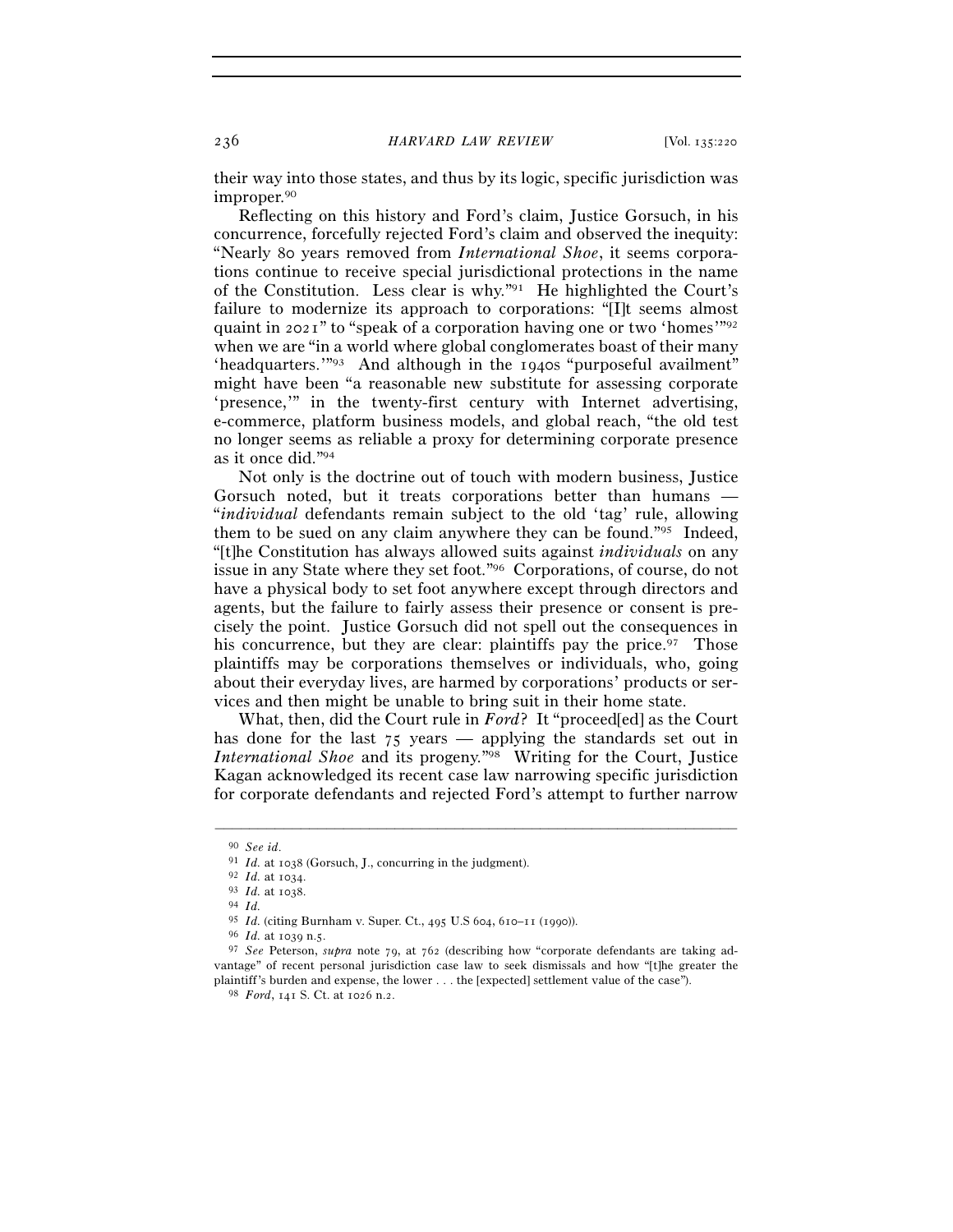the rule to include a strict causal relationship between the defendant's in-state activity and the plaintiff's claim.99 From there, the Court affirmed the decisions below by applying its statement from 1980 in *World-Wide Volkswagen Corp. v. Woodson*100 that if a car manufacturer "serves a market for a product in the forum State and the product malfunctions there," it is not unreasonable to subject it to suit in that state.101

This time, Ford lost. But the bigger picture is the trend line of decisions incrementally tilting in favor of corporate defendants, leading to Ford — one of the largest U.S. corporations, which sells millions of vehicles across all fifty states — claiming that it could not be sued for products liability in Montana or Minnesota. The shortcomings of personal jurisdiction doctrine to capture modern business and the inequity in treatment between individuals and corporate defendants were brought to light, but the status quo remained. The Court quite reasonably noted that the facts did not distinctively raise the issues discussed in Justice Gorsuch's concurrence<sup>102</sup> — but, of course, it granted certiorari in *Ford* in the first instance and not in another case that might have done so. It remains to be seen if the pendulum favoring corporatate defendants has started to swing back, or if *Ford* simply signals that the Court will not go further than its already accommodating approach.

#### *C. Corporations and External Laws*

Finally, *Nestlé* provides another window into how the Court's jurisprudence conceptualizes corporations and can limit access to justice against corporate defendants or otherwise narrow sources of liability. It represents the third major ATS case of the Roberts Court era to assail the hopes of victims of human rights abuses to have their claims heard in U.S. courts.103

A brief examination of the ATS helps shed light on this path. The First Congress enacted the ATS in the Judiciary Act of 1789 to provide a federal forum for foreigners to bring tort suits against violators of the "law of nations."<sup>104</sup> Scholars have explained that, at that time, "every nation had a duty to redress certain violations of the law of nations

<sup>&</sup>lt;sup>99</sup> See id. at 1026–27.<br><sup>100</sup> 444 U.S. 286 (1980).<br><sup>101</sup> Ford, 141 S. Ct. at 1027 (citing *World-Wide Volkswagen*, 444 U.S. at 297).<br><sup>102</sup> See id. at 1025 n.2.<br><sup>103</sup> See Nestlé, 141 S. Ct. at 1937; Jesner v. Arab Bank, P v. Royal Dutch Petroleum Co., 569 U.S. 108, 114 (<sup>2013</sup>). 104 *See* Sosa v. Alvarez-Machain, 542 U.S. 692, 721 (2004); *id.* at 717–19 (discussing adoption of

the ATS); *see also* William S. Dodge, *The Historical Origins of the Alien Tort Statute: A Response to the "Originalists*,*"* 19 HASTINGS INT'L & COMP. L. REV. 221, 222 (1996) (discussing the limited legislative history of the ATS).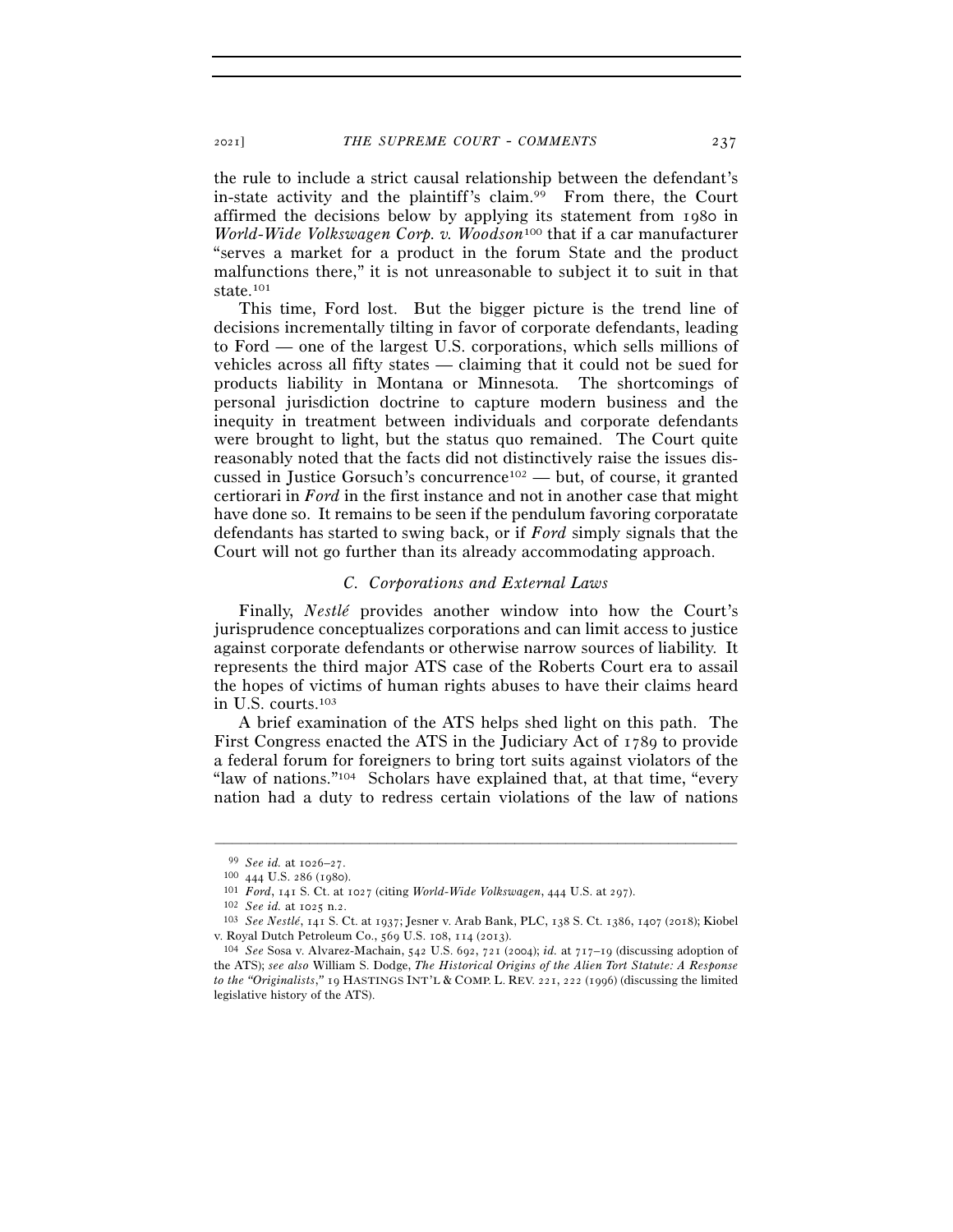committed by its citizens or subjects against other nations or their citizens."105 If a nation did not provide a forum to pursue a remedy, it became responsible and gave "just cause for  $war''<sup>106</sup>$  — an outcome to be avoided. Therefore, with the passage of the ATS, "the First Congress enabled the United States to remedy an important category of law of nations violations committed by U.S. citizens against aliens."107

Invocation of the statute was rare until the 1980s.108 With evolving recognition that certain atrocities and abuses violated international norms, courts began to hear ATS actions based on modern human rights harms.<sup>109</sup> Debate ensued over the meaning of the ATS and its scope.<sup>110</sup> Federal courts took different approaches to ATS cases, and the fact patterns were wide-ranging.111 By the late 1990s, human rights advocates began to bring suits against corporations for being complicit in human rights abuses in violation of international law.<sup>112</sup>

The first modern ATS case to reach the Court, *Sosa v. Alvarez-Machain*, 113 came in 2004, just before the Roberts Court era began.114 It involved an international dispute that arose out of a drug

–––––––––––––––––––––––––––––––––––––––––––––––––––––––––––––

<sup>108</sup> *See id.* at 458–59 (noting "the only significant invocation of the statute," *id.* at 458, before the 1980s occurred in *Bolchos v. Darrel*, 3 F. Cas. 810 (D.S.C. 1795) (No. 1,607)); *see also Jesner*, 138 S. Ct. at 1397 ("Over the first 190 years or so after its enactment, the ATS was invoked but a few times.").

 $^{109}$   $See$   $Jesner$ , 138 S. Ct. at 1398 (describing the history of ATS litigation).  $^{110}$   $See$  Bellia & Clark,  $supra$  note 105, at 461.  $^{111}$   $See,$   $e.g.,$  Abebe-Jira v. Negewo, 72 F.3d 844, 845–46, 848 (11th Cir. 1996) (find district court had jurisdiction under the ATS to hear claims of Ethiopian citizens arising from allegations of torture in Ethiopia); *In re* Est. of Marcos, Hum. Rts. Litig., 25 F.3d 1467, 1467 (9th Cir. 1994) (finding that a U.S. district court had jurisdiction under the ATS to hear claims of families of alleged victims of torture, execution, and disappearance against the former President of the Philippines); Tel-Oren v. Libyan Arab Republic, 726 F.2d 774, 775, 798–99 (D.C. Cir. 1984) (per curiam) (dismissing complaint brought by primarily Israeli citizens against parties allegedly responsible for an attack in Israel in violation of the law of nations); Filartiga v. Pena-Irala, 630 F.2d 876, 878 (2d Cir. 1980) (allowing citizens of Paraguay to sue another Paraguayan citizen for "deliberate torture perpetrated under color of official authority").

<sup>112</sup> *See, e.g.*, Doe v. Unocal Corp., 963 F. Supp. 880, 880 (C.D. Cal. 1997); *see also* ERIKA GEORGE, INCORPORATING RIGHTS: STRATEGIES TO ADVANCE CORPORATE ACCOUNTABILITY 55–58 (2021) (discussing the history of ATS litigation involving corporate defendants).<br> $113 \, 542 \, \text{U.S. } 692 \, (2004).$ 

<sup>113</sup> <sup>542</sup> U.S. 692 (<sup>2004</sup>). 114 *See* Bellia & Clark, *supra* note 105, at 458.

<sup>105</sup> Anthony J. Bellia Jr. & Bradford R. Clark, *The Alien Tort Statute and the Law of Nations*, 78 U. CHI. L. REV. 445, 448 (2011); *see id.* at 450 ("Although the practice has been largely forgotten today, a nation became responsible under the law of nations for injuries that its citizens inflicted on aliens if it failed to provide an adequate means of redress — by punishing the wrongdoer criminally, extraditing the offender to the aggrieved nation, or imposing civil liability.").

<sup>106</sup> *Id.* at 448–<sup>49</sup>. 107 *Id*. at 449; *see also id.* at 454 ("In 1789, the most natural way to read the ATS, given its full legal and historical context, was as a grant of jurisdiction to federal district courts to hear common law tort claims by aliens against United States citizens for intentional injuries to person or property.").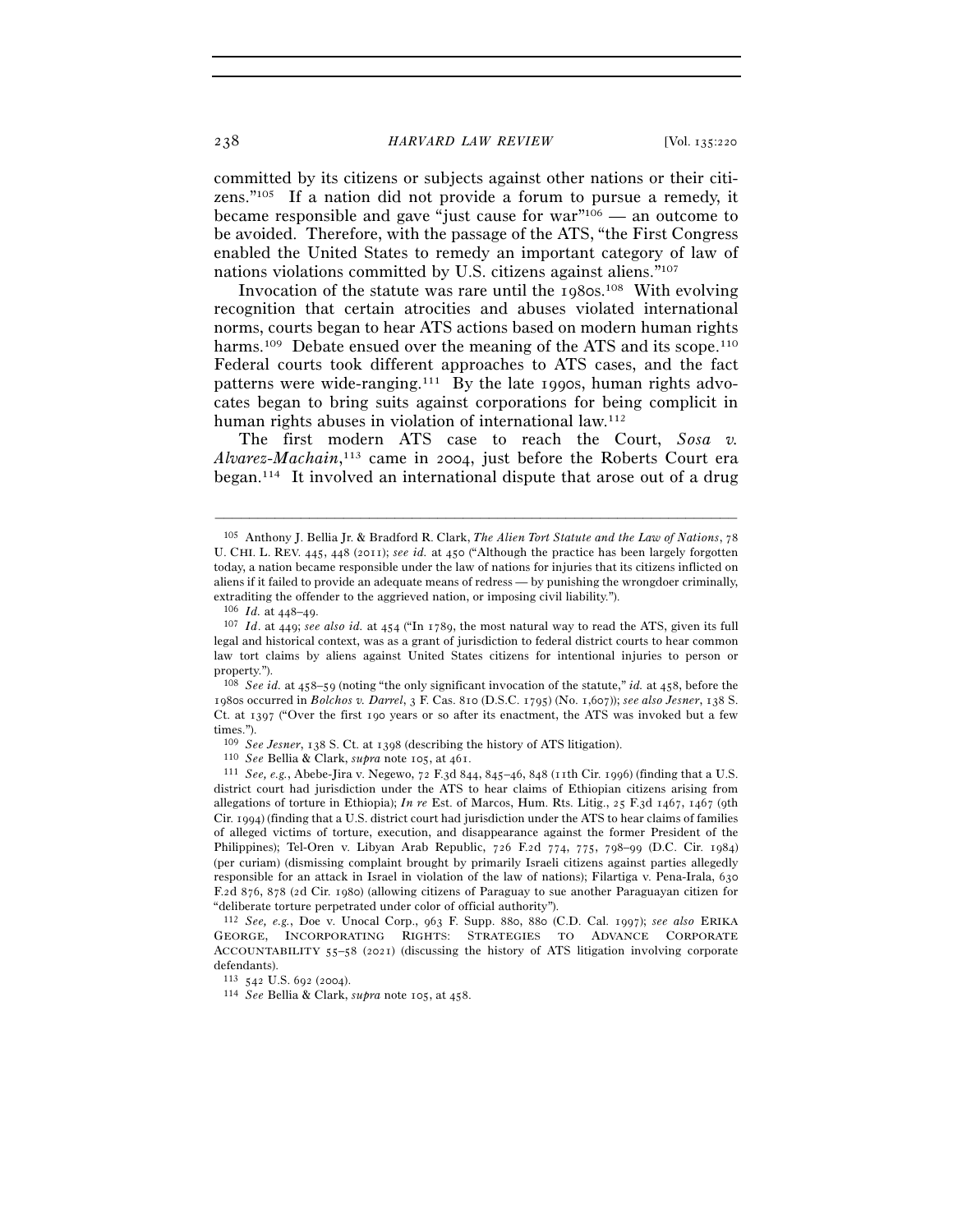cartel–related incident involving the U.S. Drug Enforcement Agency and a Mexican national.115 Reviewing the history of the ATS, the Supreme Court determined that it is a jurisdictional statute, and claims should "rest on a norm of international character accepted by the civilized world and defined with a specificity comparable to the features of the 18th-century paradigms,"116 such as interfering with the rights of ambassadors, violating safe conducts, and piracy.117 Any such norm must be "specific, universal, and obligatory."<sup>118</sup> If that threshold is met, a court should also consider whether allowing the case to proceed is an appropriate exercise of judicial discretion, particularly in light of the potential for foreign policy consequences.119 Applying this understanding, the Court concluded that the case before it failed,120 but it rejected the notion "that federal courts must avert their gaze entirely from any international norm intended to protect individuals."121 Instead, it concluded "the door is still ajar subject to vigilant doorkeeping, and thus open to a narrow class of international norms today."122

To date, however, following *Sosa*, three ATS suits have gone before the Roberts Court, each involving corporate defendants, and each time the Court has pushed the door closer to shut. First, in *Kiobel v. Royal Dutch Petroleum Co.*, 123 the Court rejected a suit against two foreign corporations accused of aiding and abetting atrocities committed by the Nigerian government, holding that the presumption against extraterritoriality applies to the ATS.124 According to the complaint, "after concerned residents in Ogoniland began protesting the environmental effects" of a joint subsidiary of two large oil and gas companies, the corporate defendants "enlisted the Nigerian Government to violently suppress the burgeoning demonstrations."<sup>125</sup> For years after, the "Nigerian military and police forces attacked Ogoni villages, beating, raping, killing, and arresting residents and destroying or looting property," while the companies allegedly provided the

<sup>115</sup> *See Sosa*, 542 U.S. at 697–<sup>99</sup>. 116 *Id.* at <sup>725</sup>. 117 *Id.* at 724–25. This focus on Blackstone's identification of "principal" offenses left out another, broader category, which would have been understood at the time of passage of the ATS: intentional torts against the citizens of another nation. *See* Bellia & Clark, *supra* note 105, at 448,  $454.$ 

<sup>118</sup> *Sosa*, 542 U.S. at 748 (quoting *In re* Est. of Marcos, Hum. Rts. Litig., 25 F.3d 1467, 1475 (9th Cir. 1994)).<br>
<sup>119</sup> *See id.* at 727–28.<br>
<sup>120</sup> *See id.* at 733–38.<br>
<sup>121</sup> *Id.* at 730.<br>
<sup>122</sup> *Id.* at 729.<br>
<sup>123</sup> 569 U.S. 108 (2013).<br>
<sup>124</sup> *See id.* at 116–17, 121, 124.<br>
<sup>125</sup> *Id.* at 113.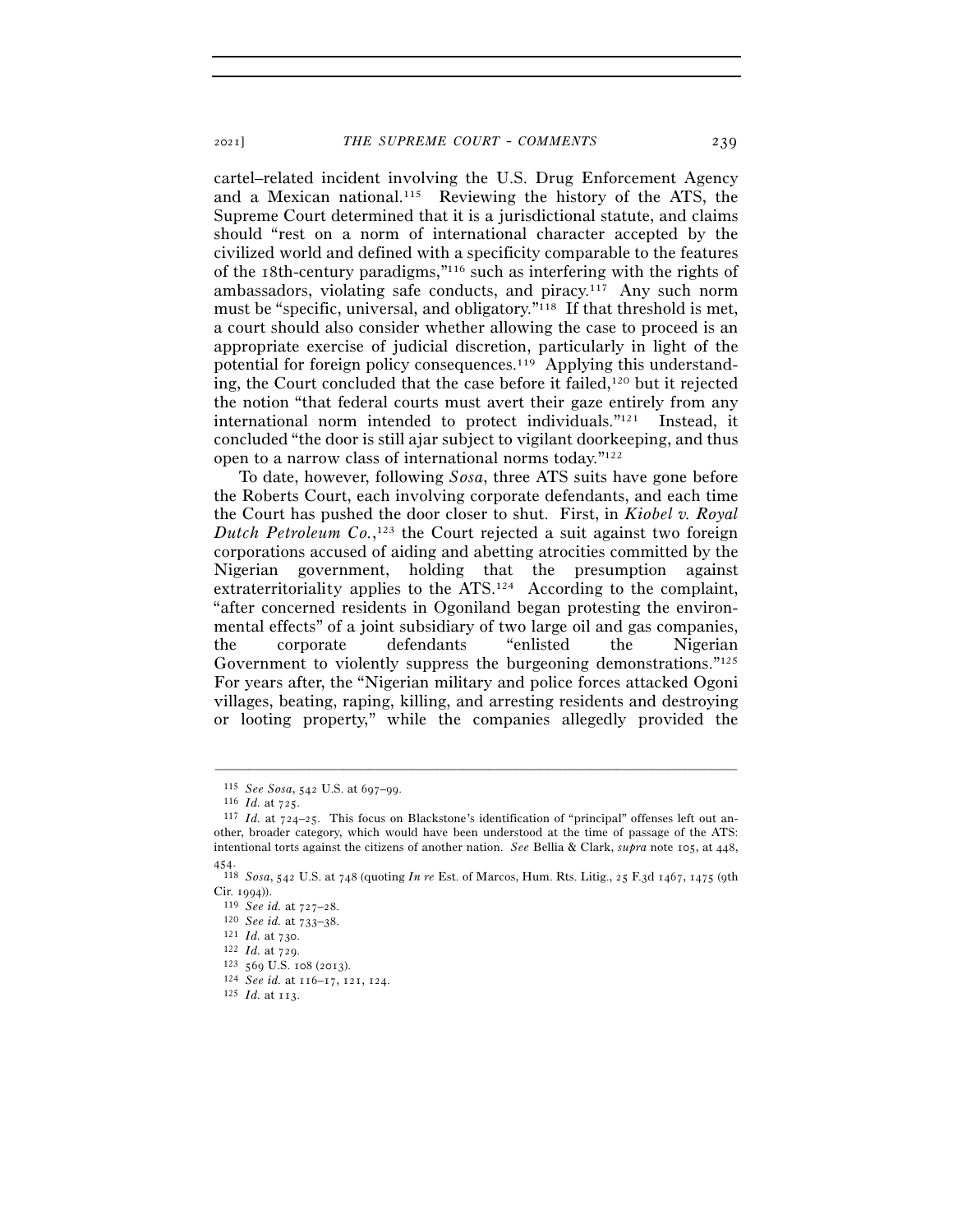Nigerian forces with resources and staging ground for the attacks.126 The plaintiffs, victims of these abuses, were granted political asylum in the United States and brought suit under the ATS.127 Although the defendant corporations were traded on the New York Stock Exchange and had a New York office through an affiliate company, the Court held that the suit could not be maintained because the relevant conduct occurred overseas and did not "touch and concern the territory of the United States."128 In a concurrence, Justice Breyer pointed out a weakness in the majority's reasoning — applying the presumption against extraterritoriality did not properly account for piracy, which has long been understood as "fair game 'wherever found.'"129 As Justice Breyer noted, this is why the Court had previously left the door open to ATS claims and prompted judges to ask, "*[W]ho are today's pirates?*"130

Next, in *Jesner v. Arab Bank*, *PLC*,<sup>131</sup> the Court further constricted the reach of the ATS, holding that foreign corporations are categorically exempt from suit under the statute.<sup>132</sup> The Court ruled in favor of a Jordanian bank accused of transferring funds through its New York branch for terrorist groups that committed deadly attacks in the Middle East.133 In so doing, the Court gave an assortment of reasons for excluding foreign corporations from suit under the ATS:  $(i)$  international tribunals do not evidence a "specific, universal, and obligatory" norm134 of imposing liability on "corporations or other artificial entities";135 (2) separation of powers concerns weigh in favor of deferring to Congress;<sup>136</sup> and (3) if plaintiffs could sue multinational corporate entities, other nations might hale American corporations into their courts "seeking to impose massive liability for the alleged conduct of their employees and subsidiaries around the world."137 In all, the Court concluded it prudent to exclude foreign corporations from suit under the ATS and leave it to Congress to say otherwise.<sup>138</sup>

Justice Sotomayor, joined by Justices Ginsburg, Breyer, and Kagan, vigorously dissented in *Jesner* and explained that the text and historical

<sup>126</sup> *Id.* 127 *See id.*

<sup>128</sup> *Id.* at 125 ("Corporations are often present in many countries, and it would reach too far to say that mere corporate presence suffices."); *see id.* at <sup>139</sup> (Breyer, J., concurring). 129 *Id.* at 130–31 (noting that the piracy example "typically involve[s] applying our law to acts

taking place within the jurisdiction of another sovereign," *id.* at 130).<br>
<sup>130</sup> *Id.* at 131 (emphasis added).<br>
<sup>131</sup> 138 S. Ct. 1386 (2018).<br>
<sup>132</sup> *See id.* at 1407.<br>
<sup>133</sup> *See id.* at 1393–95.<br>
<sup>134</sup> *Id.* at 1399 (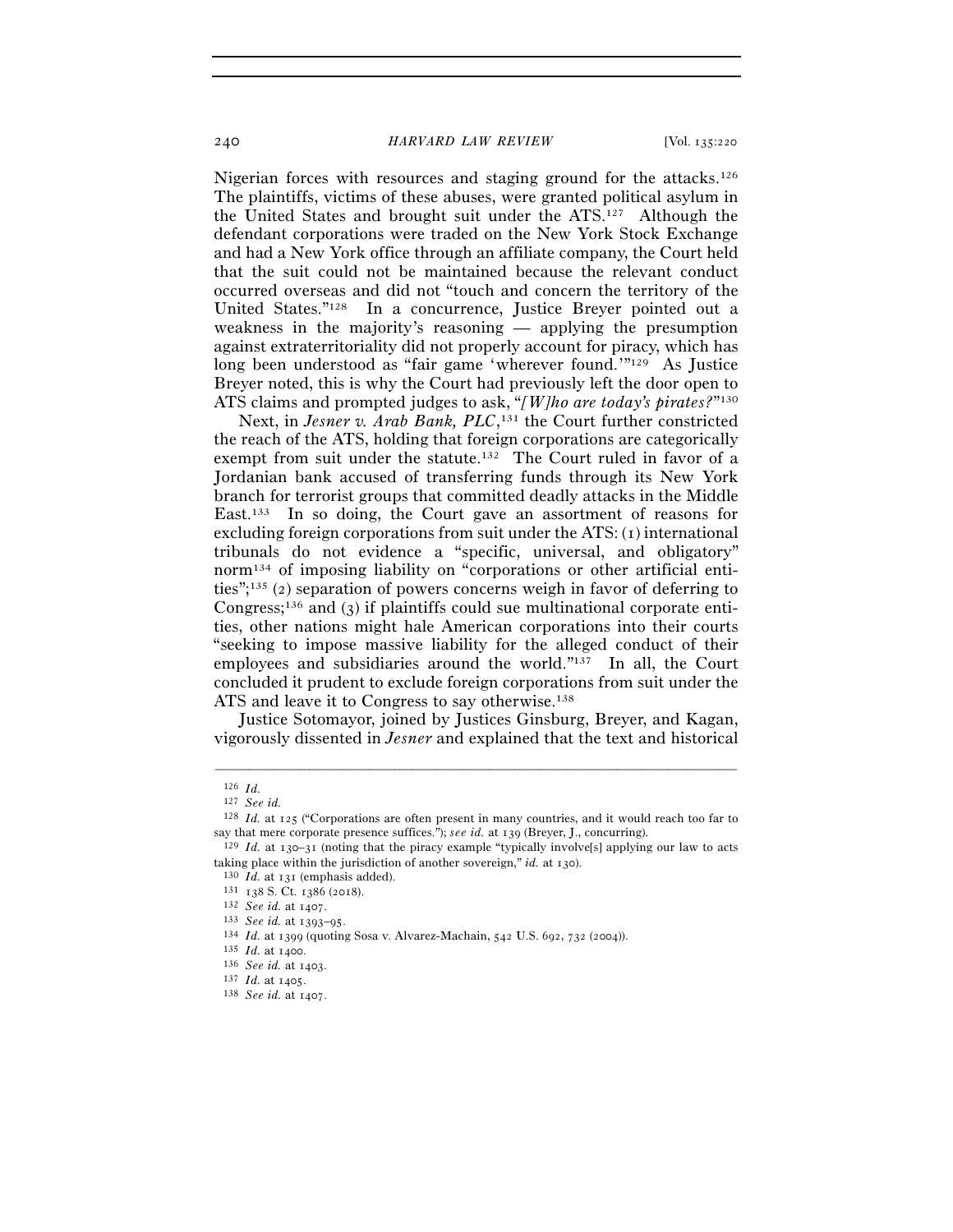context of the ATS "requires only that the alleged conduct be specifically and universally condemned under international law,"139 not the method of enforcement such as corporate liability.140 The Court had unnecessarily provided immunity to foreign corporations and undermined the original purpose of the ATS.141 In some instances under the Court's ruling, the "harm will persist unremedied"142 because corporations may have a "profit motive"<sup>143</sup> for human rights abuses, and individual employees may be unavailable or unable to compensate plaintiffs.144 Moreover, suits against individuals "d[o] not impose accountability for the institution-wide disregard for human rights."145 Citing *Citizens United* and *Hobby Lobby*, the dissent concluded that immunizing corporations from human rights liability under the ATS allows "these entities to take advantage of the significant benefits of the corporate form and enjoy fundamental rights, without having to shoulder attendant fundamental responsibilities."146 As this Part highlights, that trend is indeed the leitmotif of the "pro-business" Roberts Court.

Against this history, the Court heard *Nestlé* in the recent Term and further narrowed access to justice against corporate defendants — this time U.S. corporations.147 At the root of the case is the fact that the majority of the world's cocoa comes from Ghana and Ivory Coast, and child labor has been pervasive on cocoa farms in these countries, with over a million children as young as five years old engaged in hazardous work.148 The low price of cocoa from farms in this region reflects the economics of using child labor; the vast majority of the cocoa farms are

–––––––––––––––––––––––––––––––––––––––––––––––––––––––––––––

[https://perma.cc/8KBB-MYK4] ("Côte d'Ivoire and Ghana, together, produce nearly 60% of the world's cocoa each year, but latest estimates found 1.56 million children engaged in hazardous work on cocoa farms in these two countries."); Vivienne Walt, *Big Chocolate's Child-Labor Problem Is Still Far from Fixed*, FORTUNE (Oct. 19, 2020, 10:40 AM), https://fortune.com/2020/10/19/ chocolate-child-labor-west-africa-cocoa-farms [https://perma.cc/FZH6-4LY2] ("[T]he proportion of children in Ghana and Ivory Coast between the ages of five and 17 who work on cocoa farms has increased by a staggering  $I_4$  percentage points in the past decade, up from  $31\%$  to  $45\%$  of children living in the two countries . . . [and] about 95% of those kids face one or more significant safety hazards on cocoa farms . . . ."); *see also* GEORGE, *supra* note 112, at 41–42 (describing the problem of child labor in chocolate production and various suits against chocolate companies such as Hershey and Nestlé).

<sup>139</sup> *Id.* at <sup>1421</sup> (Sotomayor, J., dissenting). 140 *Id.* at 1420–21.

<sup>141</sup> *See id.* at <sup>1435</sup>. 142 *Id.*

<sup>&</sup>lt;sup>144</sup> See id. at 1435.<br>
<sup>145</sup> *Id.* at 1437 (citations omitted).<br>
<sup>146</sup> *Id.* at 1437 (citations omitted).<br>
<sup>147</sup> See Nestlé, 141 S. Ct. at 1935.<br>
<sup>148</sup> See Child Labor in the Production of Cocoa, U.S. DEP'T OF LABOR, https://www.dol.gov/agencies/ilab/our-work/child-forced-labor-trafficking/child-labor-cocoa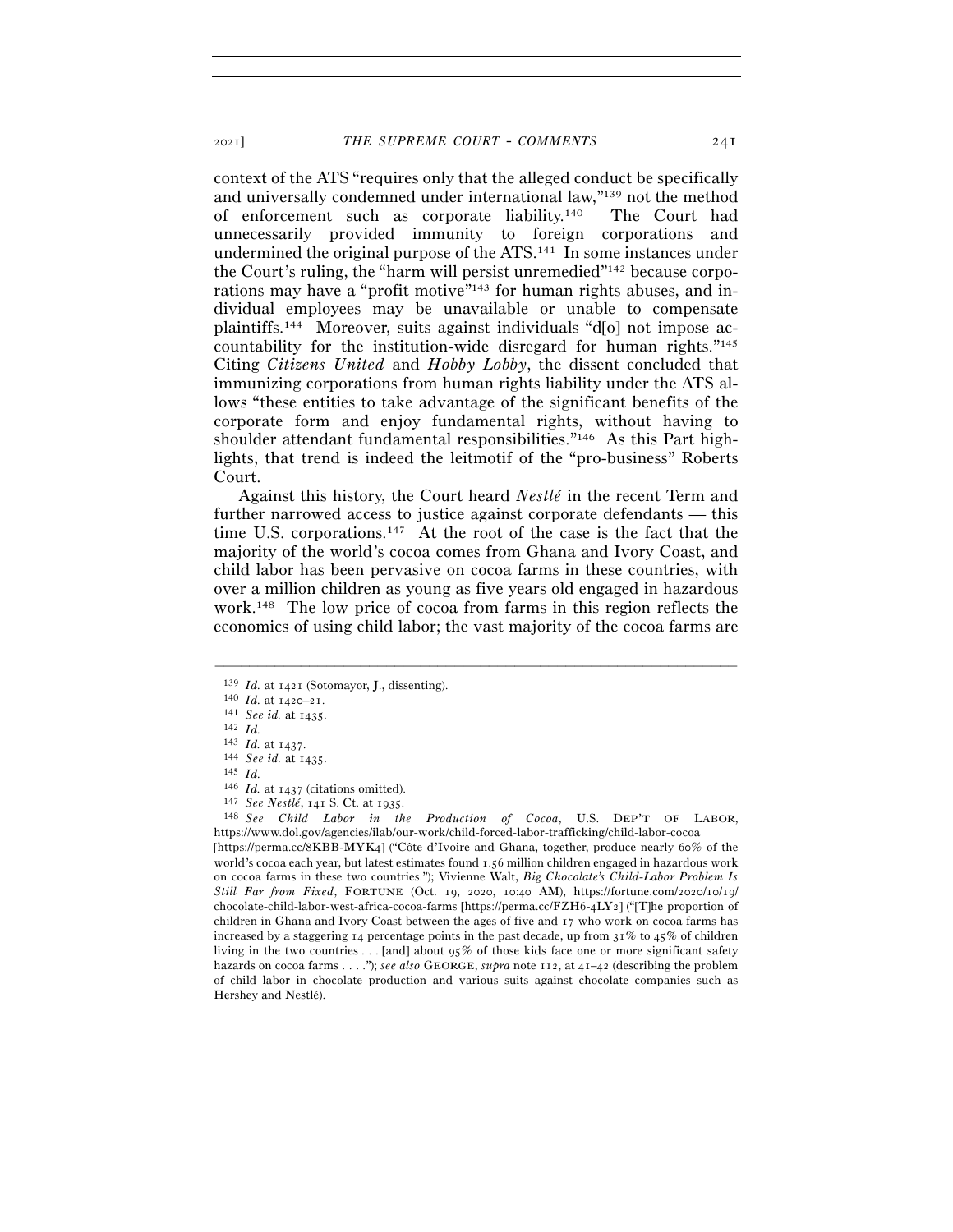tiny enterprises, and many of the farmers themselves earn about one dollar a day.149 The plaintiffs, originally from Mali, "allege[d] that they were trafficked into Ivory Coast as child slaves to produce cocoa."150 They sued Nestlé and Cargill — U.S. corporations that bought cocoa from farms in Ivory Coast, where plaintiffs claim they were enslaved, and "provided those farms with technical and financial resources such as training, fertilizer, tools, and cash — in exchange for the exclusive right to purchase cocoa."151 Although the resource distribution and injuries occurred in Ivory Coast, the plaintiffs argued that the corporate defendants "made all major operational decisions within the United States" and "knew or should have known" that the farms were using enslaved child labor, and thus could be held liable for aiding and abetting child slavery under the ATS.152 By contrast, the corporate defendants argued that they were immune from suit under the ATS and, alternatively, it would be an improper extraterritorial application of the ATS in this case.153

Writing for eight members of the Court, Justice Thomas ruled in favor of the corporate defendants on their latter argument, reasoning that "[n]early all the conduct [plaintiffs] say aided and abetted forced labor — providing training, fertilizer, tools, and cash to overseas farms — occurred in Ivory Coast" and only "allegations of general corporate activity — like decisionmaking" occurred in the United States.154 The tight, matter-of-fact language dispensed with "generic allegations" of decisionmaking as "general corporate activity" that is "common to most corporations" and plainly insufficient for alleging a domestic application of the ATS.155

This conception of corporate activity is quite perplexing, however. A fundamental tenet of corporate law is that the board of directors is vested with authority to manage the affairs of the corporation.156 It acts

<sup>149</sup> *See* Walt, *supra* note 148 (describing economics of West African cocoa farms); SANTADARSHAN SADHU ET AL., NORC FINAL REPORT: ASSESSING PROGRESS IN REDUCING CHILD LABOR IN COCOA PRODUCTION IN COCOA GROWING AREAS OF CÔTE D'IVOIRE AND GHANA 9 (2020), https://www.norc.org/PDFs/Cocoa%20Report/ NORC%202020%20Cocoa%20Report\_English.pdf [https://perma.cc/Y5MR-UUBS] (noting a relationship between the price of cocoa and hazardous child labor).

<sup>150</sup> *Nestlé*, 141 S. Ct. at 1935. The case involved Nestlé USA, Inc. (Nestlé), a subsidiary of the Swiss multinational Nestlé S.A.

<sup>151</sup> *Id.*

<sup>152</sup> *Id.*

<sup>153</sup> *Nestlé* Oral Argument, *supra* note 20, at 5–6. For a discussion of the procedural history of the case, see Recent Case, Doe I v. Nestle, S.A.*,* 929 F.3d 623 (9th Cir. 2019), 133 HARV. L. REV. <sup>2643</sup> (<sup>2020</sup>). 154 *Nestlé*, 141 S. Ct. at <sup>1937</sup>. 155 *See id.* 

<sup>156</sup> *See* DEL. CODE ANN. tit. 8, § 141(a) (2021).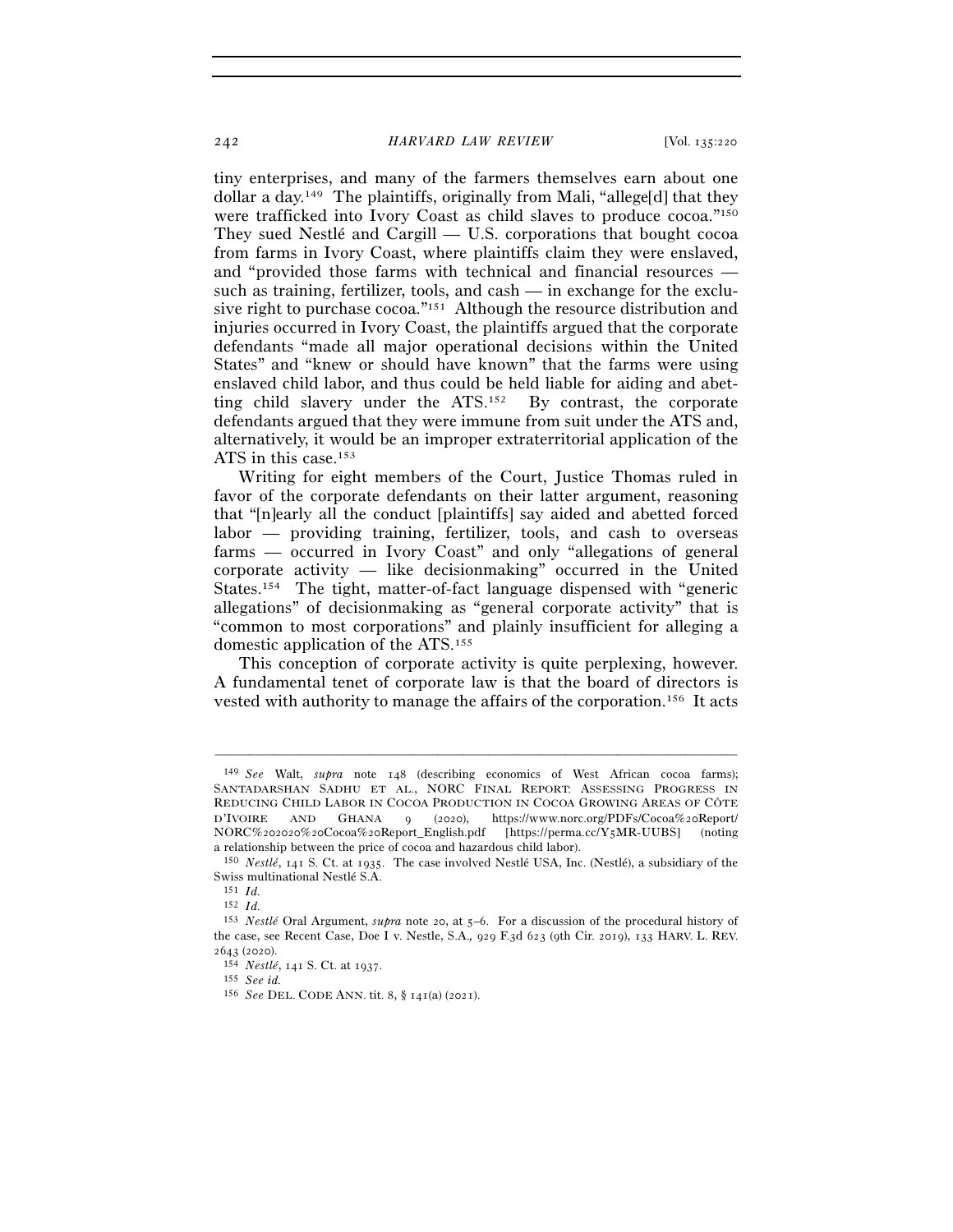as a collective body through decisionmaking.157 The board of directors may properly meet in person or convene via technological means, whether inside or outside of its state of incorporation — the location of such a board meeting makes no difference as a matter of corporate law; what is important is that there is a decision of the corporation.<sup>158</sup> All other decisions and operations flow from the board's authority by delegation — from the board to the CEO and then all the way down to the employee or agent at the lowest rung.159 Therefore, to look at the lowest rung of corporate activity — agents on the ground — and dismiss the decisionmaking at the top as insignificant turns the ordinary understanding of corporate activity on its head.160 Although tools and cash might have a tangible presence in a location, that does not make the decisionmaking that got them there any less important. Nor is there difficulty in attributing the decisionmaking of a U.S. corporation to the United States. And decisionmaking can provide assistance that constitutes aiding and abetting in various contexts.161 Boards also have oversight duties to monitor their organizations for legal compliance — an obligation with significant complexity for multinational corporations that are coming under increasing scrutiny by regulators, shareholders, and other stakeholders around the world.162 As section II.B explores in more detail, the Court's reasoning thus fundamentally misconstrues or understates the significance of the corporate decisionmaking structure that is integral to the corporate entity and one of its defining features.

Further, generic allegations of corporate decisionmaking might understandably raise pleading concerns, but it is unclear how plaintiffs who were trafficked and enslaved as children on cocoa farms can be expected to pinpoint exactly who at the corporation was involved in the decisionmaking. Tort victims do not have "the tools at hand" that are available to corporate shareholders, who have the right to request

<sup>157</sup> *See id.* § <sup>141</sup>(b), (f), (j). 158 *See id.* § <sup>141</sup>(g), (i).

<sup>159</sup> *See id.* § 142(a), (b); R. FRANKLIN BALOTTI & JESSE A. FINKELSTEIN, DELAWARE LAW OF CORPORATIONS & BUSINESS ORGANIZATIONS § 4.10 (4th ed. 2021) (discussing delegations by a board of directors); Stephen M. Bainbridge, *Director Primacy: The Means and Ends of Corporate Governance*, 97 NW. U. L. REV. 547, 550 (<sup>2003</sup>). 160 *See, e.g.*, Virginia Harper Ho, *Team Production & the Multinational Enterprise*, 38 SEATTLE

U. L. REV. 499, 507 (2015) ("[T]he existence of a corporate board at multiple tiers of the organization does not diminish the role of corporate boards at the headquarters or ultimate parent level in shaping strategy and decisionmaking, nor does it ignore the importance of hierarchical control within [multinational enterprises].").

<sup>161</sup> *See, e.g.*, Richard C. Mason, *Civil Liability for Aiding and Abetting*, 61 BUS. LAW. 1135 (2006). And, as Justice Sotomayor pointed out at oral argument, there is evidence that aiding and abetting was conduct contemplated to fit within the ATS as "those who provided assistance to pirates were themselves held liable, whether they committed it on land or the sea, as aiders and abetters." *Nestlé* Oral Argument, *supra* note 20, at 16–<sup>17</sup>. 162 *See infra* sections II.B–II.C, pp. 254–261.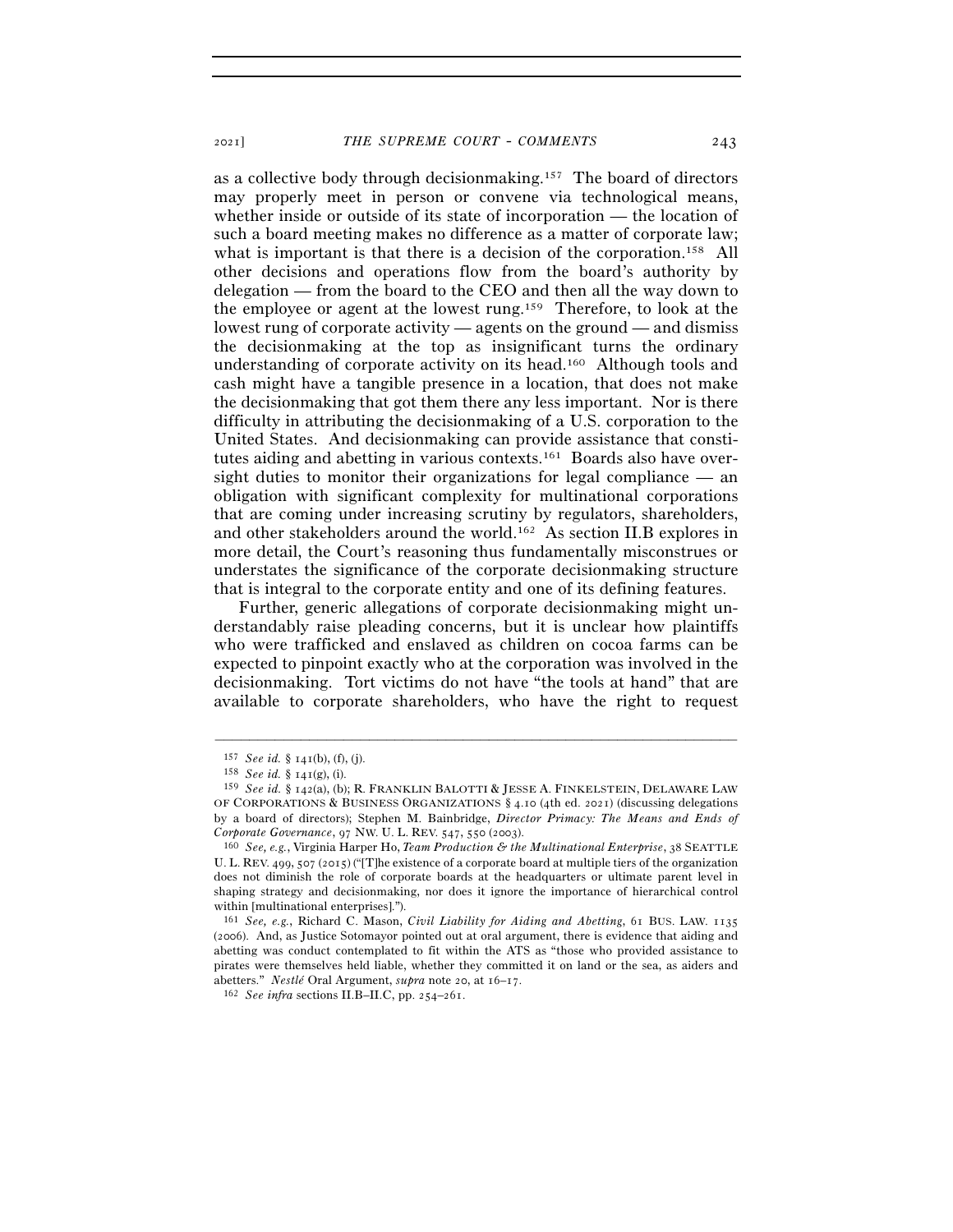corporate books and records to investigate corporate wrongdoing before filing suit.<sup>163</sup> The circumstances might allow for inference, given the well-known pervasiveness of child labor on cocoa farms in Ivory Coast and the cocoa prices that reflect this practice — and that is exactly what the plaintiffs' complaint highlights.164 From these facts, it would admittedly be more difficult to infer knowledge or reckless tolerance of human trafficking and child slavery rather than unforced child labor. The Court did not attempt to distinguish between human rights abuses, however — it only made the empty statement that alleging "general corporate activity — like decision making" is not enough.<sup>165</sup> It also did not specify whether, or what kind of, specific corporate activity might suffice to establish domestic application of the ATS.166

Moreover, the Court did not rule on the larger question it granted certiorari to address — Are U.S. corporations immune from liability under the ATS?167 The issue of corporate liability was a central focus of oral argument, with Justices repeatedly asking variations on Justice Kagan's question: "If you could bring a suit against 10 [enslavers], when [they] form a corporation, why can't you bring a suit against the corporation?"168 Justice Breyer similarly reimagined the Marbois affair of 1784, in which a French official had been assaulted in Philadelphia, as being done by a corporation instead of an individual and asked: "Why should that make a difference?"169

Justice Alito, alone, dissented on this ground.170 He explained: "I would decide that question, and . . . I would hold that if a particular claim may be brought under the ATS against a natural person who is a United States citizen, a similar claim may be brought against a domestic corporation."171 Quite simply, "[c]orporate status does not justify special immunity."172 In Justice Alito's view, the Court had put the cart before the horse by answering the question of extraterritoriality instead of the

<sup>163</sup> *See* DEL. CODE ANN. tit. 8, § 220 (providing shareholders with a right to inspect corporate books and records); George S. Geis, *Information Litigation in Corporate Law*, 71 ALA. L. REV. 407, 420 (2019) (examining shareholders' "tools at hand" to obtain information (quoting Grimes v. Donald, 673 A.2d 1207, 1218 (Del. <sup>1996</sup>))). 164 Complaint at 9–12, Doe v. Nestlé, S.A., 748 F. Supp. 2d 1057 (C.D. Cal. 2010) (No. CV 05-

<sup>5133);</sup> Brief of Respondents at 3–6, *Nestlé*, 141 S. Ct. 1931 (Nos. 19-416 & 19-453).<br><sup>165</sup> *Nestlé*, 141 S. Ct. at 1937.<br><sup>165</sup> *Id.* For example, corporations increasingly face mandatory obligations around the world to

engage in human rights due diligence or voluntarily adopt soft commitments to do so. *See infra* sections II.B–II.C, pp. 254–261. Difficult questions might arise about whether detailed allegations of U.S. corporations engaging in active and ongoing monitoring of human rights abuses in their supply chain would suffice under the ATS.

<sup>&</sup>lt;sup>167</sup> Petition for Writ of Certiorari, *Nestlé*, 141 S. Ct. 1931 (No. 19-416).<br><sup>168</sup> *Nestlé* Oral Argument, *supra* note 20, at 20, 23.<br><sup>169</sup> *Id.* at 10–11.<br><sup>170</sup> *Nestlé*, 141 S. Ct. at 1950 (Alito, J., dissenting).<br><sup>1</sup>

<sup>172</sup> *Id.*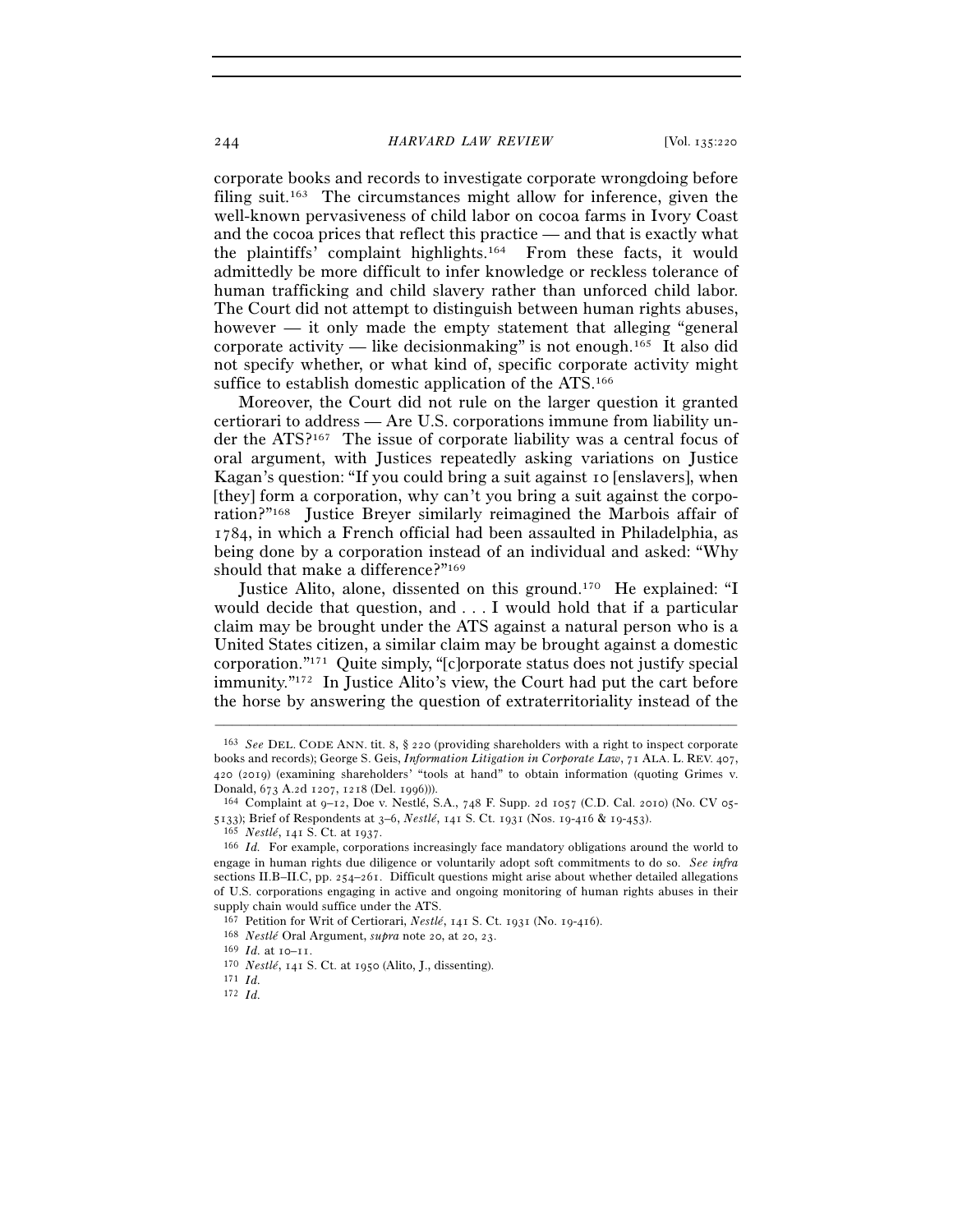threshold issue of corporate liability.173 The through line to Justice Gorsuch's *Ford* concurrence on personal jurisdiction was clear — U.S. corporations should not be put on special footing.174

And, indeed, Justice Gorsuch concurred in *Nestlé* with this view as well: "Nothing in the ATS supplies corporations with special protections against suit."175 Neither the statutory text nor original understanding suggests that corporations are exempt.<sup>176</sup> As Justice Gorsuch highlighted, the text refers to who may sue ("alien[s]"), and the types of claims ("tort[s]" in "violation of the law of nations or a treaty of the United States"), but "nowhere does it suggest that anything depends on whether the defendant happens to be a person or a corporation."<sup>177</sup> At the time of the passage of the ATS, corporations could be sued as defendants at common law,178 the purpose of the ATS was to provide judicial recourse, and one of the earliest ATS cases involved an in rem action against a ship involved in piracy.179

In a separate concurrence, Justice Sotomayor, joined by Justices Breyer and Kagan, also argued that U.S. corporations should not be immune from liability180 — which added up to five Justices holding that view, and a mystery why *Nestlé* did not reach this holding.181 Instead, after reaching critical mass on the issue of extraterritoriality, the bulk of the remaining concurrences fought about the scope of actionable torts under the ATS and attempts to further erode the pre–Roberts Court case of *Sosa*. 182 No clarity emerged on the cognizability of secondary liability such as complicity or aiding and abetting liability.<sup>183</sup>

–––––––––––––––––––––––––––––––––––––––––––––––––––––––––––––

reasons similar to those articulated in my dissent in *Jesner* . . . , I would answer this question [of corporate immunity under the ATS] in the negative. (So would four other Justices.)" *Id.* Further: "As Justice Gorsuch ably explains, there is no reason to insulate domestic corporations from liability for law-of-nations violations simply because they are legal rather than natural persons." *Id.*

183 *See* Beth Van Schaack, Nestlé *&* Cargill v. Doe*: What's Not in the Supreme Court's Opinions*, JUST SEC. (June 30, 2021), https://www.justsecurity.org/77120/nestle-cargill-v-doe-whats-not-inthe-supreme-courts-opinions [https://perma.cc/28QG-56EY].

<sup>173</sup> *Id.* 174 Ford Motor Co. v. Mont. 8th Jud. Dist. Ct., 141 S. Ct. 1017, 1034–39 (2021) (Gorsuch, J., concurring).

<sup>175</sup> *Nestlé*, 141 S. Ct. at <sup>1941</sup> (Gorsuch, J., concurring). 176 *Id.*<sup>177</sup> *Id.*<sup>178</sup> *Id.* (citing 1 WILLIAM BLACKSTONE, COMMENTARIES ON THE LAWS OF ENGLAND <sup>463</sup>  $(1765)$ .

<sup>179</sup> *Id.* at 1941–42. For a discussion of in rem actions against ships involved in the slave trade and piracy, see Brief of Yale Law School Center for Global Legal Challenges as Amicus Curiae in Support of Respondents at 15, *Nestlé*, 141 S. Ct. 1017 (Nos. 19-416 & 19-<sup>453</sup>). 180 *Nestlé*, 141 S. Ct. at 1947 n.4 (Sotomayor, J., concurring). Justice Sotomayor explained: "For

<sup>181</sup> Justices Gorsuch and Alito did not reconcile their positions in *Nestlé* with *Jesner* regarding a "norm of corporate liability" under international law. Jesner v. Arab Bank, PLC, 138 S. Ct. 1386, <sup>1401</sup> (<sup>2018</sup>). 182 *See Nestlé*, 141 S. Ct. at 1937; *id.* at 1942–43 (Gorsuch, J., concurring); *id.* at 1944 (Sotomayor,

J., concurring).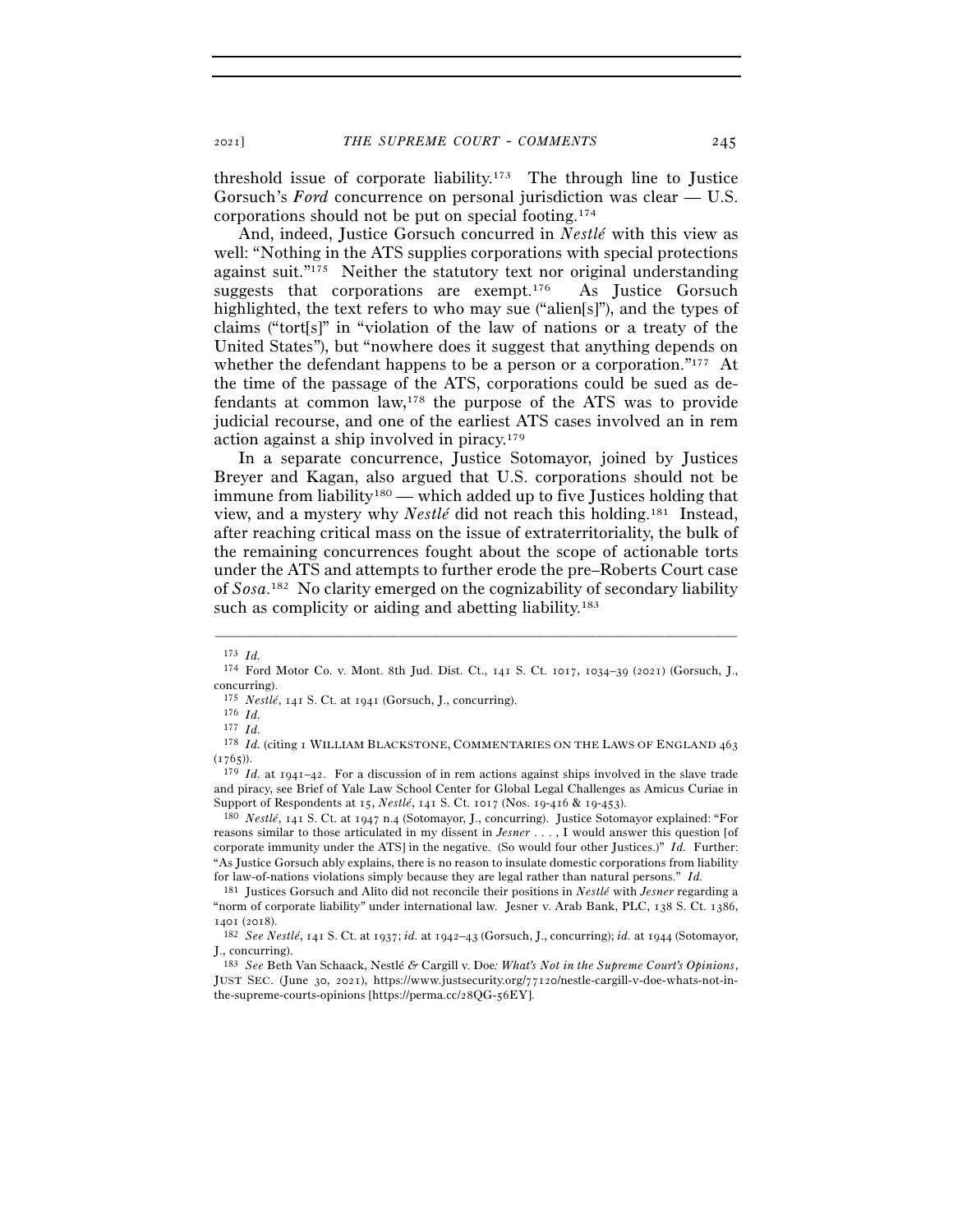In sum, instead of making clear that domestic corporations can be defendants and keeping the "engine of international human rights protection" alive in *Nestlé*, 184 the Court narrowed the path to liability through its self-admittedly "convoluted" parsing of the location of corporate conduct185 and reasoning untethered to the legal and practical realities of how multinational corporations operate. A more nuanced treatment of the roles and duties of corporate boards and officers might have set the Court on a different path, but it instead overlooked their significance and continued to embrace an approach that limits the places that a corporation can be held to account for the consequences of its decisions. Battles ensued through concurrences about just how narrowly to construe actionable torts for any case going forward, after a series of cases that had already adopted an unnecessarily cramped understanding of the statute, even from an originalist standpoint.<sup>186</sup> This is how corporate accountability shrinks or disappears.

#### $*$  \*

As this Part has argued, one of the most notable trends of the Roberts Court era to date is expanding corporate rights and narrowing liability or access to justice against corporate defendants. The recent Term is a microcosm of this trend: *Americans for Prosperity* displays the Court's tendency toward broad rulings for rights without regard to relational facts and dynamics of organizations. *Ford* reflects how flawed analogies and a failure to reimagine longstanding principles have bent the law over time toward favorable procedural rules for corporations and emboldened corporate defendants in their claims. *Nestlé* reveals the Court's willingness to disregard the reality of multinational corporations and their decisionmaking structures and supply chains. And, although principles of fairness and accountability motivate underlying doctrines in areas such as personal jurisdiction and the Alien Tort Statute, the Court often seems to come to decisions that do not fully resonate with these values. They leave readers with colorful questions: Why are corporations deemed "at home" in only one or two states? Who are today's pirates? But more importantly, they raise a broader concern: Why are corporations treated more favorably than individuals? Particularly as this concern is expressed in concurrences and dissents by Justices across a spectrum of viewpoints and with different judicial philosophies, it suggests that the "pro-business" label captures something notable about the Court's orientation or outcomes as a general trend. Yet, as the next Part argues, it is also too simple as a description of the larger dynamic.

<sup>184</sup> *Nestlé* Oral Argument, *supra* note 20, at <sup>25</sup>. 185 *Nestlé*, 141 S. Ct. at <sup>1943</sup> (Gorsuch, J., concurring). 186 *See supra* note 117.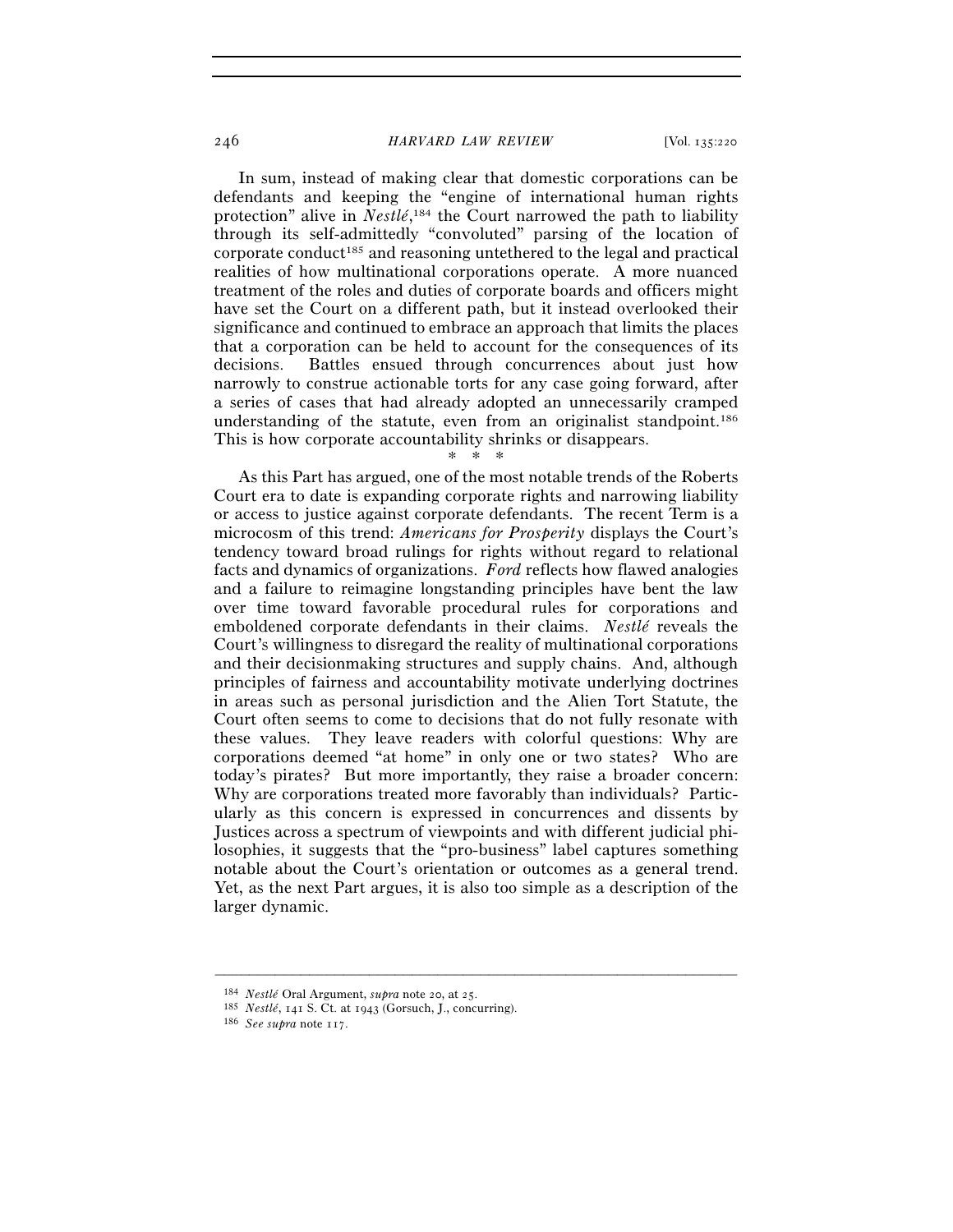#### II. THE PRO-BUSINESS PARADOX

The discussion so far has focused on the Supreme Court's treatment of corporations regarding "external" rules and regulations. This Part now shifts to the related "internal" world of business. Doing so highlights something remarkable: many of the Court's rulings seen as pro-business are actually at odds with corporate law or catalyze countervailing activity in corporate governance. In many ways, the Roberts Court has moved in the opposite direction as current corporate debates and activity — the world that is inhabited by investors, directors, executives, other business industry insiders, as well as stakeholders.

This Part investigates this relationship between the internal and external realms and the impact of the Court's jurisprudence on corporations. It does so in four interrelated sections. First, the discussion examines how expanding corporate rights can trigger internal battles and imperil key governance mechanisms such as disclosure. Next, the discussion explores how the Court's jurisprudence is not only in tension with corporate law and governance on the topic of rights, but also on core issues of accountability for board decisionmaking and oversight. Bringing these threads together leads to the larger observation that increasing rights and weakening external accountability more broadly undermines basic assumptions of corporate law. The Court's "pro-business" jurisprudence contributes to a dynamic that ultimately increases pressure on internal law and governance to create stronger constraints and processes to sort the various interests of its participants and stakeholders, as evidenced by growing calls for reform and the rising ESG movement. These efforts to shape corporate activity through the internal realms may create benefits, but might also be costly for corporations and their participants, as well as limited in their overall effects, and potentially hindered by the Court's robust conceptions of corporate rights. Finally, the discussion concludes by observing that the "pro-business" Court may not actually serve the interests of many shareholders and stakeholders when it tilts toward corporate power and narrows responsibility.

### *A. Corporate Rights, Governance Battles, and Regulatory Pressures*

Some Supreme Court decisions directly catalyze an internal reaction in corporations. Most notably, when the Court expands corporate rights, an impact on the corporation may be "inevitable."187 With expanded rights comes a need to decide whether and how to use them. A "pro-business" ruling can thus, paradoxically, spur a corporate battle as

<sup>187</sup> Lucian A. Bebchuk & Robert J. Jackson, Jr., *The Supreme Court,* 2009 *Term* — *Comment: Corporate Political Speech: Who Decides?*, 124 HARV. L. REV. 83, 84 (2010) ("As long as corporations are permitted to engage in political speech, we show, decisional rules governing whether and how they decide to do so are inevitable.").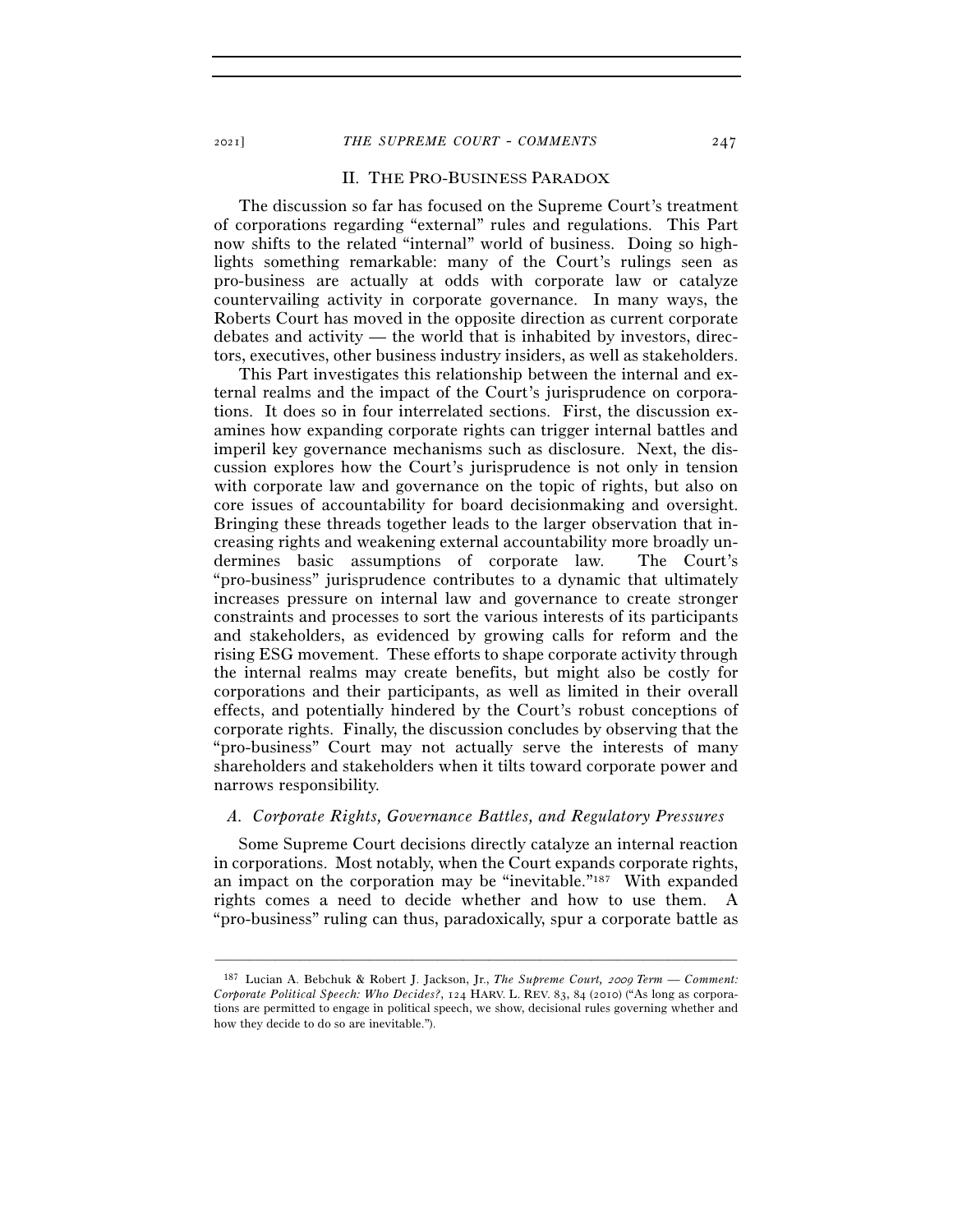participants attempt to rein in corporate activity. Further, the Court's expansion of rights can influence new regulation or bolster challenges seeking to dismantle existing regulation that applies to corporations. Each of these situations has the potential to create significant tensions in corporate law and governance, as we can see from *Citizens United*, earlier in the Roberts Court era, to *Americans for Prosperity*, from the recent Term.188

For over a decade since the Court opened the door to corporate independent political expenditures in *Citizens United*, shareholders in large corporations have fought to restrain this spending and receive disclosures for greater transparency.<sup>189</sup> Given the Court's flawed assumptions and vision of corporations as "associations of citizens" in a "corporate democracy" with access to information,190 corporate political spending has become an intractable problem of corporate law and governance.191 Private ordering occurs, but is unlikely to succeed on a

–––––––––––––––––––––––––––––––––––––––––––––––––––––––––––––

191 Even though many corporations' political spending may not be "expressive," attempts to change corporate law itself to restrict corporate political spending would be subject to constitutional scrutiny. *See* Victor Brudney, *Association, Advocacy, and the First Amendment*, 4 WM. & MARY BILL RTS. J. 1, 70–71 (1995) ("If a broader restraint is to be considered — e.g., a proscription of corporate advocacy speech or a requirement of stockholder consent for such speech — the question is whether the restraint is sufficiently narrow to be constitutionally tolerable."); Larry E. Ribstein, *The First Amendment and Corporate Governance*, 27 GA. ST. U. L. REV. 1019, 1027 (2011) ("[R]egulation specifically restricting speech by for-profit corporations may be considered

<sup>188</sup> By contrast, the Roberts Court's decisions on securities litigation have been "generally preservative and modest in their effects." John C. Coates IV, *Securities Litigation in the Roberts Court: An Early Assessment*, 57 ARIZ. L. REV. 1, 3 (2015); *see also* Eric C. Chaffee, *The Supreme Court as Museum Curator: Securities Regulation and the Roberts Court*, 67 CASE W. RSRV. L. REV. 847, 849–50 (2017) (comparing the Roberts Court on securities fraud and litigation issues to "a museum curator maintaining historical relics from bygone eras," *id.* at <sup>850</sup>). 189 Ciara Torres-Spelliscy, *More Shareholders Seek Transparency on Corporate Political* 

*Spending and Climate Change*, BRENNAN CTR. FOR JUST. (June 16, 2021), https://www. brennancenter.org/our-work/analysis-opinion/more-shareholders-seek-transparency-corporatepolitical-spending-and [https://perma.cc/CKL9-SKJW] (observing that activism around shareholder proposals has been "robust for a decade, especially after the Supreme Court's decision in *Citizens United v. FEC* greenlit a whole new ability for corporations to spend in politics"); *see* Ephrat Livni, *On Voting Rights, It Can Cost Companies to Take Both Sides*, N.Y. TIMES (June 5, 2021), https://www.nytimes.com/2021/06/05/business/dealbook/voting-rights-companies.htm [https://perma.cc/PMJ3-6VW9] (reporting that about ten percent of the S&P 500 each year receives shareholder proposals related to corporate political spending and disclosure, which receive significant support).

<sup>190</sup> Citizens United v. Fed. Election Comm'n, 558 U.S. 310, 354, 361–62, 370 (2010) (assuming that there is "little evidence of abuse that cannot be corrected by shareholders 'through the procedures of corporate democracy," *id.* at  $361-62$  (quoting First Nat'l Bank of Bos. v. Bellotti, 435 U.S. 765, 794 (1978)), and "[w]ith the advent of the Internet, prompt disclosure of expenditures can provide shareholders and citizens with the information needed to hold corporations and elected officials accountable," *id.* at 370). Justice Kennedy, who wrote the *Citizens United* majority opinion, later acknowledged that his assumption about shareholders' access to information was "not working the way it should." Marcia Coyle, *Justice Anthony Kennedy Loathes the Term "Swing Vote"*, NAT'L L.J. ONLINE (Oct. 27, 2015), https://www.law.com/nationallawjournal/almID/1202740827841/Justice-Anthony-Kennedy-Loathes-the-Term [https://perma.cc/WAU6-76PC]*.*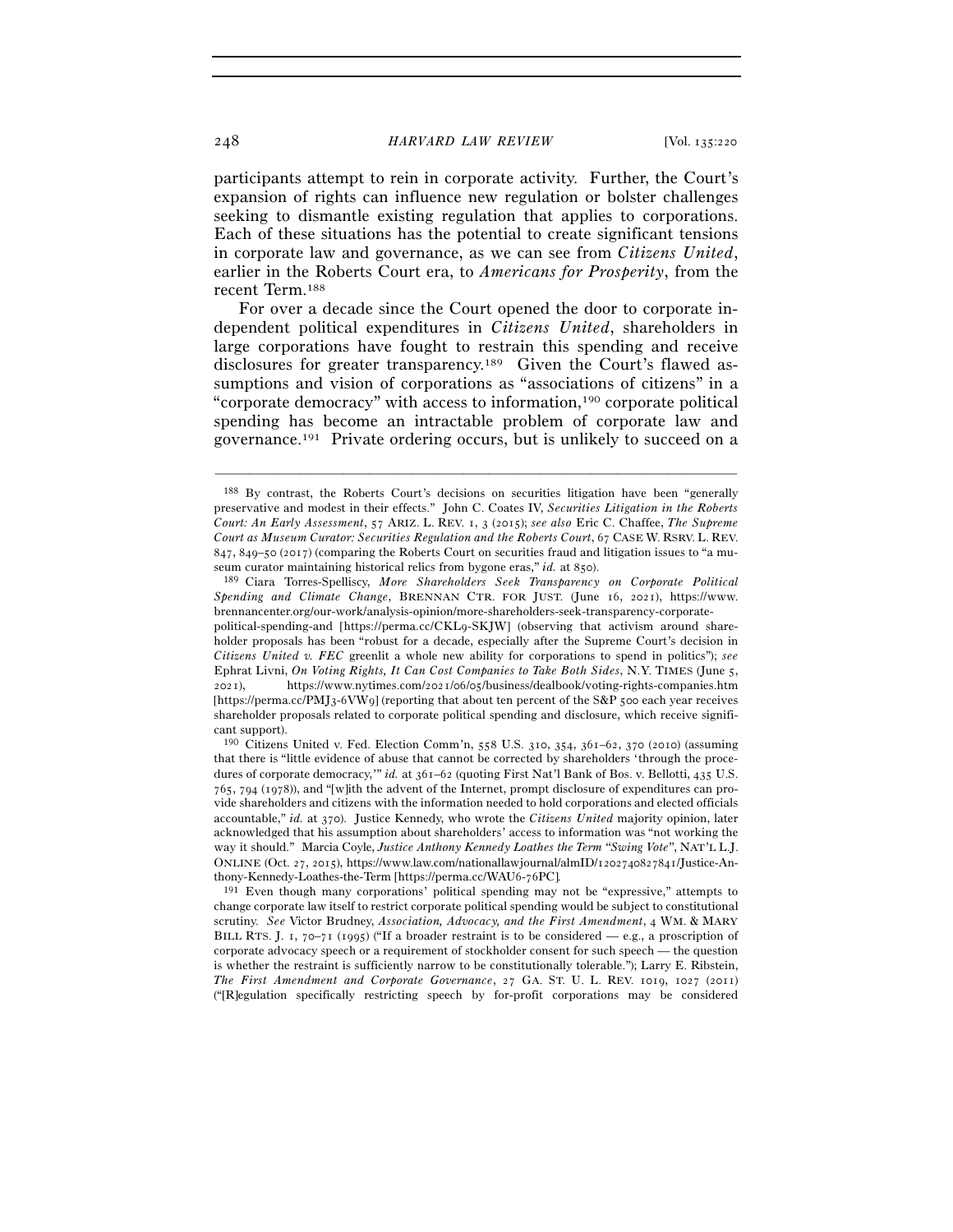wide scale.<sup>192</sup> Shareholder proposals sometimes garner majority support, but overall the shareholder proposal mechanism is a costly and inefficient means for achieving widespread change and is subject to collective action and agency problems given the realities of intermediated and retail investment.193 Some companies have voluntarily adopted policies regarding corporate political spending and disclosure, but only a small handful have agreed to stop spending, and many companies have failed to keep their promises or disclose only partial information.194 Shareholders have turned to behind-the-scenes negotiations for private deals with management on corporate policies — furthering the lack of transparency and democratic processes in corporations.195 A petition for the Securities and Exchange Commission (SEC) to mandate

–––––––––––––––––––––––––––––––––––––––––––––––––––––––––––––

<sup>193</sup> Livni, *supra* note 189 (noting that "[i]nvestors are battling with corporate boards, filing shareholder resolutions that demand more transparency and accountability about political donations," and "[i]ncreasingly, they're winning"); Alan R. Palmiter, *The Shareholder Proposal Rule: A Failed Experiment in Merit Regulation*, 45 ALA. L. REV. 879, 895–96 (1994) (explaining that "shareholder voting in public corporations requires collective action through the proxy mechanism," *id.* at 895, and so "the chance of an outright voting victory is slim even in the case of value-producing proposals," *id.* at 896, because of "rational shareholder apathy" and "suboptimal production," *id.*). 194 <sup>2020</sup> CPA-ZICKLIN INDEX, *supra* note 192, at 28 (noting only thirteen companies in the S&P

500 had policies prohibiting political spending other than through employee-funded political action committees); HEIDI WELSH & ROBIN YOUNG,IRRC INST., CORPORATE GOVERNANCE OF PO-LITICAL EXPENDITURES: 2011 BENCHMARK REPORT ON S&P 500 COMPANIES 26 (2011) (on file with the Harvard Law School Library) ("Out of the 57 companies . . . that have policies apparently prohibiting political spending, only 23 companies actually did not give money to political committees, parties or candidates . . . ."); Lucian A. Bebchuk, Robert J. Jackson Jr., James D. Nelson & Roberto Tallarita, *The Untenable Case for Keeping Investors in the Dark*, 10 HARV. BUS. L. REV. 1, 28 (2020) (discussing a report by Citizens for Responsibility and Ethics in Washington that found "significant discrepancies between the companies' voluntary disclosure policies and their actual practices").

195 *See* Sarah C. Haan, *Shareholder Proposal Settlements and the Private Ordering of Public Elections*, 126 YALE L.J. 262, 269 (2016) (examining private settlement agreements that corporations negotiate with shareholders through a "process [that] plays out completely behind closed doors, with no notice to or participation by most shareholders, other stakeholders, or the public," and with which "companies have often failed to comply").

viewpoint-discriminatory and subject to a higher level of First Amendment scrutiny."). Reasonable corporate governance reform that does not unduly restrict speech might pass constitutional scrutiny, but few attempts to do so have been made. *See* Ribstein, *supra*, at 1041–44 (discussing a proposal for governance regulation after *Citizens United*). 192 *See* Rebecca Henderson, *Foreword* to BRUCE FREED ET AL., CTR. FOR POL.

ACCOUNTABILITY, 2020 CPA-ZICKLIN INDEX OF CORPORATE POLITICAL DISCLOSURE AND ACCOUNTABILITY 8 (2020) [hereinafter 2020 CPA-ZICKLIN INDEX], http://www. politicalaccountability.net/cpa-zicklin-index [https://perma.cc/4AY2-BL8G] ("While a few particularly enlightened firms may decide to unilaterally disarm, most firms will continue to devote resources to political action unless and until it becomes clear that every firm will cease and desist."). Other avenues for shareholder action besides proposals are generally nonstarters — selling stock does not provide an adequate remedy, and derivative lawsuits are unlikely to succeed. Elizabeth Pollman, *Citizens Not United: The Lack of Stockholder Voluntariness in Corporate Political Speech*, 119 YALE L.J. ONLINE 53, 54–55 (2009) (explaining how selling stock does not provide a remedy and that other mechanisms such as director elections and derivative lawsuits are generally ineffective at constraining corporate political spending).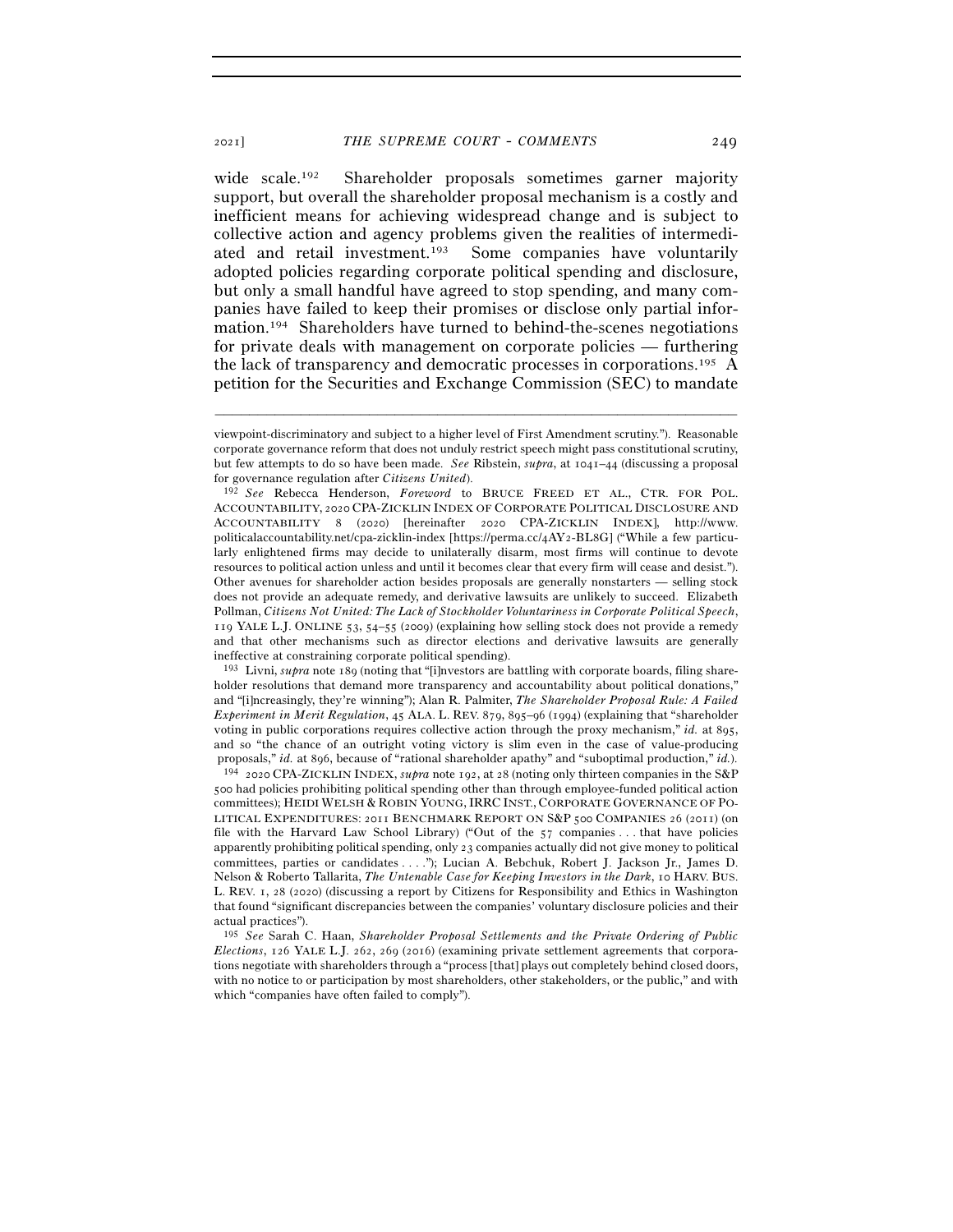corporate political spending disclosure has stalled despite a record-breaking 1.2 million comments.196 Meanwhile, corporate political spending has increased and gone "underground" to intermediaries.197

All of this is so despite many, if not most, shareholders having a variety of reasons — including business and financial — to prefer restraint in corporate political spending. Corporate political spending presents agency cost problems that are difficult for shareholders to monitor and eliminate.198 Shareholders do not want corporations they are invested in to engage in political speech they oppose.199 Institutional investors have a "double legitimacy" problem as neither investment funds nor company management have legitimacy to speak for shareholders.200 Corporate political spending can increase social and political risk, either at a particular company or more generally across the market if such spending and perceptions of corruption significantly contribute to polarization and social instability.201 And, corporate political spending

–––––––––––––––––––––––––––––––––––––––––––––––––––––––––––––

199 *See* Victor Brudney, *Business Corporations and Stockholders' Rights Under the First Amendment*, 91 YALE L.J. 235, 264 (1981) ("To permit corporate funds to be used to influence the exercise of government power . . . fractures [a shareholder's] power to influence government decisions on a range of issues — such as environmental or health and safety regulations, taxation, race relations . . . [and] may impinge upon . . . individual preferences."). For discussions of the Court's asymmetrical treatment of shareholders and union members regarding political spending by corporations and labor unions, see *id.* at 268–70; and Leo E. Strine, Jr., *Corporate Power Ratchet: The Courts' Role in Eroding "We the People's" Ability to Constrain Our Corporate Creations*, 51 HARV. C.R.-C.L. L. REV. <sup>423</sup>, 436, 450–53 (2016) [hereinafter Strine, *Corporate Power Ratchet*]. 200 Leo E. Strine, Jr., *Fiduciary Blind Spot: The Failure of Institutional Investors to Prevent the* 

<sup>196</sup> Bebchuk et al., *supra* note 194, at <sup>3</sup>. 197 Douglas M. Spencer & Abby K. Wood, Citizens United*, States Divided: An Empirical* 

*Analysis of Independent Political Spending*, 89 IND. L.J. 315, 318 (<sup>2014</sup>). 198 *See* Bebchuk et al., *supra* note 194, at 22 (discussing managerial agency costs associated with corporate political spending); John C. Coates, IV, *Corporate Politics, Governance, and Value Before and After* Citizens United, 9 J. EMPIRICAL LEGAL STUD. 657, 658 (2012) (finding that "[i]n the majority of industries . . . political activity . . . correlates negatively with measures of shareholder power (shareholder concentration and shareholder rights), positively with signs of managerial agency costs (corporate jet use by CEOs), and negatively with shareholder value"); *see also* Adam Winkler, *"Other People's Money": Corporations, Agency Costs, and Campaign Finance Law*, 92 GEO. L.J. 871, 876 (2004) (showing "that the containment of agency costs . . . played a formative role in the regulation of corporate politics").

*Illegitimate Use of Working Americans' Savings for Corporate Political Spending*, 97 WASH. U. L. REV. <sup>1007</sup>, 1022–27 (<sup>2020</sup>). 201 *See* Stavros Gadinis & Amelia Miazad, *Corporate Law and Social Risk*, 73 VAND. L. REV.

<sup>1401</sup>, 1402 (2020) (concluding based on interviews with "leading public and private companies, large asset managers, investors and pension funds, shareholder advisory firms, and sustainability standard setters and data providers" that "it was investors who pushed hard for environmental and social initiatives" and "investors' support for sustainability is precisely because it helps fight risks that are otherwise hard to diversify"); Jeffrey N. Gordon, *Systematic Stewardship* 1 (Eur. Corp. Governance Inst., Working Paper No. 566/2021, 2021) (on file with the Harvard Law School Library) (arguing that large diversified funds such as index funds "should seek to mitigate systematic risk, which most notably would include climate change risk, financial stability risk, and social stability risk"). For an example of an investor coalition expressing concern that "the erosion of political stability in the United States . . . poses substantial systemic risk to long-term investors' portfolios," and demanding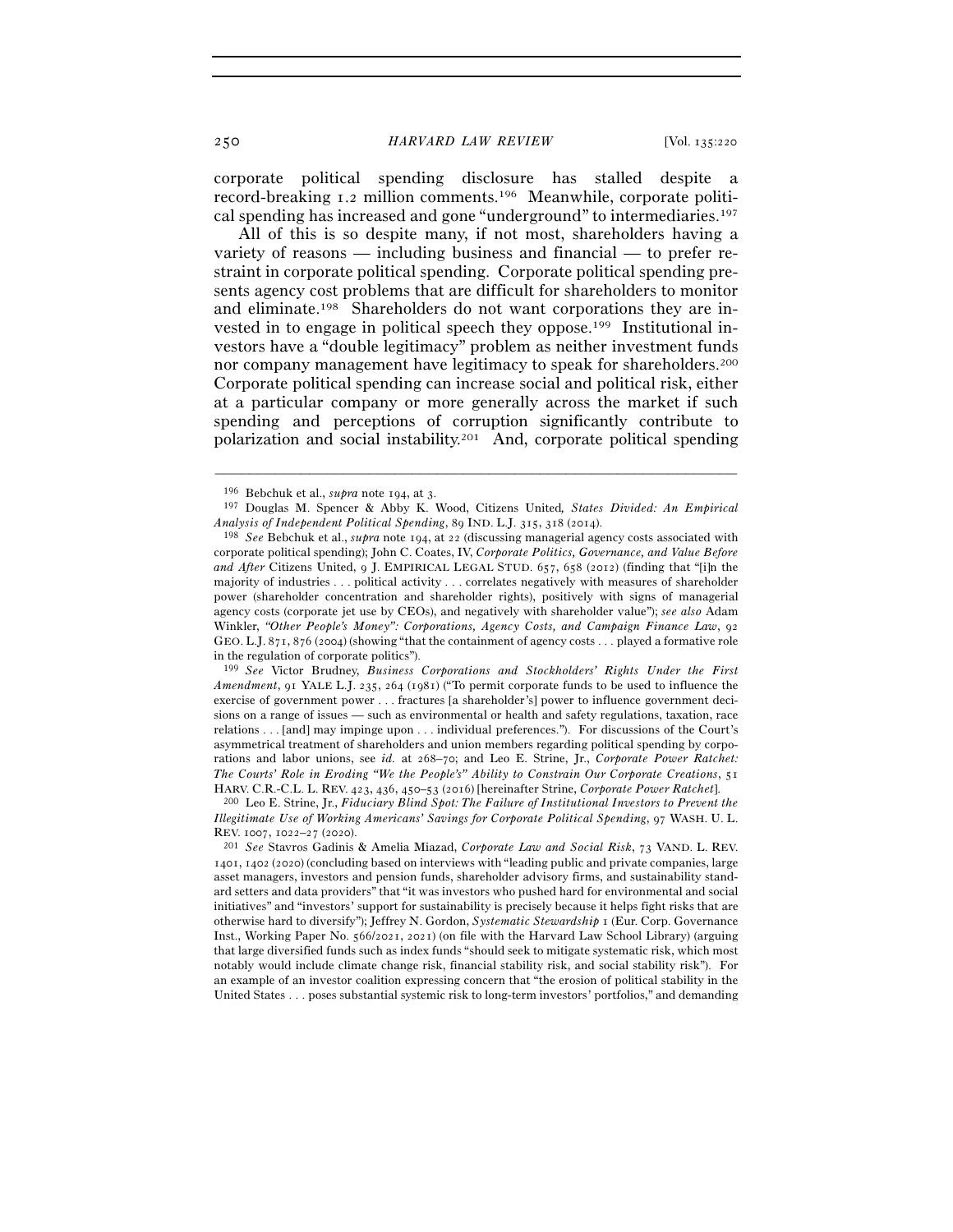might undermine external laws and weaken corporate accountability<sup>202</sup> which diversified shareholders should not favor. Even many corporate directors and officers might have preferred to forego corporations having the power of political spending in order to avoid the difficulty of navigating these decisions and risks in a polarized era.<sup>203</sup> And so, *Citizens United* not only empowered corporations as political actors, but also launched a thousand ships in corporate governance and created problems that cannot easily be solved.

New battles now loom on the horizon. In particular, with rising interest in corporations' ESG activity and data, securities regulation increasingly appears to be on a collision course with the First Amendment — what corporate and securities law experts frame as a "disclosure" regulation might become "compelled speech" as a matter of constitutional scrutiny.204 To date, the Supreme Court has avoided the question of whether the First Amendment covers speech affected by securities regulation,<sup>205</sup> and for many years observers believed it was inapplicable,206 but current developments suggest this could be the next "jurisprudential train wreck"207 for corporate investors and stakeholders.

*Americans for Prosperity* intensifies concern that a heightened level of scrutiny might apply to mandatory ESG disclosure, and thus has the

<sup>–––––––––––––––––––––––––––––––––––––––––––––––––––––––––––––</sup> corporate political spending reform, see Letter from the Inv. Coal., Majority Action, to Corp. Donors (June 16, 2021), https://www.majorityaction.us/investor-coalition [https://perma.cc/8LNG-BM93].<br><sup>202</sup> Pollman, *supra* note 33, at 687–92; Strine, *Corporate Power Ratchet, supra* note 199, at 432.<br><sup>203</sup> *See* Robert H. S

<sup>30</sup>, 35 (explaining that corporate managers embraced the Tillman Act, which prohibited corporate political contributions).

<sup>204</sup> *See, e.g.*, Henry N. Butler & Larry E. Ribstein, *Corporate Governance Speech and the First Amendment*, 43 KAN. L. REV. 163, 205 (1994) (arguing that "[g]overnance speech shares enough of the underlying characteristics that supposedly distinguish political from commercial speech that such speech should be treated either as political speech or as a hybrid between commercial and political"); Antony Page, *Taking Stock of the First Amendment's Application to Securities Regulation*, 58 S.C. L. REV. 789, 807–18 (2007) (summarizing debate about whether the First Amendment applies to securities regulation).

<sup>205</sup> *See* Nike, Inc. v. Kasky, 539 U.S. 654, 655 (2003) (per curiam) (dismissing certiorari as improvidently granted); Lowe v. SEC, 472 U.S. 181, 211 (1985) (resolving a challenge to the Investment Advisers Act of 1940 with narrow statutory interpretation); *see also* Page, *supra* note 204, at 789–90 ("When Congress passed [the 1933 and 1934 securities acts], the First Amendment was thought to be irrelevant to securities regulation because the Supreme Court had not yet extended First Amendment coverage to government-compelled speech or commercial speech.").

<sup>206</sup> Aleta G. Estreicher, *Securities Regulation and the First Amendment*, 24 GA. L. REV. 223, 223 (1990) ("The received wisdom for fifty years has been that the [F]irst [A]mendment is inapplicable to speech relating to the operation of securities markets.").

<sup>207</sup> Michael R. Siebecker, *Corporate Speech, Securities Regulation, and an Institutional Approach to the First Amendment*, 48 WM. & MARY L. REV. 613, 616–17 (2006) (arguing there is an "impending jurisprudential train wreck in the realm of securities regulation," *id.* at 616, and "the Supreme Court's forced divide between commercial speech and corporate political speech is intellectually unstable," *id.* at 617).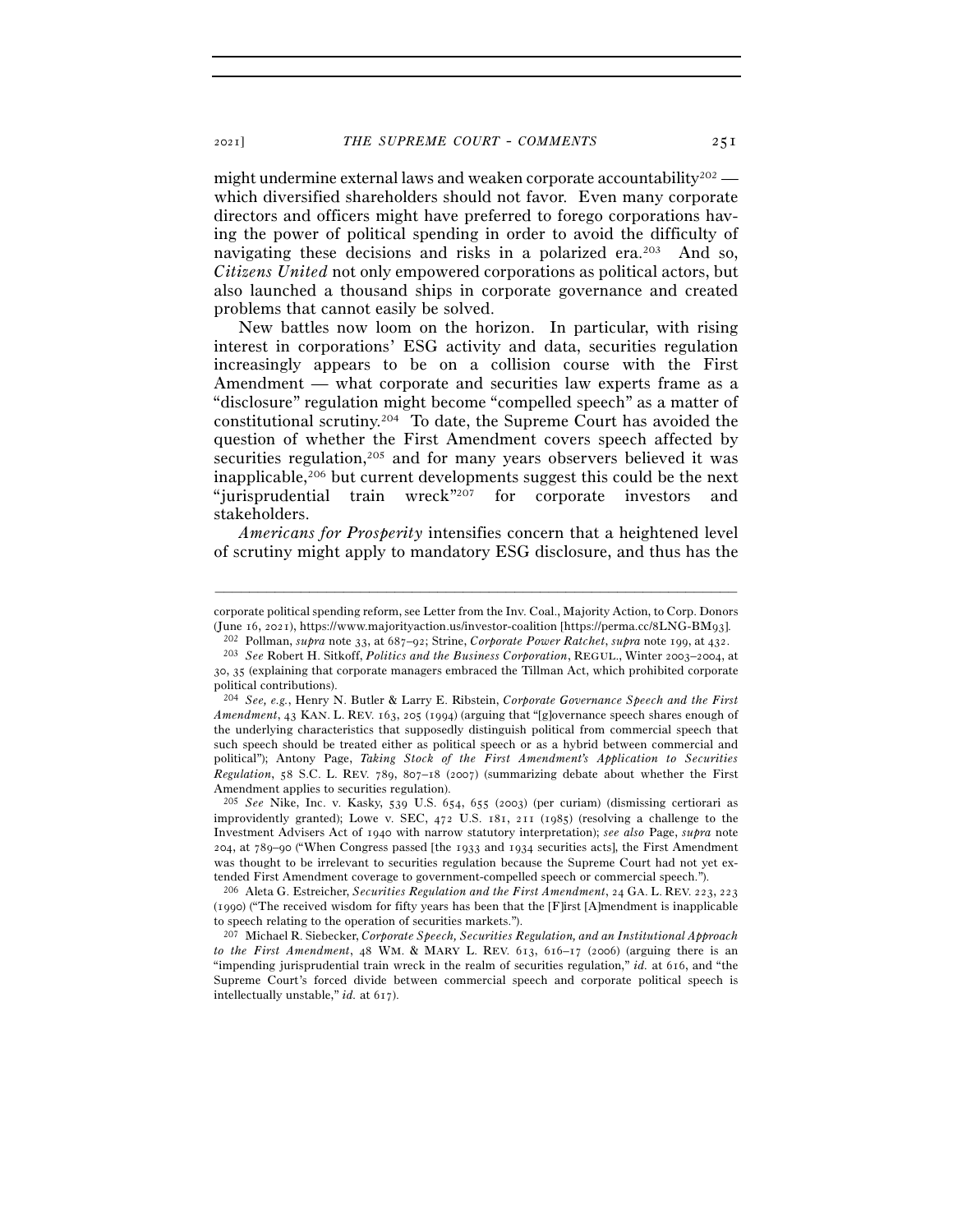potential to influence the content and structure of the SEC's rulemaking on a host of disclosure issues from corporate political spending to climate risk. Simmering under the surface of the Court's opinion and various concurrences in the case was a debate about the standard of constitutional review for compelled speech under the First Amendment. This space has increasingly become muddled with gray areas about when the Court will apply strict scrutiny, exacting scrutiny, intermediate scrutiny, rational basis review — or something in between.<sup>208</sup>

A majority of the Court in *Americans for Prosperity* ratcheted up exacting scrutiny by imposing a narrow tailoring requirement, and in a splintered portion of the opinion, Chief Justice Roberts suggested on behalf of a three-Justice plurality that this level of scrutiny should categorically apply to all compelled disclosure requirements, "[r]egardless of the type of association."209 He noted that the Court had applied exacting scrutiny outside of electoral-disclosure regimes, and that under *NAACP v. Alabama ex rel. Patterson*, "'it is immaterial' to the level of scrutiny 'whether the beliefs sought to be advanced by association pertain to political, economic, religious or cultural matters.'"<sup>210</sup> A concurrence by Justice Alito, joined by Justice Gorsuch, declined to decide between exacting and strict scrutiny for a uniform approach to compelled disclosure, but applauded the majority opinion for giving "real teeth" to the exacting scrutiny standard.<sup>211</sup> None of these discussions in *Americans for Prosperity* makes clear whether they would extend a heightened form of scrutiny to securities regulation of business corporations such as for corporate political spending or other forms of ESG disclosures, as opposed to the specific context at issue in the case of nonprofit organizations and freedom of association. The general tenor of *Americans for Prosperity*, however, suggested an approach even more protective of organizations than *Citizens United*, which had upheld disclosure of corporate political spending.<sup>212</sup> Justice Sotomayor's dissent in *Americans for Prosperity* indeed observed: "Today's analysis marks reporting and disclosure requirements with a bull's-eye."<sup>213</sup>

<sup>208</sup> *See, e.g.*, Zauderer v. Off. of Disciplinary Couns., 471 U.S 626, 651 (1985) (applying a standard below the intermediate scrutiny of *Central Hudson* to a disclosure requirement of "purely factual and uncontroversial information" to prevent deception of consumers). For a discussion of "uncertainty" and "confusion" about when the Court will apply one of its "three identifiable versions of strict scrutiny" or "several varieties of intermediate scrutiny," see Richard H. Fallon, Jr., *Strict*   $\begin{array}{l} \textit{Judicial Scrutiny, 54 UCLA L. REV. 1267, 1267, 1298–302 (2007).}\\ \textit{209\,\,AMS. for Prosperity Found. v. Bonta, 141 S. Ct. 2373, 2383 (2021).}\\ \textit{210\,\,Id. (quoting NAACP v. Alabama \,\,ex\,\,rel. Patterson, 357 U.S. 449, 460–61 (1958)).}\\ \textit{211\,\,Id. at 2391 (Alito, J., converting).}\\ \textit{212\,\,Citizers United v. Fed. Electron Comm'n, 558 U.S.$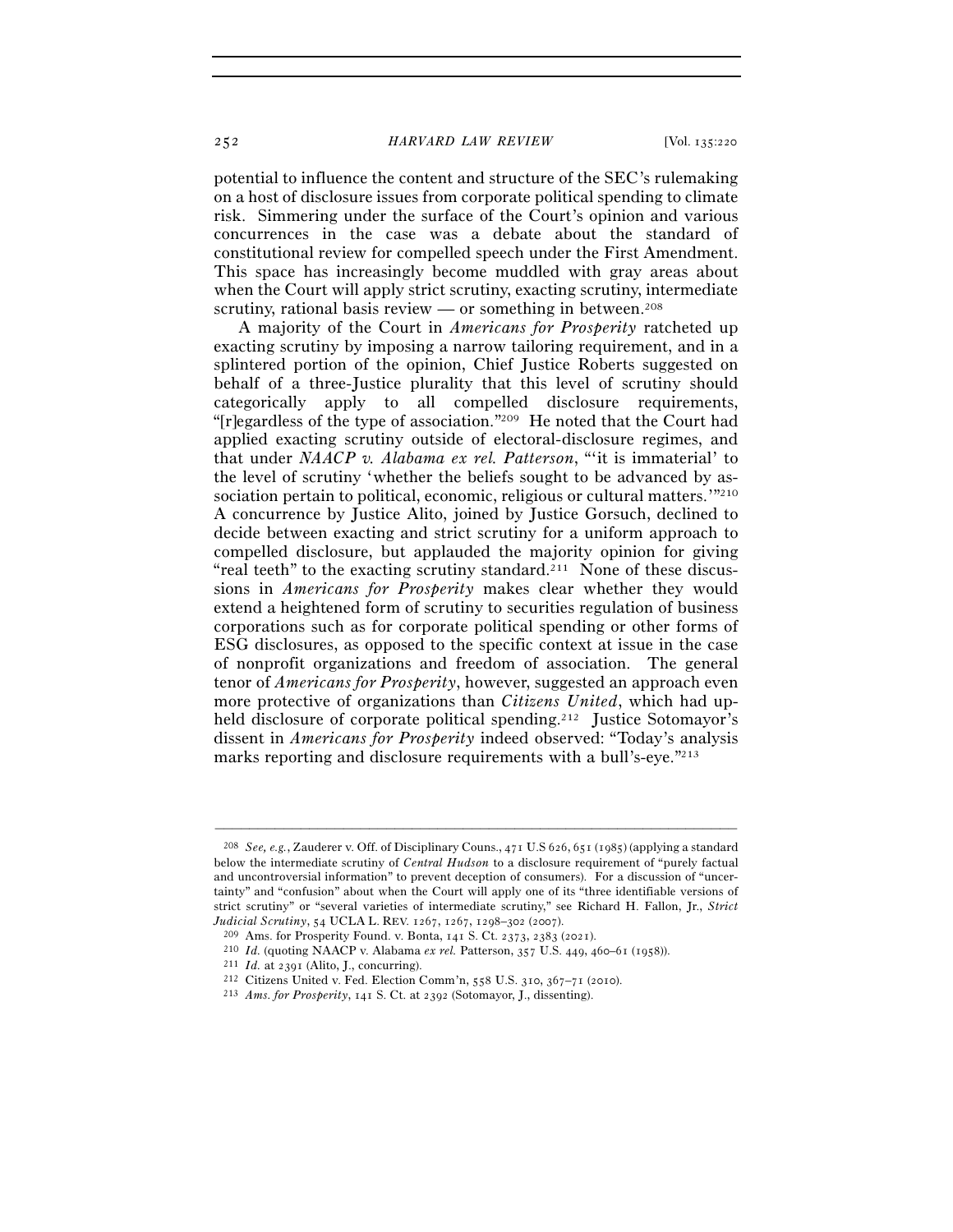In the shadow of this case is a growing ESG movement in which global and U.S. institutional investors and asset managers are demanding expanded ESG disclosures using a standardized, mandatory reporting framework.214 Trillions of dollars are under management with sustainability screens and strategies to integrate ESG data into portfolio selection and management, but the information currently being produced through voluntary initiatives is limited, suffers from quality problems, and lacks comparability.215 Whether various ESG information is "material" or outside of the SEC's "core mission" has been the subject of robust debate, while investors and corporate managers increasingly embrace the potential benefits of ESG strategies for risk mitigation and long-term value.<sup>216</sup>

After a change in administration, the SEC requested public comment on climate change and other areas of potential mandatory ESG disclosures such as political spending, workforce diversity, and more signaling that it intends to act.<sup>217</sup> A tidal wave of responses has swiftly come into the SEC with varying views on content and approach, including a warning from one state attorney general of a plan to file a First Amendment lawsuit if the SEC adopts ESG disclosure requirements.<sup>218</sup>

<sup>–––––––––––––––––––––––––––––––––––––––––––––––––––––––––––––</sup> 214 *See* Cynthia A. Williams & Donna M. Nagy, *ESG and Climate Change Blind Spots: Turning* 

*the Corner on SEC Disclosure*, 99 TEX. L. REV. 1453, 1454, 1458 (<sup>2021</sup>). 215 *See id.* at 1453, 1458; *see also* Max M. Schanzenbach & Robert H. Sitkoff, *Reconciling Fiduciary Duty and Social Conscience: The Law and Economics of ESG Investing by a Trustee*, 72 STAN. L. REV. 381, 392–99 (2020) (discussing the evolution of ESG investing); *Sustainable Investing Basics,* US SIF, https://www.ussif.org/sribasics [https://perma.cc/KG8Z-6QCV] (discussing ESG investments).

<sup>216</sup> *See, e.g.*, Jill E. Fisch, *Making Sustainability Disclosure Sustainable*, 107 GEO. L.J. 923, 925 (2019) (discussing debate about the materiality of ESG and the trend that "issuers are modifying their operations in response both to investor demands and to the claim that sustainable business practices lead to improved economic performance"); Hester M. Peirce, Comm'r, SEC, Chocolate-Covered Cicadas, Remarks Before the Brookings Institution (July 20, 2021), https://www.sec.gov/news/speech/peirce-chocolate-covered-cicadas-072021 [https://perma.cc/B265- W5TM] (discussing materiality as a guiding principle for securities regulation and arguing that "[m]any ESG issues lack a clear tie to financial materiality").

<sup>217</sup> Katanga Johnson, *U.S. SEC Chair Provides More Detail on New Disclosure Rules, Treasury Market Reform*, REUTERS (June 23, 2021, 1:42 PM), https://www.reuters.com/business/ sustainable-business/sec-considers-disclosure-mandate-range-climate-metrics-2021-06-23 [https:// perma.cc/43Y8-YL39]; Allison Herren Lee, *Public Input Welcomed on Climate Change Disclosures*, SEC (Mar. 15, 2021), https://www.sec.gov/news/public-statement/lee-climate-changedisclosures [https://perma.cc/WJS<sup>3</sup>-XTVM]. 218 *See Commenters Weigh in on SEC Climate Disclosures Request for Public Input*, DAVIS

POLK (July 6, 2021), https://www.davispolk.com/insights/client-update/commenters-weigh-sec-climate-disclosures-request-public-input [https://perma.cc/HRJ4-4LG7] (summarizing comments from academics, accounting firms, asset managers and investors, trade associations, government officials, sustainability groups, and technology companies); Letter from Patrick Morrisey, Att'y Gen., State of West Virginia, to Allison Herren Lee, Acting Chair, SEC (Mar. 25, 2021), https://ago.wv.gov/ Documents/Letter%20to%20Acting%20Chair%20Lee.pdf [https://perma.cc/836Q-N7TY] (stating that "First Amendment strict scrutiny is an unmistakable roadblock for your proposal" and "[i]f the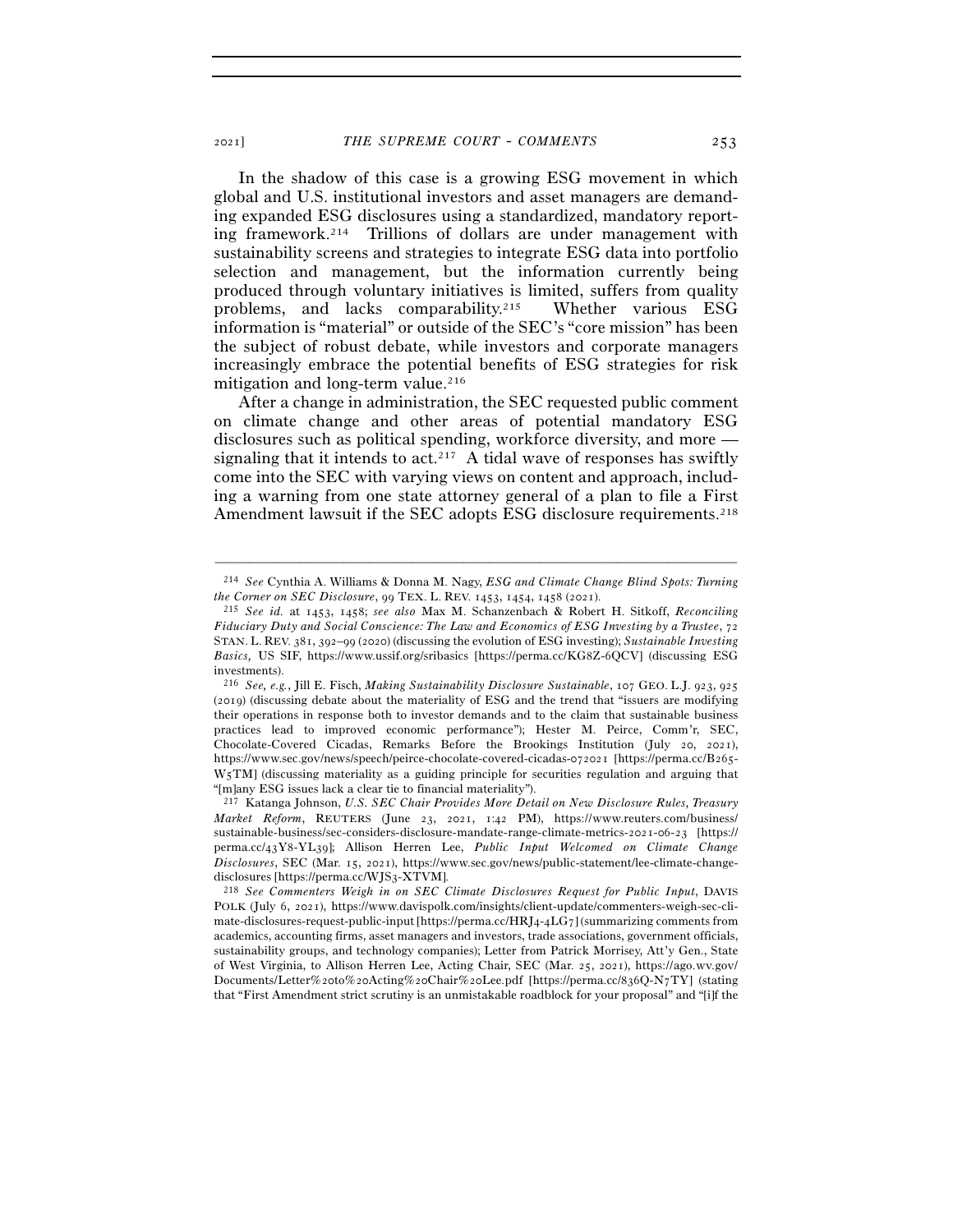In combination with a D.C. Circuit decision in 2015 that struck down the SEC's conflict minerals disclosure rule on First Amendment grounds,219 and the Supreme Court's recent ratcheting up of scrutiny on compelled speech, the SEC is likely aware that it faces a choice between exceedingly tightly crafted rulemaking or years of litigation.

This is the crux of the tension — while many investors want additional disclosures to broadly understand a wide array of environmental, social, and governance activities and risks of corporations, cases like *Americans for Prosperity* suggest that government regulation forcing this disclosure will come under fire. And, all together, from *Citizens United* to *Americans for Prosperity*, the Roberts Court's jurisprudence could ironically lead to a situation in which the Court has protected a corporation's right to engage in political spending based on a view of it as an "association of citizens," but allows constitutional scrutiny to block actual participants in the corporation from getting information about matters relating to the social and political activity of the corporation.

#### *B. Accountability for Board Decisionmaking and Oversight*

The Court's approach to corporations emerges not only in its expanding rights jurisprudence that creates governance tensions and imperils disclosure obligations, but also in its decisions in other areas of law that misconceive or ignore key features of corporations and erode corporate accountability. *Nestlé* provides an example, with the Court's ruling and reasoning diminishing the central corporate activity of board decisionmaking. More generally, the trend of increasing rights and tilting external rules and regulation toward corporations undermines foundational assumptions about the role of corporate law and runs counter to emerging investor preferences.

Recall the *Nestlé* majority opinion's conclusion that "general corporate activity — like decisionmaking" is insufficient for ATS pleadings to avoid the presumption against extraterritoriality.220 Such phrasing and understanding is difficult to reconcile with corporate law, which creates the corporation as a separate legal person and places the board of directors at the heart of its decisionmaking structure and vests it with the authority to manage the affairs of the corporation.221 This centralized decisionmaking structure is a "cardinal precept" of corporate law

<sup>–––––––––––––––––––––––––––––––––––––––––––––––––––––––––––––</sup> Commission proceeds down this pathway, States and other interested stakeholders will not hesitate to go to court to oppose a federal regulation compelling speech").

<sup>219</sup> Nat'l Ass'n of Mfrs. v. SEC, 800 F.3d 518, 530 (D.C. Cir. <sup>2015</sup>). 220 *See supra* p. <sup>242</sup>. 221 *See, e.g.*, Bainbridge, *supra* note 159, at 552 (observing that U.S. corporations have "a branching hierarchy headed by a board of directors"); Margaret M. Blair, *Corporate Personhood and the Corporate Persona*, 2013 U. ILL. L. REV. 785, 788 ("The governance structure prescribed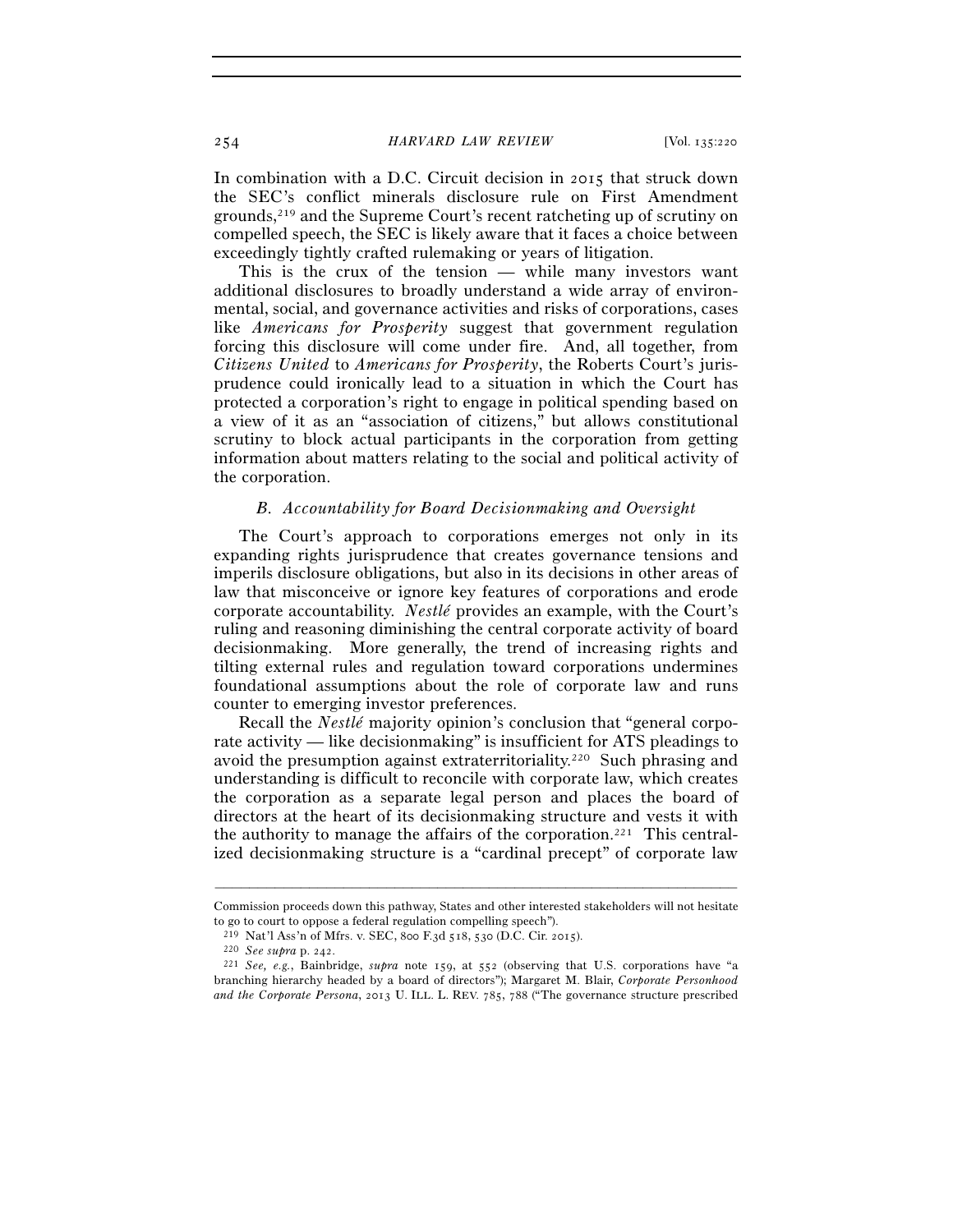and the means through which a corporation takes action.222 Further, board decisionmaking is embedded in a structure for accountability, as exercise of this power carries with it the fiduciary duties of loyalty and care, which are often expressed as being owed to the corporation and its shareholders.223

Corporate law has long focused on decisionmaking as a potential basis for liability, and contemporary doctrine has evolved to encompass broader oversight obligations. As part of their duty of loyalty, corporate directors and officers have a duty to act in good faith, which prohibits decisionmaking with the intent to violate positive law.224 Corporate law does not limit the scope for legal obedience to domestic laws, nor does it limit the beneficiaries of legal obedience only to shareholders — thus the duty of good faith in decisionmaking can have far-ranging impacts.225 Further, Delaware courts, the most influential purveyors of corporate law, have also recognized that a failure to make a good faith effort to put in place and oversee a board-level system of monitoring and reporting could constitute a breach of fiduciary duty giving rise to director liability.226 Under the *Caremark* doctrine, directors can be held liable if they knew or should have known that violations of law were occurring in the corporation, and if they failed to take steps in good faith to prevent or remedy the situation.<sup>227</sup> That is, corporate law requires legal obedience to rules of positive law and further recognizes that directors can be held liable in certain circumstances for decisionmaking as well as inaction — such as a failure of oversight regarding legal compliance.228 These principles of corporate law serve public values by incorporating legal responsibility, and protect shareholders and the corporation by prohibiting fiduciaries from knowingly allowing the corporation to participate in lawbreaking.229

by corporate law since the early nineteenth century is a managerial hierarchy topped by a board of directors that is distinct from shareholders, managers, and employees, and that has fiduciary duties to the corporation itself as well as to shareholders."); J. Travis Laster & John Mark Zeberkiewicz, *The Rights and Duties of Blockholder Directors*, 70 BUS. LAW. 33, 35 (2015) ("Delaware corporate law embraces a 'board-centric' model of governance.").

<sup>222</sup> Aronson v. Lewis, 473 A.2d 805, 811 (Del. 1984); *see also* Quadrant Structured Prods. Co., Ltd. v. Vertin, 115 A.3d 535, 548 (Del. Ch. <sup>2015</sup>). 223 *Aronson*, 473 A.2d at <sup>811</sup>. 224 *See* Stone v. Ritter, 911 A.2d 362, 369 (Del. 2006); *In re* Walt Disney Co. Derivative Litig.,

<sup>906</sup> A.2d 27, 67 (Del. 2006).<br><sup>225</sup> See Elizabeth Pollman, Corporate Disobedience, 68 DUKE L.J. 709, 739–40, 740 n.150 (2019).<br><sup>226</sup> See In re Caremark Int'l, Inc., Derivative Litig., 698 A.2d 959, 970 (Del. Ch. 1996); Ston

<sup>911</sup> A.2d at <sup>368</sup>. 227 *In re Caremark*, 698 A.2d at <sup>971</sup>. 228 *See* Elizabeth Pollman, *Corporate Oversight and Disobedience*, 72 VAND. L. REV. 2013, 2018– <sup>25</sup> (<sup>2014</sup>). 229 *See id.* at 2016–17, 2026.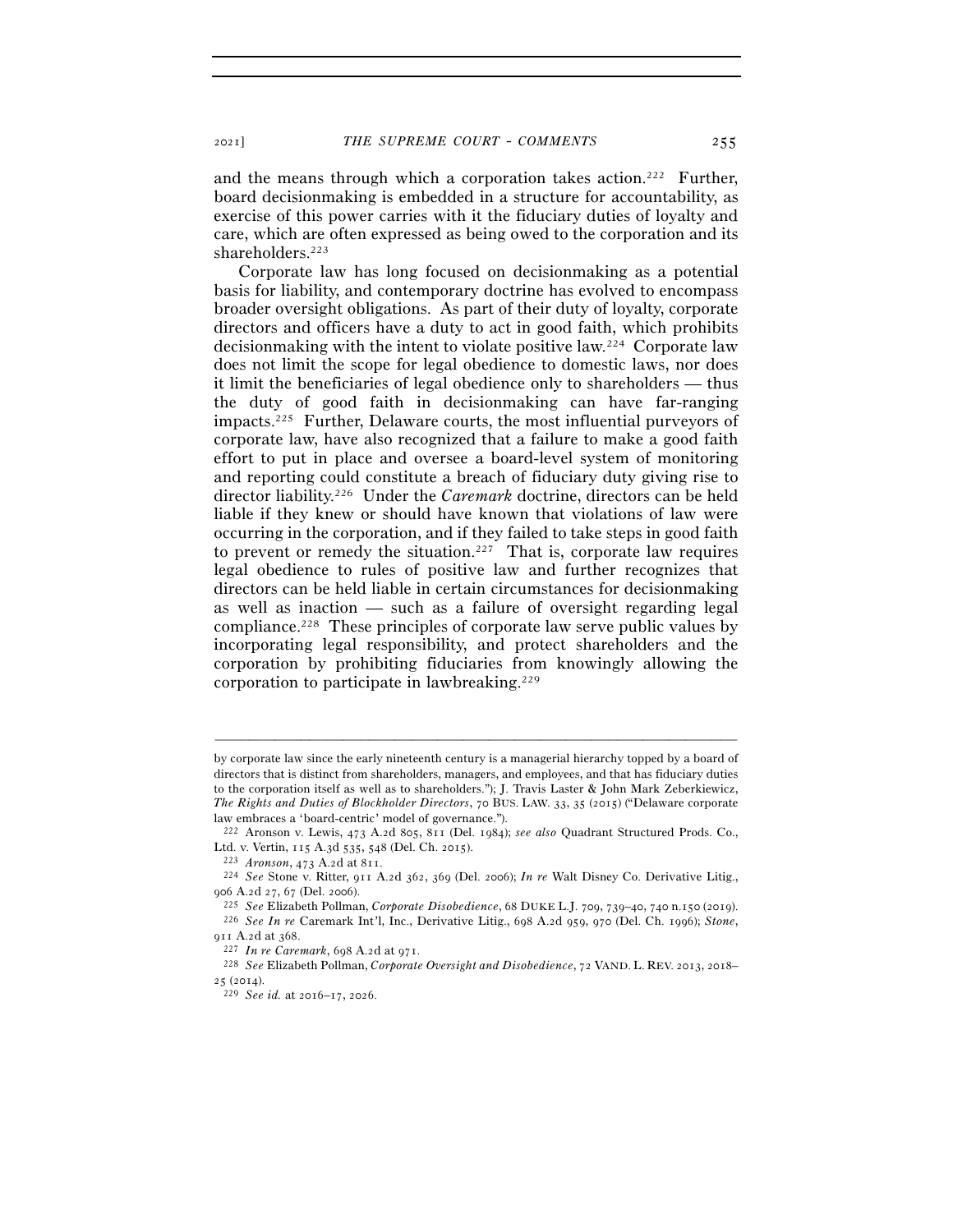Claims for a breach of the duty of good faith are difficult for shareholder-plaintiffs to win even in egregious circumstances, but over time Delaware corporate law has trended toward a more robust conception of the monitoring board and its oversight duties.<sup>230</sup> This fits into a larger trend in which corporate compliance programs have proliferated and taken on greater importance in corporate practices, including for global issues such as supply chain risk management, foreign corrupt practices, and other regulatory regimes.231

Put in this light, the Court's disregard for the importance of board decisionmaking and oversight is all the more glaring — large corporations with significant risk for legal violations related to core aspects of their business model are likely well aware that their decisionmaking or failure of oversight could expose both the corporation and its fiduciaries to litigation and liability, particularly if they failed to monitor and respond in good faith to "red flags."<sup>232</sup> Under corporate law the individual directors' fiduciary obligations notably run to shareholders for enforcement, not third-party tort victims — but the larger point here is about conceptualizing corporations and their accountability. If "general corporate decisionmaking" in the United States is not enough, and financing and training farmers in Ivory Coast is outside of reach, it would seem the Court has set up a nearly insuperable standard for ATS claims that does not cohere with general corporate understandings of the significance of board decisionmaking and oversight responsibility.

Looking ahead, the Court has not fully foreclosed U.S. corporate liability under the ATS and could still correct course while respecting the limits of the statute. Congress could act to clarify the ATS or specific

<sup>230</sup> Recent cases in which plaintiffs' *Caremark* claims have survived motions to dismiss in Delaware courts include: *In re Boeing Co. Derivative Litig.*, No. 2019-0907-MTZ, 2021 WL 4059934, at \*25 (Del. Ch. Sept. 7, 2021); *Marchand v. Barnhill*, 212 A.3d 805, 808 (Del. 2019); *In re Clovis Oncology, Inc., Derivative Litig.*, No. 2017-0222-JRS, 2019 WL 4850188, at \*10 (Del. Ch. Oct. 1, 2019); and *Hughes v. Hu*, No. 2019-0112-JTL, 2020 WL 1987029, at \*15 (Del. Ch. Apr. 27, 2020). For discussions of recent developments in Delaware's oversight doctrine, see Pollman, *supra* note 228, at 2023–25; Roy Shapira, *A New* Caremark *Era: Causes and Consequences*, 98 WASH. U. L. REV. 1857, 1863–67 (2021); and Leo E. Strine, Jr., Kirby M. Smith & Reilly S. Steel, Caremark *and ESG, Perfect Together: A Practical Approach to Implementing an Integrated, Efficient, and Effective* Caremark *and EESG Strategy*, 106 IOWA L. REV. 1885, 1897 n.39 (<sup>2021</sup>). 231 *See, e.g.*, Harper Ho, *supra* note 160, at 533; Wim Huisman, *Corporations, Human Rights and* 

*Compliance*, *in* THE CAMBRIDGE HANDBOOK OF COMPLIANCE 989, 990 (Benjamin van Rooij & D. Daniel Sokol eds., 2021); Donald C. Langevoort, *Cultures of Compliance*, 54 AM. CRIM. L. REV. 933, 934 (2017); Faith Stevelman & Sarah C. Haan, *Boards in Information Governance*, 23 U. PA. J. BUS. L. 179, 249–56 (<sup>2020</sup>). 232 *See* Peter Whoriskey, *Supreme Court Weighs Child-Slavery Case Against Nestlé USA, Cargill*,

WASH. POST (Dec. 1. 2020, 2:45 PM), https://www.washingtonpost.com/business/2020/12/01/cocoasupreme-court-child-labor [https://perma.cc/RQ63-AF7F] (noting that "the world's chocolate supply depends heavily on child labor and . . . despite two decades of industry promises, it remains widespread," and an investigation "found representatives of some of the biggest and best-known brands could not guarantee that any of their chocolate was produced without child labor").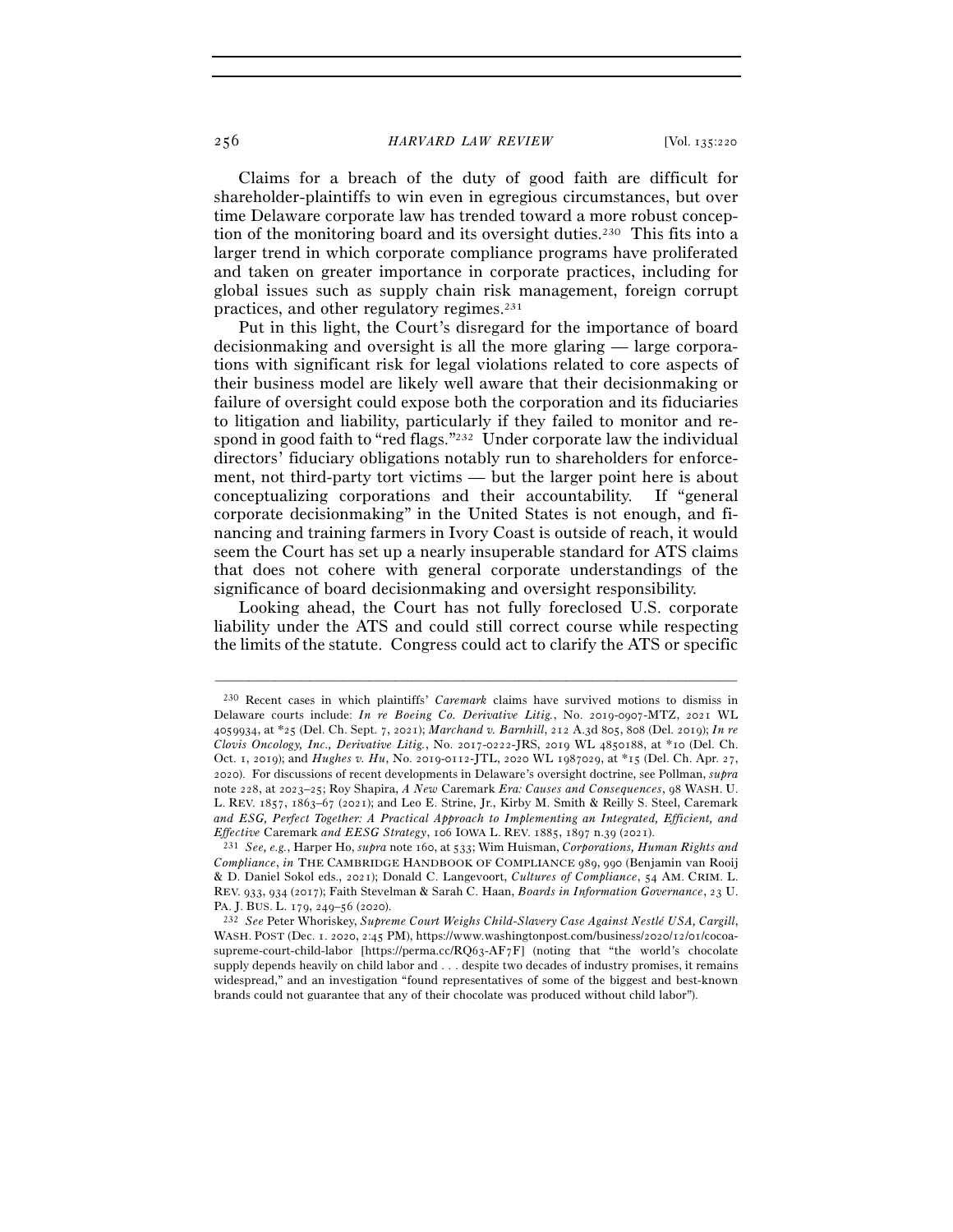areas for accountability as it has done in decades past by granting express causes of action for victims of torture and human trafficking.233 Further, Congress could follow the lead of other lawmaking bodies around the world by mandating corporations to engage in human rights due diligence.234 But in the absence of these developments, corporations will likely receive the message that the door that was left open in *Sosa* to ATS claims for international human rights abuses has nearly closed.235 And more broadly, the Court's lack of attention to corporate principles could perpetuate flawed reasoning in other areas of law.236

## *C. Opposite Trends and Changing Dynamics in the Role of Corporate Law*

In addition to the above, the larger trend of increasing rights and narrowing liability for corporations undermines corporate law principles in a more fundamental way. Since the early twentieth century, U.S. corporate law has developed with a focus on shareholders, directors, and officers, with a view that concerns about stakeholders and the impact of corporations on society will be primarily addressed by laws external to corporate law.237 State corporate law does little to take formal account

<sup>233</sup> *Id.* For a discussion of the Torture Victim Protection Act of 1991 and the Trafficking Victims Protection Act of 2000, see generally Anna Williams Shavers, *Human Trafficking, the Rule of Law,* 

*and Corporate Social Responsibility*, 9 S.C. J. INT'L L. & BUS. 39, 49–53 (<sup>2012</sup>). 234 *See* John F. Sherman, III, *Human Rights Due Diligence and Corporate Governance*, *in*<sup>A</sup> GUIDE TO HUMAN RIGHTS DUE DILIGENCE FOR LAWYERS (forthcoming 2022) (manuscript at 15–16), https://www.hks.harvard.edu/sites/default/files/centers/mrcbg/files/CRI\_WP\_79\_Final.pdf [https://perma.cc/Q6R2-4D2N] (describing mandatory human rights due diligence legislation passed and pending in several European countries as well as a proposal for an EU-wide directive that would apply to "non-EU companies that sell goods or services into the EU market," *id.* (manuscript at 15); *see also* Kishanthi Parella, *Improving Human Rights Compliance in Supply Chains*, 95 NOTRE DAME L. REV. 727, 731–35 (2019) (arguing that a combination of legal and reputational mechanisms can incentivize corporations to engage in human rights due diligence and compliance in global supply chains).

<sup>235</sup> *See* Joseph E. Stiglitz & Geoffrey Heal, *Are US Corporations Above the Law?*, PROJECT SYNDICATE (July 12, 2021), https://www.project-syndicate.org/commentary/nestle-cargillchocolate-child-slavery-case-by-joseph-e-stiglitz-and-geoffrey-heal-2021-07 [https://perma.cc/ VTF4-N886] ("[T]he US Supreme Court has sent a dangerous message. Apparently, US corporations will not be held to the same standards of decency and human rights abroad as they are at home."); *see also* William S. Dodge, *The Surprisingly Broad Implications of* Nestlé USA, Inc. v. Doe *for Human Rights Litigation and Extraterritoriality*, JUST SEC. (June 18, 2021), https://www. justsecurity.org/77012/the-surprisingly-broad-implications-of-nestle-usa-inc-v-doe-for-humanrights-litigation-and-extraterritoriality [https://perma.cc/WT4Z-4XBR] (observing the "potentially

dramatic implications" of the Court's approach to extraterritoriality and that cases that fit the description of "conduct in the United States that goes beyond making decisions about how to conduct operations abroad" are "likely to be few and far between").

<sup>236</sup> For example, another notable opinion that fails to account for the separate legal personality of the corporation and the board of directors as the key decisionmaking body is *Burwell v. Hobby Lobby Stores, Inc.*, 573 U.S. 682 (2014). *See* Greenfield & Rubens, *supra* note 33, at <sup>285</sup>. 237 *See* sources cited *supra* note 21.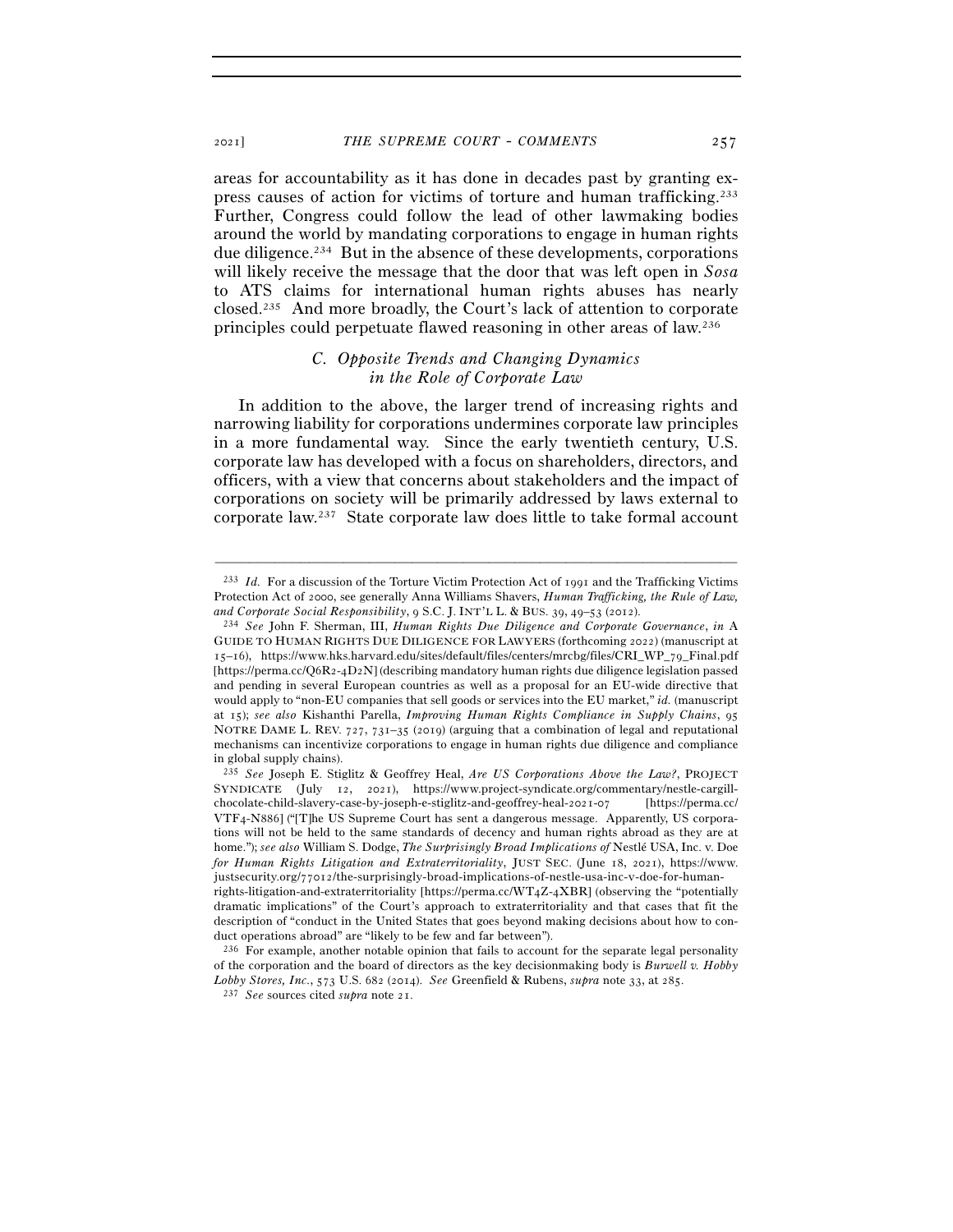of participants such as employees, creditors, consumers, or other stakeholders in the governance structure, and assumes that their interests will be furthered by external regulation and contracts.238 As this Comment's discussion has highlighted, the boundaries between the internal and external realms of corporate governance and regulation are far more permeable than this traditional formulation suggests, and some aspects of corporate and securities laws serve stakeholder interests or leave considerable room for boards, shareholders, and managers to do so<sup>239</sup> but the basic framing remains.<sup>240</sup>

When the Supreme Court increases corporate rights, particularly in the political realm, and narrows accountability through external regulation, it thus weakens the justification for leaving stakeholders without voice or protection in corporate law and governance.241 Put differently, corporate law and governance rely on the enforcement of external regulation to constrain corporate activity in the interest of social welfare.<sup>242</sup> Jurisprudence that weakens corporate accountability or tilts the rules of the game in their favor eventually increases pressure on corporate law and governance to create stronger internal constraints and processes to

<sup>238</sup> *See* STEPHEN M. BAINBRIDGE, CORPORATION LAW AND ECONOMICS 425 (2002) (arguing that corporate "externalities should be constrained through general welfare legislation, tort litigation, and other forms of regulation"); Kent Greenfield, *Proposition: Saving the World with Corporate Law*, 57 EMORY L.J. 948, 951 (2008) ("[S]takeholders of the firm — for example employees, communities, or customers — are left to depend primarily on 'external' regulations, such as minimum-wage laws, environmental regulations, and consumer safety rules."); Jonathan R. Macey & Geoffrey P. Miller, *Corporate Stakeholders: A Contractual Perspective*, 43 U. TORONTO L.J. 401, 402 (1993) (explaining that under state corporate law doctrine, apart from nonbinding constituency statutes, "[p]rotection for other sorts of [nonshareholder] claimants [has] existed only to the extent provided by contract").

<sup>239</sup> Lipton, *supra* note 21, at 657 ("Corporate discourse often distinguishes between internal and external regulation . . . [but] most commenters would likely agree that these categories are too simplistic; relationships between investors and managers are often regulated with a view toward benefitting other stakeholders."); Dorothy S. Lund & Elizabeth Pollman, *The Corporate Governance Machine*, 121 COLUM. L. REV. (forthcoming 2021) (manuscript at 11-13, 36-40, 48-52) (on file with the Harvard Law School Library) (describing discretion afforded to boards to consider stakeholder interests and incorporation of stakeholder interests into corporate activity through shareholderdriven ESG initiatives).

<sup>240</sup> *See, e.g.*, Leo E. Strine, Jr., *Corporate Power Is Corporate Purpose I: Evidence from My Hometown*, 33 OXFORD REV. ECON. POL'Y 176, 179 (2017) (describing corporate law structure giving shareholders power and boards of directors authority to manage business affairs); *see* sources cited *supra* p. 223 (describing the traditional internal/external dichotomy underpinning corporate law).

<sup>&</sup>lt;sup>241</sup> See Pollman, *supra* note 33, at 691; Strine, Corporate Power Ratchet, supra note 199, at 432.<br><sup>242</sup> See, e.g., Elizabeth Sepper & James D. Nelson, The Religious Conversion of Corporate Social *Responsibility*, 70 EMORY L.J. (forthcoming 2021) (manuscript at 30–36) (on file with the Harvard Law School Library) (describing laws that impose obligations on businesses); Leo E. Strine, Jr. & Nicholas Walter, *Originalist or Original: The Difficulties of Reconciling* Citizens United *with Corporate Law History*, 91 NOTRE DAME L. REV. 877, 918–28 (2016) (tracing the history of corporate law development alongside the enactment of external law that constrained corporate political spending).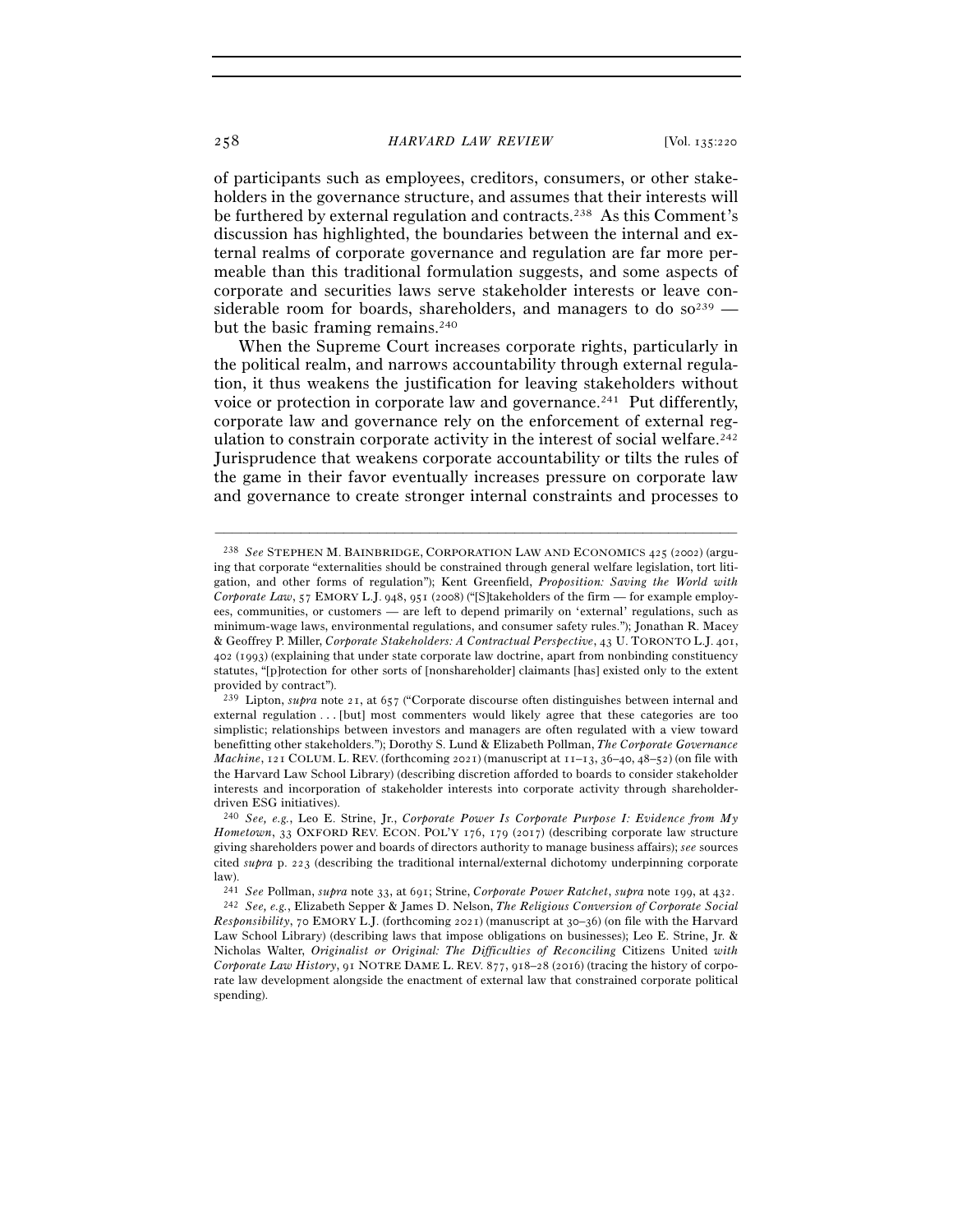sort the various interests of its participants and stakeholders. In the bigger picture, the Court's jurisprudence is just one thread among many in the twenty-first century that has contributed to the changing balance of powers and protections for corporations and their stakeholders,243 but it is notable nonetheless. And, as one might expect given the tension identified here, recent years have evidenced this changing landscape with corresponding calls from scholars and politicians for a rethinking of corporate law to promote stakeholder interests and increase democratic values and processes in corporate governance.<sup>244</sup>

In this environment, other mechanisms besides external regulation, and short of major corporate law reform, have moved into the spotlight. Corporate social responsibility (CSR) has evolved into a mainstream ESG movement that continues to gain steam.245 Managers and investors increasingly see ESG initiatives as a means of incorporating stakeholder interests into corporate activity and mitigating risks and externalities created by corporations, ultimately promoting the creation of sustainable, long-term value.246

This trend is moving in the opposite direction as the Court's jurisprudence and suggests that many investors and other corporate participants may not want "pro-business" rulings that weaken corporate incentives to mitigate their externalities.<sup>247</sup> Further, the trend is global and multinational corporations do not escape its reach.248 For example,

<sup>243</sup> For a discussion of changes in "countervailing power," such as "governmental regulation . . ., competitive pressure from rival firms, and organized labor," see Brian R. Cheffins, *Corporate Governance and Countervailing Power*, 74 BUS. LAW. 1, 1 (<sup>2019</sup>). 244 *See, e.g.*, Nikolas Bowie, *Corporate Personhood v. Corporate Statehood*, 132 HARV. L. REV.

<sup>2009</sup>, 2014 (2019) (reviewing ADAM WINKLER, WE THE CORPORATIONS: HOW AMERICAN BUSINESSES WON THEIR CIVIL RIGHTS (2018)); Jens Dammann & Horst Eidenmueller, *Codetermination and the Democratic State*, U. ILL. L. REV. (forthcoming) (on file with the Harvard Law School Library); Franklin A. Gevurtz, *The Yin and Yang of Corporations and Democracy* (forthcoming) (manuscript at 51–54) (on file with the Harvard Law School Library); GRANT M. HAYDEN & MATTHEW T. BODIE, RECONSTRUCTING THE CORPORATION: FROM SHAREHOLDER PRIMACY TO SHARED GOVERNANCE 13 (2020); Accountable Capitalism Act, S. 3348, 115th Cong. (2018); Leo E. Strine, Jr., Aneil Kovvali & Oluwatomi O. Williams, *Lifting Labor's Voice: A Principled Path Toward Greater Worker Voice and Power Within American Corporate Governance*, MINN. L. REV. (forthcoming) (on file with the Harvard Law School Library). <sup>245</sup> Lund & Pollman, *supra* note 239 (manuscript at 35–36) (examining the evolution of CSR to ESG).

<sup>246</sup> *Id.* (manuscript at 36) (discussing the ESG movement); Mark S. Gerber, *U.S. Corporate Governance: The Ascension of ESG*, SKADDEN (Jan. 26, 2021), https://www.skadden.com/insights/ publications/2021/01/2021-insights/corporate/us-corporate-governance [https://perma.cc/EH3M-UUUD]; Ann M. Lipton, *ESG Investing, Or, If You Can't Beat* '*Em, Join* '*Em*, *in* RESEARCH HANDBOOK ON CORPORATE PURPOSE AND PERSONHOOD, *supra* note 13, at <sup>130</sup>, 131–<sup>32</sup>. 247 *See, e.g.*, Kishanthi Parella, *Protecting Third Parties in Contracts*, 58 AM. BUS. L.J. <sup>327</sup>, <sup>327</sup>

<sup>(</sup>2021) (noting that a "[l]ack of legal accountability subsequently translates into low legal risk for corporate misconduct, which reduces the likelihood of prevention").

<sup>248</sup> *See* Mariana Pargendler, *The Rise of International Corporate Law*, 98 WASH U. L. REV. 1765, 1794 (2021).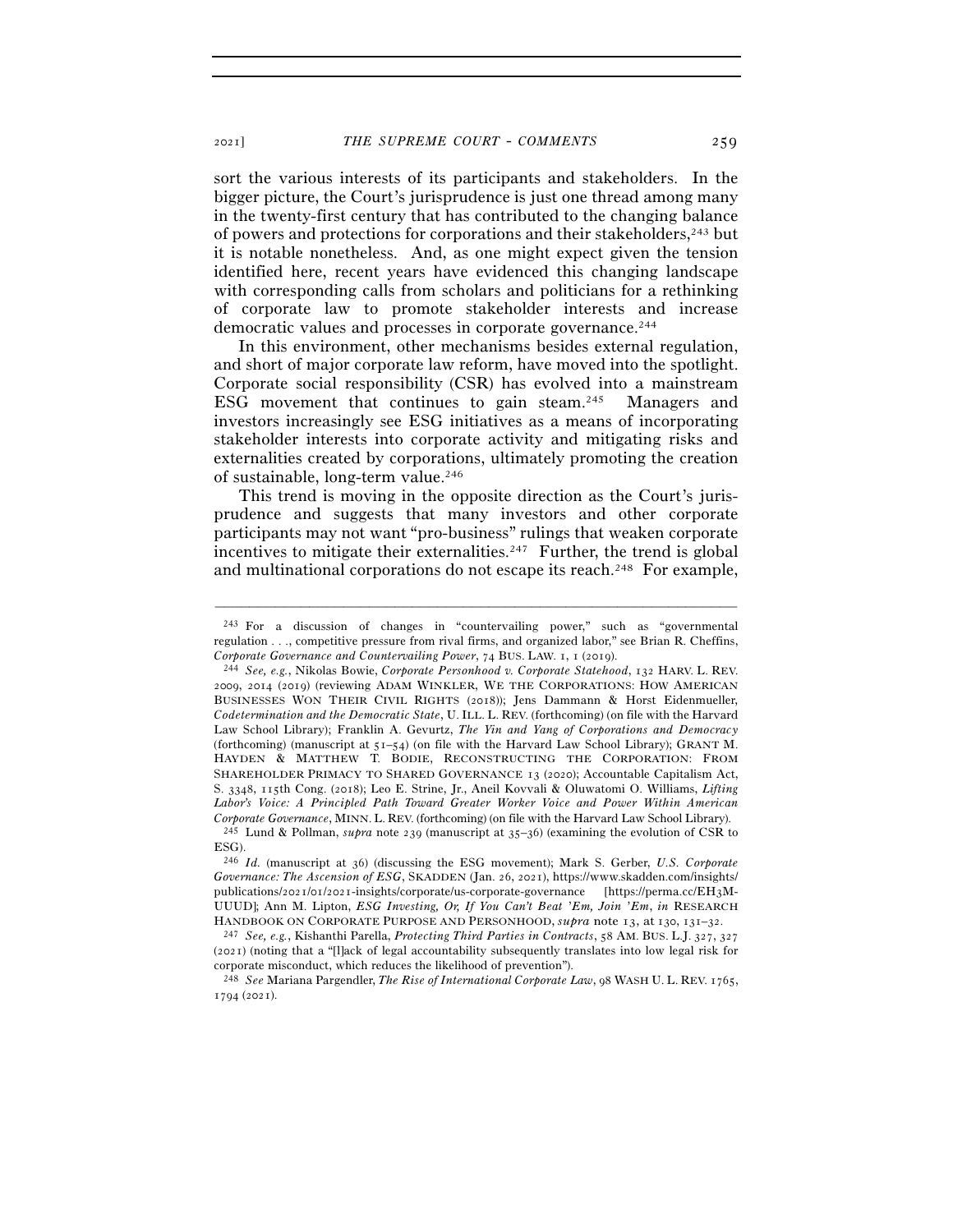as the Court has made it considerably harder to hold corporations liable for human rights abuses under the ATS, demands on companies to eradicate human rights abuses from their supply chains have grown. The chocolate industry has come under significant public pressure for reform.249 In fact, before or while litigating their cases all the way up to the Supreme Court, Nestlé and Cargill became signatories to the United Nations (UN) Global Compact.250 The related UN Guiding Principles on Business and Human Rights provide a soft law framework that directs companies to "protect, respect and remedy" human rights and "to comply with all applicable laws," including on issues of product safety and quality, forced labor, and child labor.<sup>251</sup> Ford is also a signatory to the Global Compact,<sup>252</sup> and while its managers and legal team might drive it to take an aggressive stance on issues of personal jurisdiction in an attempt to limit customer suits, many others who have a stake in the company recognize that dodging accountability on product safety issues ultimately poses a risk to the company's brand and reputation.

Although many view with great skepticism corporate commitments to voluntary compacts and principles and rightfully express concern about "bluewashing," these soft law frameworks are "hardening" and becoming part of a complex and quickly evolving environment for multinational corporations.253 Investors and stakeholders bring a global perspective and impose expectations on corporations to engage with

<sup>249</sup> *See, e.g.*, Peter Whoriskey, *Chocolate Companies Ask for a Taste of Government Regulation*, WASH. POST (Dec. 31, 2019), https://www.washingtonpost.com/business/2019/12/31/chocolatecompanies-ask-taste-government-regulation [https://perma.cc/G6EN-X38T]; *Child Labor in the Production of Cocoa*, BUREAU OF INT'L LAB. AFFS., https://www.dol.gov/agencies/ilab/ our-work/child-forced-labor-trafficking/child-labor-cocoa [https://perma.cc/X8KY-HRF<sup>4</sup>]. 250 *See Our Participants*, UNITED NATIONS GLOB. COMPACT, https://www.

unglobalcompact.org/what-is-gc/participants [https://perma.cc/K3X3-FBTU].<br><sup>251</sup> Rep. of the Special Representative of the Sec'y Gen. on the Issue of Hum. Rts. & Transnat'l

Corps. & Other Bus. Enters., *Guiding Principles on Business and Human Rights: Implementing the United Nations "Protect, Respect and Remedy" Framework*, U.N. Doc. A/HRC/17/31, at 6 (Mar. 21, 2011), https://www.ohchr.org/Documents/Publications/GuidingPrinciplesBusinessHR\_EN.pdf [https://perma.cc/L56N-7D3E]; Alan S. Gutterman, *Embedding Your Business' Human Rights Commitment*, AM. BAR ASS'N (May 17, 2021), https://www.americanbar.org/groups/ business\_law/publications/blt/2021/05/human-rights [https://perma.cc/D<sup>3</sup>WK-YMLF]. 252 *See Our Participants*, *supra* note 250 (search for "Ford" in the field labeled "Search

Participants"); FORD MOTOR CO., UN GUIDING PRINCIPLES REPORTING FRAMEWORK INDEX (2021), https://corporate.ford.com/microsites/integrated-sustainability-and-financial-report-<sup>2021</sup>/files/ir21-ungprf.pdf [https://perma.cc/7B<sup>42</sup>-JDXJ]. 253 *See* GEORGE, *supra* note 112, at 314–18. For example, the Hague District Court in the

Netherlands recently ordered Royal Dutch Shell plc to reduce its CO2 emissions by at least 45% relative to 2019 levels by 2030 and grounded the standard of care in the Paris Agreement, the Guiding Principles, and internationally accepted human rights. RBDHA 26 mei 2021 (ECLI:NL:RBDHA:2021:5339) (Milieudefensie et al./Royal Dutch Shell) (Neth.), https:// uitspraken.rechtspraak.nl/inziendocument?id=ECLI:NL:RBDHA:2021:5339 [https://perma.cc/ YWQ6-KPDD].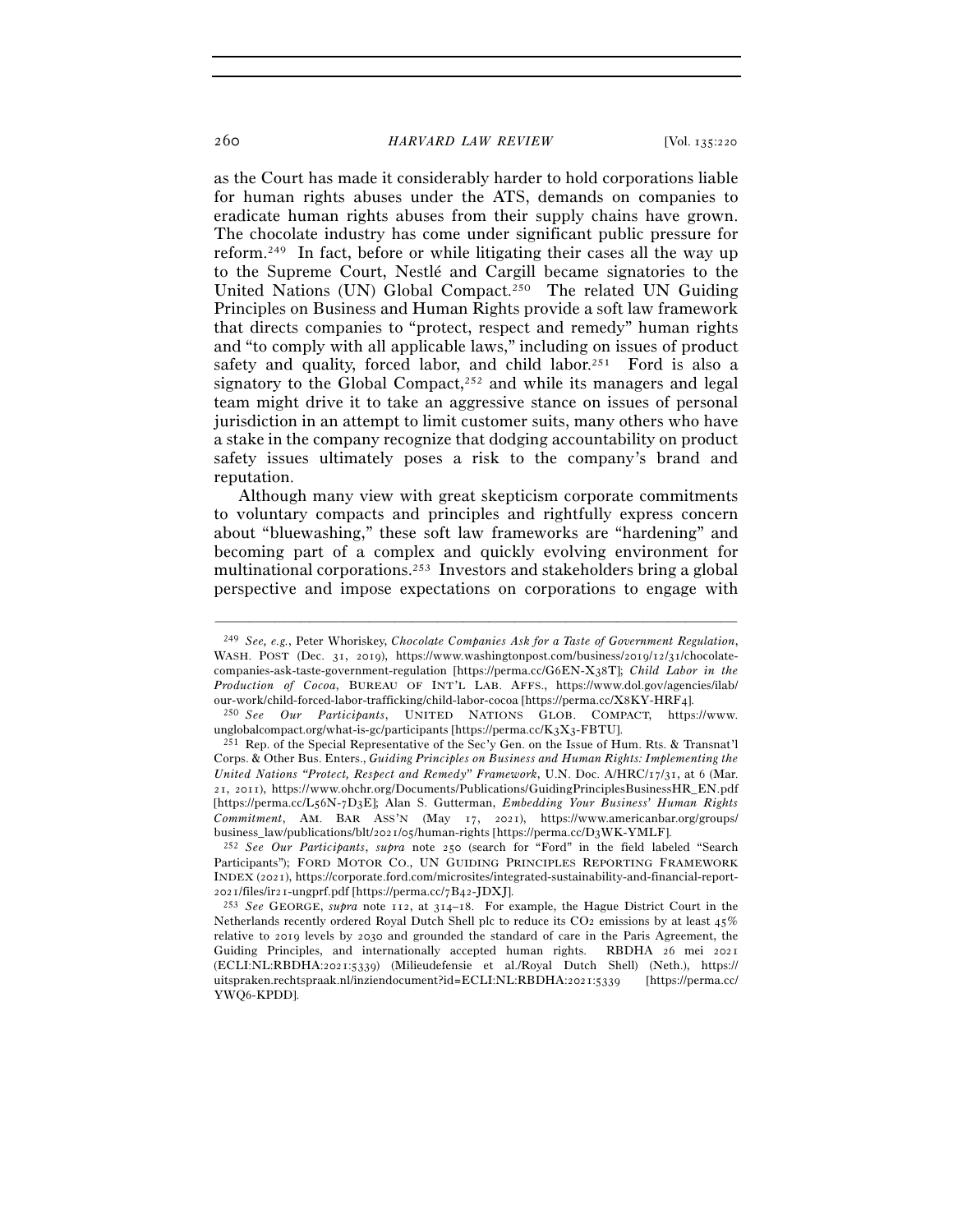<sup>2021</sup>] *THE SUPREME COURT* - *COMMENTS* 261

voluntary soft law frameworks and otherwise prevent social harms to avoid reputational risk, mitigate liability, maintain their social license to operate, and contribute to long-term value — reflecting an "enlightened" view that is not readily captured by the "pro-business" label.254

Yet lessons from the past decade also suggest that there are limits to what can be achieved consistently, efficiently, and transparently through corporate law and governance to adapt to increasing corporate rights and to address corporate externalities without regulation and legal accountability.255 Most corporations still do not resemble the "corporate democracy" envisioned by the Court in *Citizens United*, nor is there consensus that they should. The continued expansion of rights reflected in *Americans for Prosperity* highlights the uncertain fate of regulation that mandates disclosure. Incentives for corporate boards, managers, and shareholders to prioritize corporate oversight and compliance, and to embrace the growing ESG movement and concerns for stakeholders and social welfare, are connected in complex ways to legal accountability, litigation, and reputation — particularly in a global business environment. Further, these movements occur through a system oriented toward shareholder interests,<sup>256</sup> and with large amounts of intermediated capital in public corporations.<sup>257</sup> Consequently, the shortcomings of the Court's "pro-business" approach likely cannot be fully or easily resolved through counter trends in corporate law and governance.

### *D. Implications and Deeper Questions*

This Part has thus far explored how, in many respects, the Supreme Court's nominally "pro-business" jurisprudence of the twenty-first century has trended in the opposite direction of corporate law and governance, and pays little attention to corporate realities and principles.

<sup>254</sup> *See, e.g.*, BLACKROCK, INVESTMENT STEWARDSHIP: OUR APPROACH TO ENGAGE-MENT WITH COMPANIES ON THEIR HUMAN RIGHTS IMPACTS 2 (2021), https://www.blackrock.com/corporate/literature/publication/blk-commentary-engagement-on-humanrights.pdf [https://perma.cc/LG6K-7T35] ("Unmanaged potential or actual adverse human rights issues can . . . expose companies to significant legal, regulatory, operational, and reputational risks.").

<sup>255</sup> *See, e.g.*, Lucian A. Bebchuk & Roberto Tallarita, *The Illusory Promise of Stakeholder Governance*, 106 CORNELL L. REV. 91, 94 (2020) (arguing that "the most effective way" to "ensure that capitalism works well for all corporate stakeholders" is through "external" laws and government policies); Leo E. Strine Jr., Stewardship 2021: The Centrality of Institutional Investor Regulation to Restoring a Fair and Sustainable American Economy (Oct. 23, 2020) (unpublished manuscript) (on file with the Harvard Law School Library) (describing the need for regulation of institutional investors and corporate externalities).

<sup>256</sup> *See generally* Lund & Pollman, *supra* note 239 (describing the shareholder-oriented U.S. system of public company governance). 257 *See* Gordon, *supra* note 201, at 12–23 (describing the rise of stewardship by institutional

investors); Strine, *supra* note 255 (manuscript at 4–13) (describing problems with aligning the interests of institutional investors and their ultimate beneficiaries).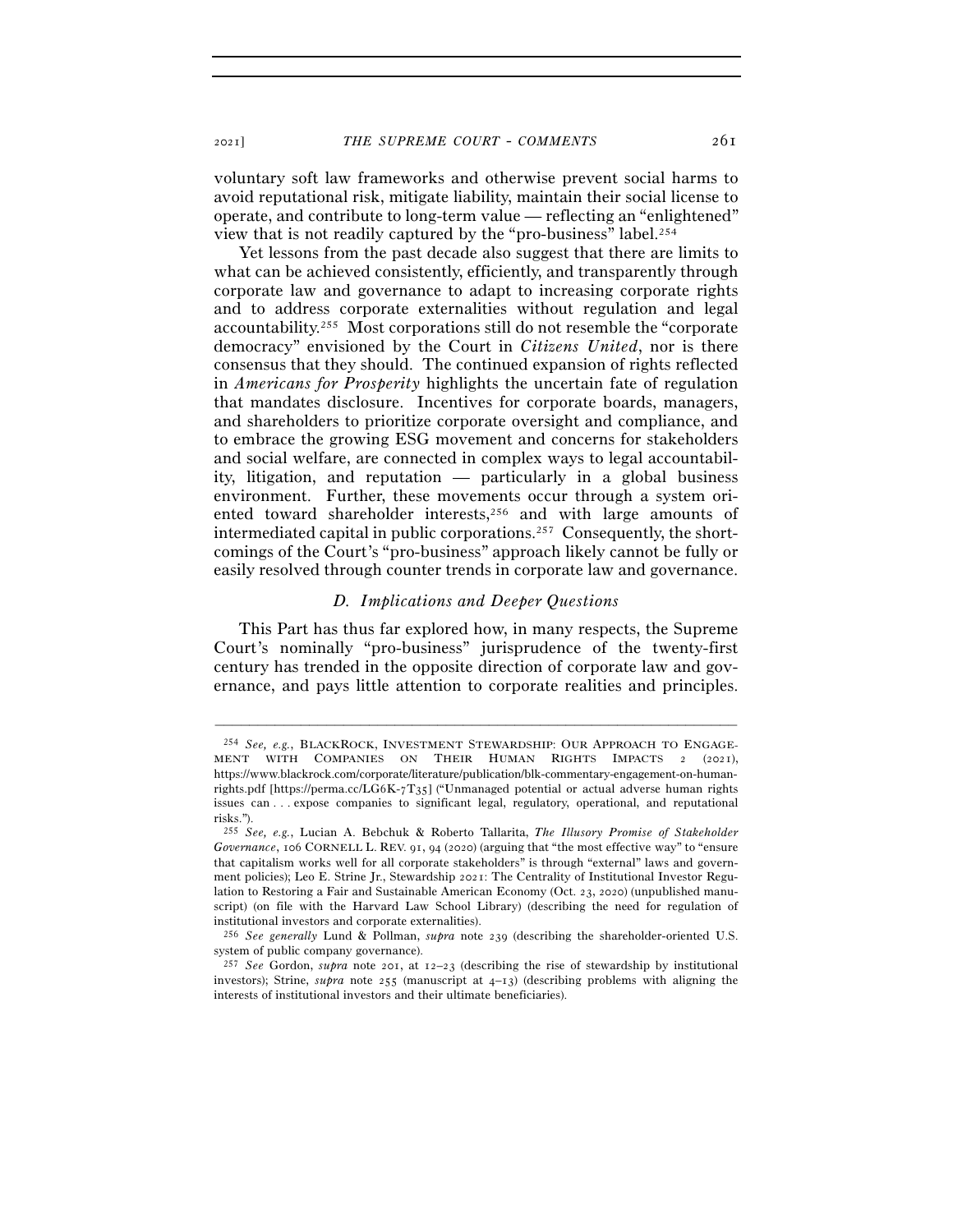It is debatable whether challenges with conceptions of the corporation are genuine obstacles in reasoning through thorny legal questions or whether rhetoric about corporations justifies outcomes determined through other means.258 This Comment has therefore not aimed to uncover or opine on possible biases or motivations of Justices, but instead to apply a sharper lens focused on conceptions of the corporation across different areas of law to understand patterns in the Court's jurisprudence and its impact on corporations.

As this approach has highlighted diverging corporate trends and internal battles, it leads to a larger question: who actually benefits from the Court's "pro-business" rulings? A full exploration of this topic could fill a volume on its own, and generalizations are dangerous, but at least a few modest observations flow from the preceding discussion.

To start, the business world, and the corporations that inhabit it, is far more complicated than a unitary term like "pro-business" could possibly convey. A wide universe of corporations exists and corporations engage in nearly endless forms of activity. Even just looking at large public corporations, a diverse set of interests in these corporations is on display in the myriad corporate governance contests of our time. From hedge fund activists winning proxy fights at Exxon by championing renewable energy strategies<sup>259</sup> to Amazon warehouse workers pushing the company unsuccessfully for a diversity audit and board seats,  $260$ we see a range of highly engaged corporate participants and clashing views on the issue of just what, exactly, is in the "business" interest.261

Ownership structures and trends in stockholding can help to make some additional observations at a high level about who might benefit from "pro-business" jurisprudence. First, about half of Americans are invested in the stock market, but most people who own stock have very little.262 Less than one third of U.S. households have \$10,000 or more

<sup>258</sup> One could observe, for example, that U.S. Supreme Court Justices in recent decades have not had extensive expertise in corporate and securities laws — it is not the typical background or path to the Court. *See, e.g.*, A.C. Pritchard & Robert B. Thompson, *The Future of Securities Law in the Supreme Court*, 2021 COLUM. BUS. L. REV. (forthcoming 2021) (manuscript at 113) (on file with author) (observing that "the Court has not had a Justice with a particular interest in the topic [of securities regulation] since Powell retired").

<sup>259</sup> Justin Baer & Dawn Lim, *The Hedge-Fund Manager Who Did Battle with Exxon — And Won*, WALL ST. J. (June 12, 2021, 3:12 PM), https://www.wsj.com/articles/the-hedge-fund-managerwho-did-battle-with-exxonand-won-11623470420 [https://perma.cc/KUY9-ZA<sup>8</sup>U]. 260 Matt Day, *Amazon Warehouse Workers Push for Changes at Annual Meeting*, BLOOMBERG

<sup>(</sup>May 26, 2021, 2:22 PM), https://www.bloomberg.com/news/articles/2021-05-26/amazonwarehouse-workers-push-for-changes-at-annual-meeting [https://perma.cc/FW2D-T5C<sup>3</sup>]. 261 *See, e.g.*, Vincent S.J. Buccola, *Corporate Rights and Organizational Neutrality*, 101 IOWA L.

REV. 499, 536 (2016) ("If theorists of the corporation of all stripes can agree on one vision, surely it is the firm as a site for cooperation among persons with imperfectly aligned aims."). 262 David J. Berger, *Reconsidering Stockholder Primacy in an Era of Corporate Purpose*, 74 BUS.

LAW. 659, 666 (2019).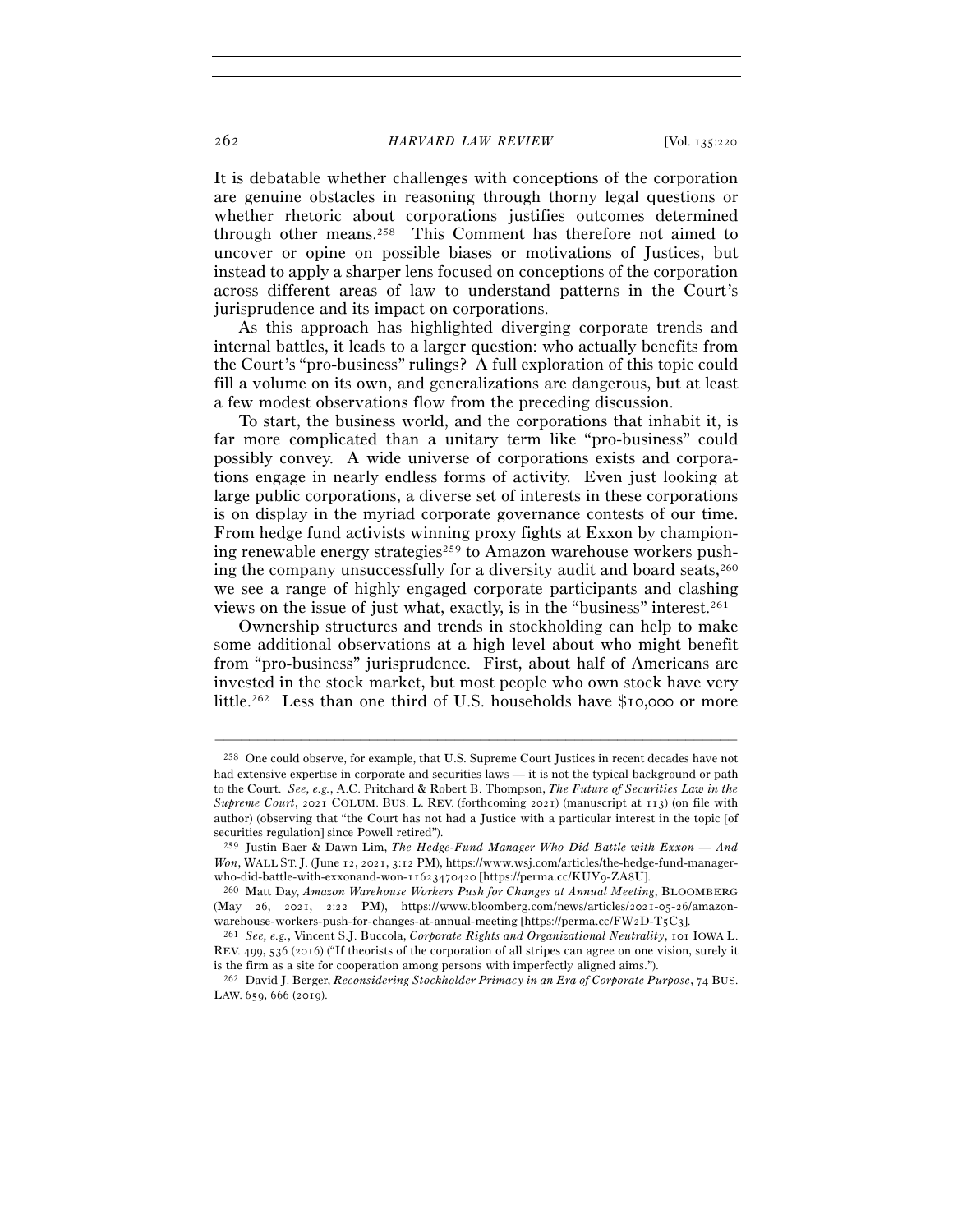in stock holdings.263 Conversely, "more than 80 percent of the value of the stock market is held by the wealthiest 10 percent of our country; . . . and the share held by the entire top 1 percent is twice as large as the share held by the entire bottom 90 percent."264 Thus, to the extent the Court's jurisprudence empowers corporations, dismantles their constraints, or enriches them by minimizing their costs and liabilities, it is likely disproportionately serving the interests of the wealthiest individuals. Particularly when one considers that most people own relatively little stock and have interests outside of stock ownership related to employment, consumer contracts, the environment, democratic participation, and so on, it is likely that most shareholders would not be served by much of the Court's jurisprudence that increases rights and limits legal responsibility of corporations.265

Second, putting aside general trends of wealth inequality reflected in public company stock ownership, another way to parse who might benefit from "pro-business" jurisprudence is to consider that most Americans hold stock through institutional investors, and a rising amount of stock ownership is invested through diversified index funds.266 Institutional owners currently hold 70-80% of all U.S. publicly traded stock.267 Three big mutual fund complexes now collectively hold an average stake of more than 20% of large public corporations.<sup>268</sup> The ultimate beneficiaries are unlikely to be served by expansions of corporate rights, as they have no direct voice in decisions about their use, and the institutions that they invest through increasingly aim to minimize systematic risk at low cost, and generally benefit from external regulations in areas that do so, such as climate change, social stability, and financial security.269

In contrast to diversified investors who largely "hold the market," individuals who hold large corporate stakes in public or private corporations, including corporate directors and executives who receive large compensation packages and equity, have more concentrated

<sup>263</sup> *Id.*

<sup>264</sup> *Id.*

<sup>265</sup> *See, e.g.*, Leo E. Strine, Jr., *Who Bleeds When the Wolves Bite?: A Flesh-and-Blood Perspective on Hedge Fund Activism and Our Strange Corporate Governance System*, 126 YALE L.J. 1870, 1871–73 (2017) [hereinafter Strine, *Who Bleeds*]; Iman Anabtawi, *Some Skepticism About Increasing Shareholder Power*, 53 UCLA L. REV. 561, 583–84 (2006) (explaining that "universal owners are thought of as 'owning the economy,'" *id.* at 583, and "can be contrasted with undiversified shareholders, such as inside shareholders and founding-family shareholders," *id.* at 584, who are likely to have different "risk preferences and concern over externalities," *id.*).<br><sup>266</sup> See Strine, *Who Bleeds, supra* note 265, at 1872, 1878.<br><sup>267</sup> Assaf Hamdani & Sharon Hannes, *The Future of Sharehold* 

<sup>973</sup> (<sup>2019</sup>). 268 Lucian Bebchuk & Scott Hirst, *The Specter of the Giant Three*, 99 B.U. L. REV. 721, 724, <sup>736</sup>

<sup>(</sup><sup>2019</sup>). 269 Gordon, *supra* note 201, at 1.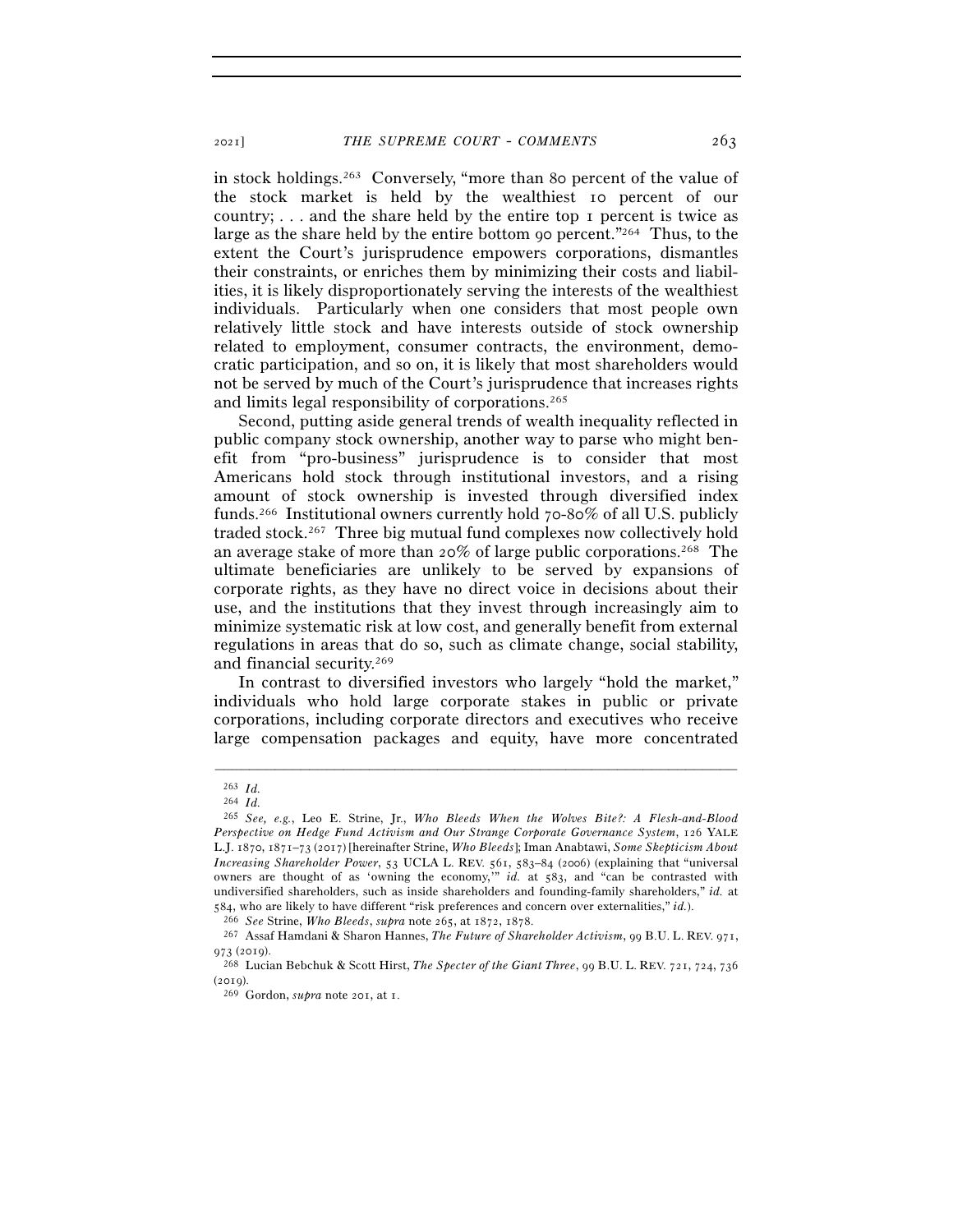interests that may be furthered by "pro-business" jurisprudence. For example, Ford is a public company but with dual-class stock through which the founding family still holds a controlling stake.<sup>270</sup> Cargill is one of the largest family-owned private U.S. companies.271 The large individual shareholders in these corporations, or those with substantial voting power, likely benefit from at least a significant portion of "pro-business" decisions as they have voice in the corporation and stand to gain a proportionately large amount of wealth from holding equity in corporations relative to other interests and concerns such as salary from employment, consumer contracts, and so on.<sup>272</sup> In closely held corporations, the large shareholders may be able to control the corporate levers to direct corporate wealth to themselves as salary or dividends.<sup>273</sup>

Business executives and directors who get significant compensation packages from a corporation, and especially those who have significant managerial control to direct a corporation in line with their views, are likely also key beneficiaries of the Court's "pro-business" jurisprudence. For example, although the Court likened corporations to "associations of citizens" in *Citizens United*, shareholders generally have little to no voice in decisionmaking about corporate political activity that is an ordinary business decision under corporate law, and the board of directors and executives have "virtually plenary authority."274 They also typically receive outsized compensation packages compared with average workers, often with equity stakes, and thus stand to disproportionately gain from corporate profit-making, and can do so even when their companies lag behind the overall market.275 Influential business

<sup>270</sup> Mike Colias, *Ford Tries to Soothe Weary Shareholders*, WALL ST. J. (May 14, 2020, 5:09 PM), https://www.wsj.com/articles/ford-tries-to-soothe-weary-shareholders-11589472858

<sup>[</sup>https://perma.cc/TGB8-XN<sup>83</sup>]. 271 Chloe Sorvino, *Silent Giant: America's Biggest Private Company Reveals Its Plan to Get Even Bigger*, FORBES (Oct. 22, 2018, 5:50 AM), https://www.forbes.com/sites/chloesorvino/2018/ 10/22/silent-giant-americas-biggest-private-company-reveals-its-plan-to-get-even-bigger-1 [https:// perma.cc/8NH2-EQT<sup>9</sup>]. 272 Nonprofit corporations do not have shareholders, but large individual shareholders or corpo-

rations might similarly make large contributions and have significant voice in these organizations. The largest private U.S. company, Koch Industries, or its principals have been the key funders for Americans for Prosperity. Shane Goldmacher, *How David Koch and His Brother Shaped American Politics*, N.Y. TIMES (Aug. 23, 2019), https://nytimes.com/2019/08/23/us/politics/david-kochrepublican-politics.html [https://perma.cc/VDC7-2DLJ]; *America's Largest Private Companies:* <sup>2020</sup> *Ranking*, FORBES, https://www.forbes.com/largest-private-companies/list [https://perma.cc/ FV6W-HHXR] (listing Koch Industries as the largest U.S. private company with \$115 billion in revenue and 120,<sup>000</sup> employees). 273 *See* F. HODGE O'NEAL & ROBERT B. THOMPSON, O'NEAL AND THOMPSON'S CLOSE

CORPORATIONS AND LLCS: LAW AND PRACTICE §§ 3:19, 6:3 (rev. 3d ed. 2021); Robert A. Ragazzo, *Toward a Delaware Common Law of Closely Held Corporations*, 77 WASH. U. L.Q. 1099,

<sup>1103</sup> (<sup>1999</sup>). 274 Bebchuk & Jackson, *supra* note 187, at <sup>83</sup>. 275 *See, e.g.*, Steven A. Bank & George S. Georgiev, *Securities Disclosure as Soundbite: The Case of CEO Pay Ratios*, 60 B.C. L. REV. 1123, 1126 (2019) (noting "[t]he sizable pay gaps highlighted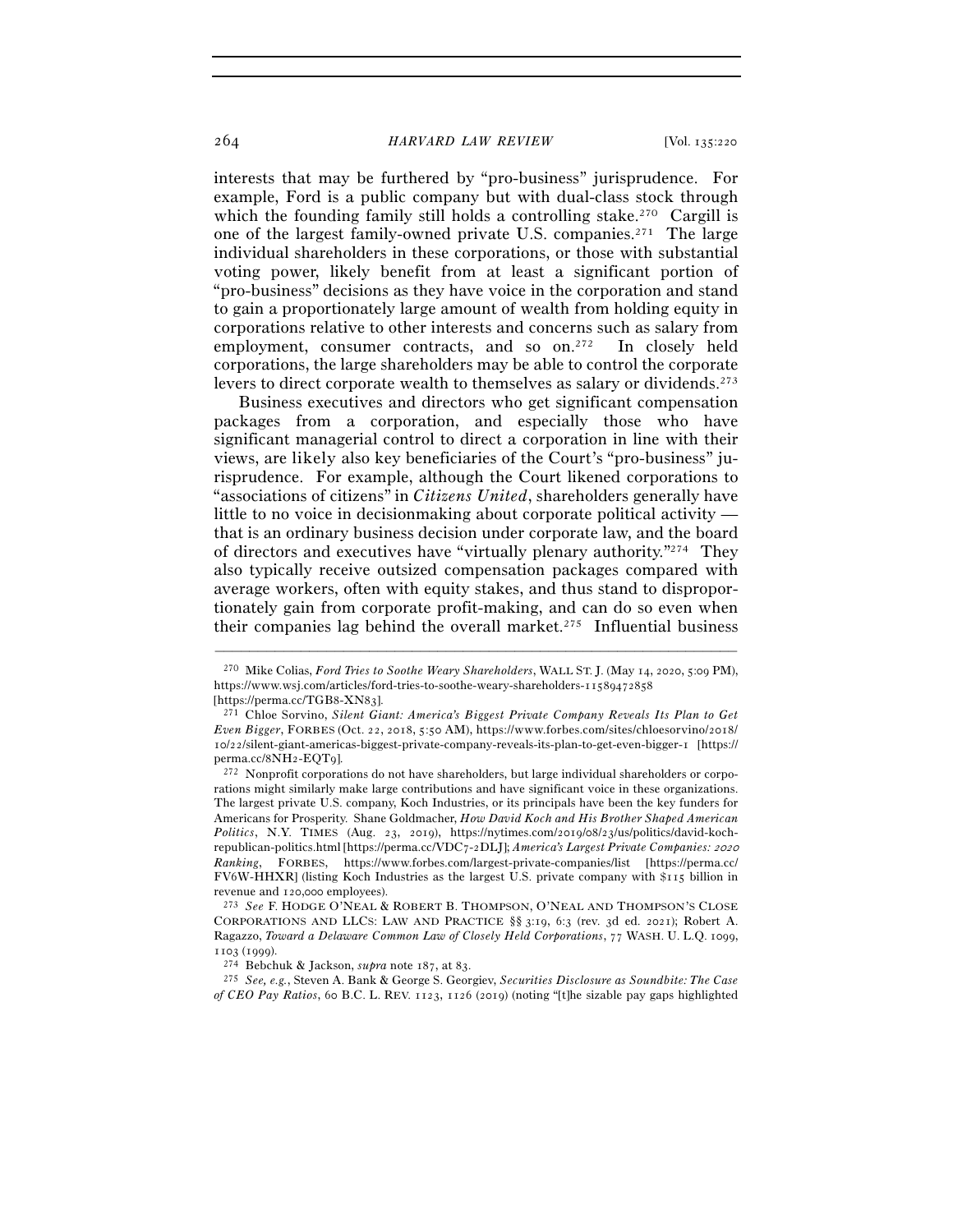trade organizations often lobby for these executives' interests and push a pro-management agenda, sometimes framed through the lens of serving shareholders or business more generally to minimize the optics of these internal tensions.276

Ultimately, answering the question of who benefits will vary depending on the specific case at hand as well as the corporation and its participants. In the ways discussed here, we can at least start to observe that what is in the "business" interest is complex and contestable, and the Court's jurisprudence not only often misses the realities of corporations and creates internal tensions, but also serves a limited set of business participants' interests. Significant numbers of shareholders, and certainly other stakeholders like employees, might often be better off without decisions that empower corporations and erode their external constraints.

#### **CONCLUSION**

Whether genuine conceptual difficulty or mere rhetoric, the Roberts Court's struggle with analogies and realities involving corporations is reflected in a trend of case law expanding corporate rights and limiting their exposure to liability. The trend is far from unqualified, but perceptible in blockbuster cases like *Citizens United* as well as lesser-known cases like those from the recent Term that this Comment examines. *Americans for Prosperity* applied earlier freedom of association rulings to a broad facial challenge from nonprofit organizations seeking to avoid a routine administrative-disclosure regime. The Court invalidated a regulation for tens of thousands of organizations without inquiring into to whether they had real people with burdened privacy and associational interests at stake. *Ford* affirmed rulings for plaintiffs and maintained the status quo, but brought to light conceptual challenges and favorable treatment of corporate defendants in contemporary doctrine on personal jurisdiction. *Nestlé* disregarded the significance of corporate decisionmaking to find the corporate defendants' activities outside the reach of the ATS, furthering the

by the data" from pay ratio disclosures, such as a company in which its "CEO gets paid 5,000 times more than the typical worker"); Steven A. Bank & George S. Georgiev, *Paying High for Low Performance*, 100 MINN. L. REV. HEADNOTES 14, 14–15 (2016) (discussing outsized executive compensation packages at "companies [that] lagged behind the overall market by a large margin and even lost value for the year,"  $id$ . at  $15$ ).

<sup>&</sup>lt;sup>276</sup> See Lund & Pollman, *supra* note 239 (manuscript at 20) (discussing trade associations through which corporate executives act, such as the Business Roundtable); Alyssa Katz, *The Chamber in the Chambers: The Making of a Big-Business Judicial Money Machine*, 67 DEPAUL L. REV. 319, 319– 20 (2018) (describing the lobbying and litigation activity of the U.S. Chamber of Commerce); Brianne J. Gorod, *The First Decade of the Roberts Court: Good for Business Interests, Bad for Legal Accountability*, 67 CASE W. RSRV. L. REV. 721, 724, 728–29 (2017) (observing that the U.S. Chamber of Commerce has been "remarkably successful" before the Roberts Court, *id.* at 724, and this success has been reflected in case law that "has made it more difficult for individuals to hold businesses accountable when they violate the law," *id.* at 729).